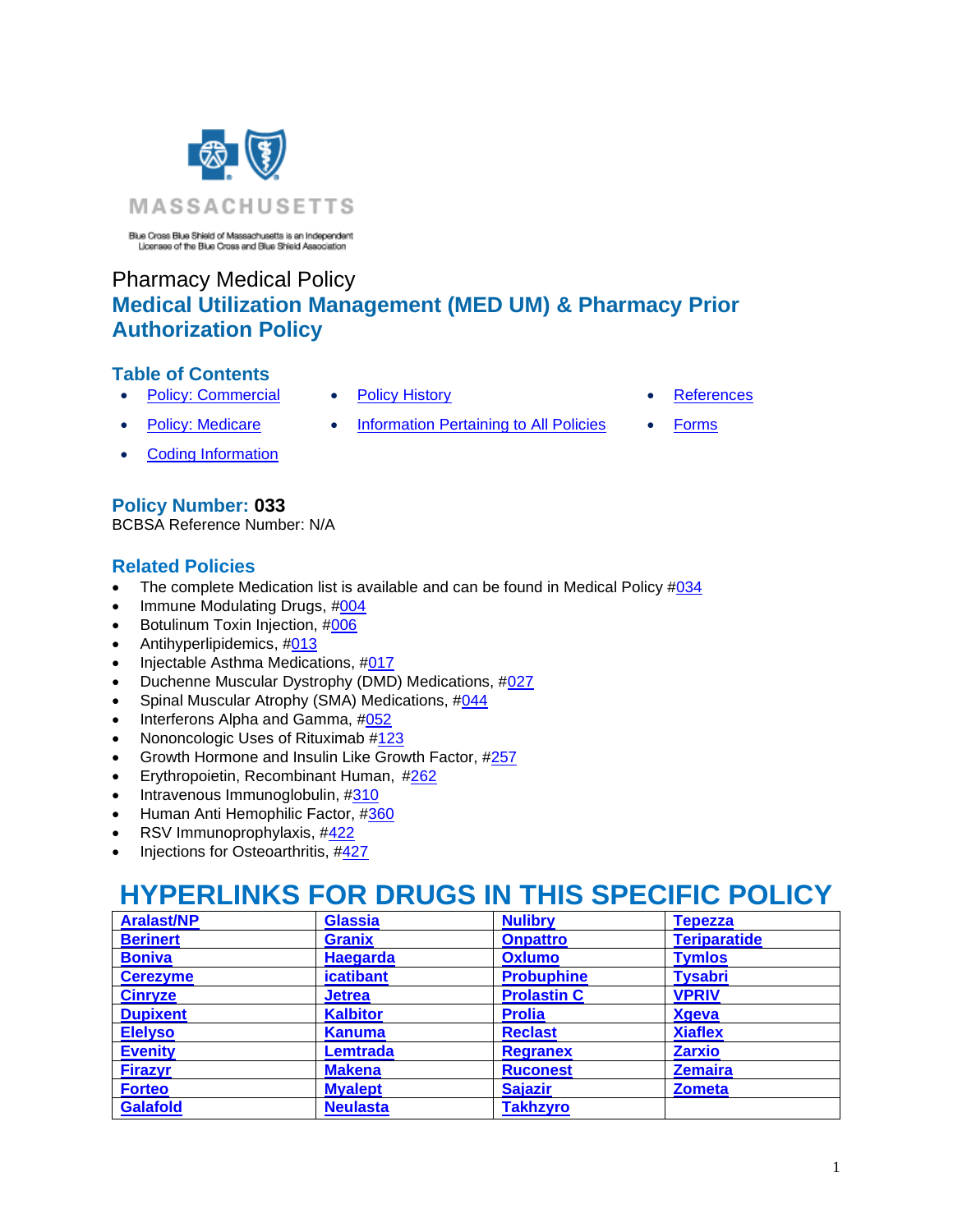| ำifant<br><b>IONAR</b><br>∼.<br>-62<br>. . |
|--------------------------------------------|
|--------------------------------------------|

## <span id="page-1-0"></span>**Policy**

## **Commercial Members: Managed Care (HMO and POS), PPO, and Indemnity**

**Note:** All requests for outpatient retail pharmacy for indications listed and not listed on the medical policy guidelines may be submitted to BCBSMA Clinical Pharmacy Operations by completing the Prior Authorization Form which is linked on the last page of this document. Physicians may also call BCBSMA Pharmacy Operations department at (800)366-7778 to request a prior authorization/formulary exception verbally. Patients must have pharmacy benefits under their subscriber certificates to use it for retail authorizations. These medications require prior authorization when covered under the member's Medical benefits and administered in a clinician's office, outpatient setting, or by the home infusion therapy provider. The requirement applies to commercial HMO, POS\*, and Access Blue members who have a Massachusetts-based primary care provider.

Note: Some members may need to get the medication from a network retail specialty pharmacy. Refer to our list of Medications that aren't covered under certain members' medical benefits located on Provider Central. (Log in required.)

In instances where the medication is able to be filled on either the Medical or the Pharmacy Benefit. Prior Authorization will apply on the Pharmacy benefit as well. In addition, tools available to make sure an authorized diagnosis on a medical claim will be in effect when available.

Medications listed in this policy are covered with an approved prior authorization according to their FDA approved indications/label unless otherwise described below.

\*\*Requests based exclusively on the use of samples will not meet coverage criteria for exception. Additional clinical information demonstrating medical necessity of the desired medication must be submitted by the requesting prescriber for review.

<span id="page-1-1"></span>We may cover **Aralast/NP, Glassia, Prolastin C, & Zemaira** (alpha-1 antitrypsin) in adult emphysema patients with documented alpha-1 antitrypsin deficiency, as demonstrated by blood levels less than 80mg/dL (11umol/L). (A CT scan showing significant emphysema disease must also be documented.) Patients must meet **ALL** the following criteria:

- Age 18 or older
- Plasma levels less than 80 mg/dL (11 umol/L)
- FEV1/FVC <70%
- Current non-smoker.

We do not cover the above medications for other conditions not listed above.

We do not cover this therapy for patients with emphysema that is not due to documented Alpha-1 Antitrypsin deficiency.

#### **Other Information**

- When Alpha-1 proteinase inhibitor IV infusion is rendered in the physician's office it will process as a medical benefit.
- Alpha-1 proteinase inhibitor IV infusion may also be a home infusion benefit.
- Alpha-1 proteinase inhibitor is not a pharmacy benefit.

#### **Initial Authorization (Cinryze TM)**

<span id="page-1-2"></span>We may cover **Cinryze**™ (C1 Inhibitor (Human)) when **ALL** the following criteria have been met: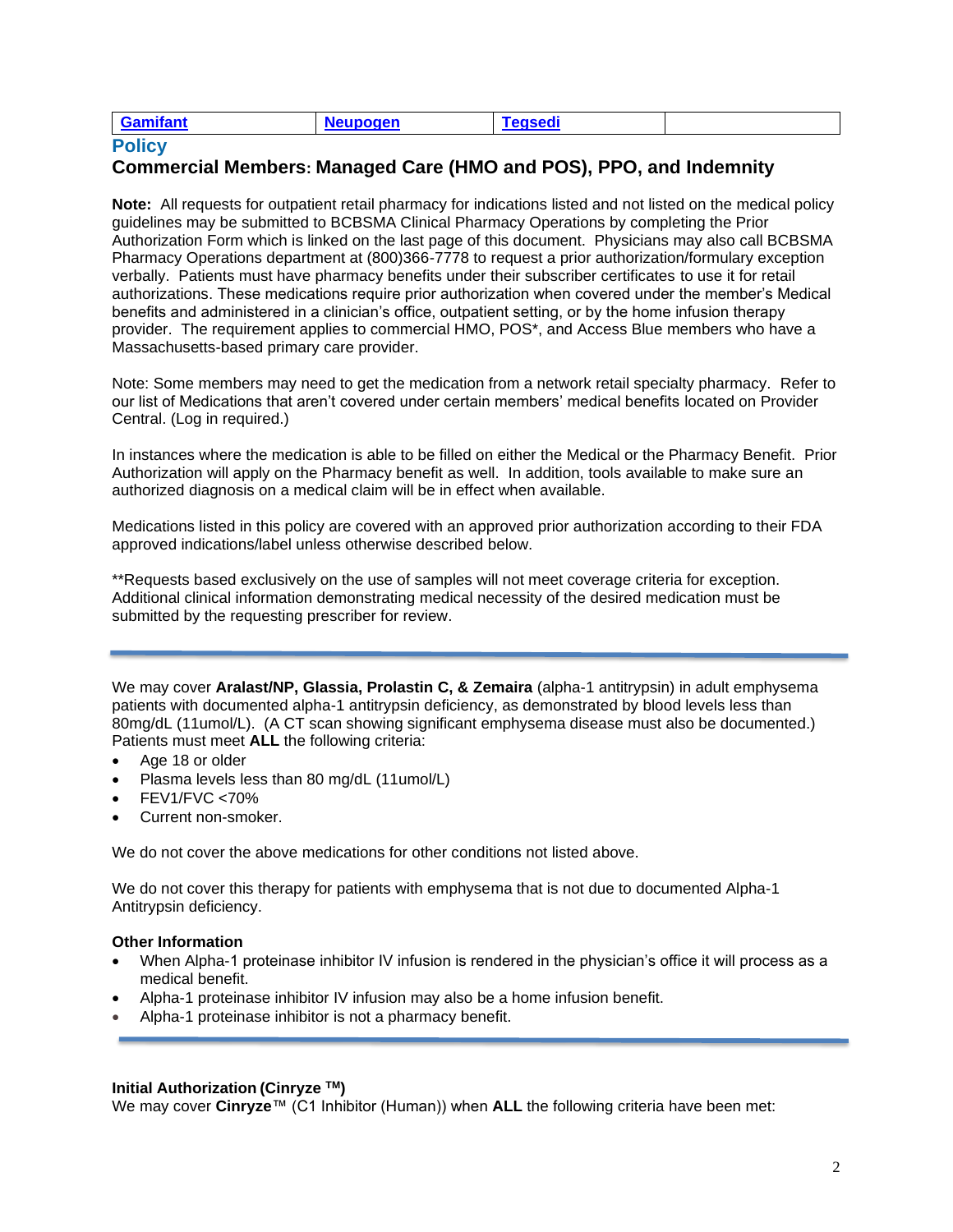- A confirmed diagnosis of Hereditary Angioedema (HAE)
- Age is equal to or greater than 6 years
- The drug is prescribed by a board-certified or board eligible Allergy & Immunology, Geneticist, or a Physician which specializes in the treatment of hereditary angioedema (HAE)

If the above criteria are met, the initial authorization will be approved for up to 12 months.

## **Short-Term Prophylaxis (Cinryze TM)**

We may cover **Cinryze**™ (C1 Inhibitor (Human)) when **ALL** the following criteria have been met:

- A confirmed diagnosis of Hereditary Angioedema (HAE)
- The patient will be undergoing dental or surgical procedures that put them at risk for a severe attack
- The drug is prescribed by a board-certified or board eligible Allergy & Immunology, Geneticist, or a Physician which specializes in the treatment of hereditary angioedema (HAE)

If the above criteria are met, the authorization will be approved for one treatment per procedure.

We do not cover **Cinryze**™ for requests that do not meet the criteria above

<span id="page-2-1"></span>Injection of **Xiaflex**® (clostridial collagenase) **(**up to 3 injections at 4-week intervals per lesion) maybe covered for the treatment of adults with Dupuytren's contracture when all of the following conditions are met:

- There is a palpable cord, **AND**
- There is functional impairment, **AND**
- There are fixed-flexion contractures of the metacarpophalangeal joint or proximal interphalangeal joint of 20 degrees or more (excluding the thumb), **AND**
- The injection is administered only by a physician credentialed in hand surgery (e.g., Orthopedics, Plastic Surgery), or by a board certified Rheumatologist experienced in injection procedures of the hand and in the treatment of patients with Dupuytren's contracture.

Injection of **Xiaflex**® (clostridial collagenase) **(**up to 8 injections at 6-week intervals per lesion) maybe covered for the treatment of adults with Peyronie's disease when all of the following conditions are met:

- There is a palpable plaque causing the curvature, **AND**
- There is curvature deformity of at least 30 degrees or more at the start of therapy, **AND**
- The injection is administered only by a physician board certified or board eligible in urology.

Note: Collagenase clostridium histolyticum can be administered in an office setting. Note: Collagenase clostridium histolyticum can be administered in an office setting.

Injectable **Xiaflex**® (clostridial collagenase) is considered investigational for all other indications including, but not limited to, adhesive capsulitis.

## <span id="page-2-0"></span>**Medicare HMO BlueSM and Medicare PPO BlueSM Members**

BCBSMA may cover injection of **Xiaflex**® (clostridial collagenase) for the treatment of adults with Dupuytren's contracture in accordance with the local Medicare guidelines when all of the following conditions are met:

- There is a palpable cord, **AND**
- There is functional impairment, **AND**
- There are fixed-flexion contractures of the metacarpophalangeal joint or proximal interphalangeal joint of 20 degrees or more (excluding the thumb), **AND**
- The injection is administered only by a physician credentialed in hand surgery (e.g., Orthopedics, Plastic Surgery), or by a board certified Rheumatologist experienced in injection procedures of the hand and in the treatment of patients with Dupuytren's contracture.

Note: Collagenase clostridium histolyticum can be administered in an office setting.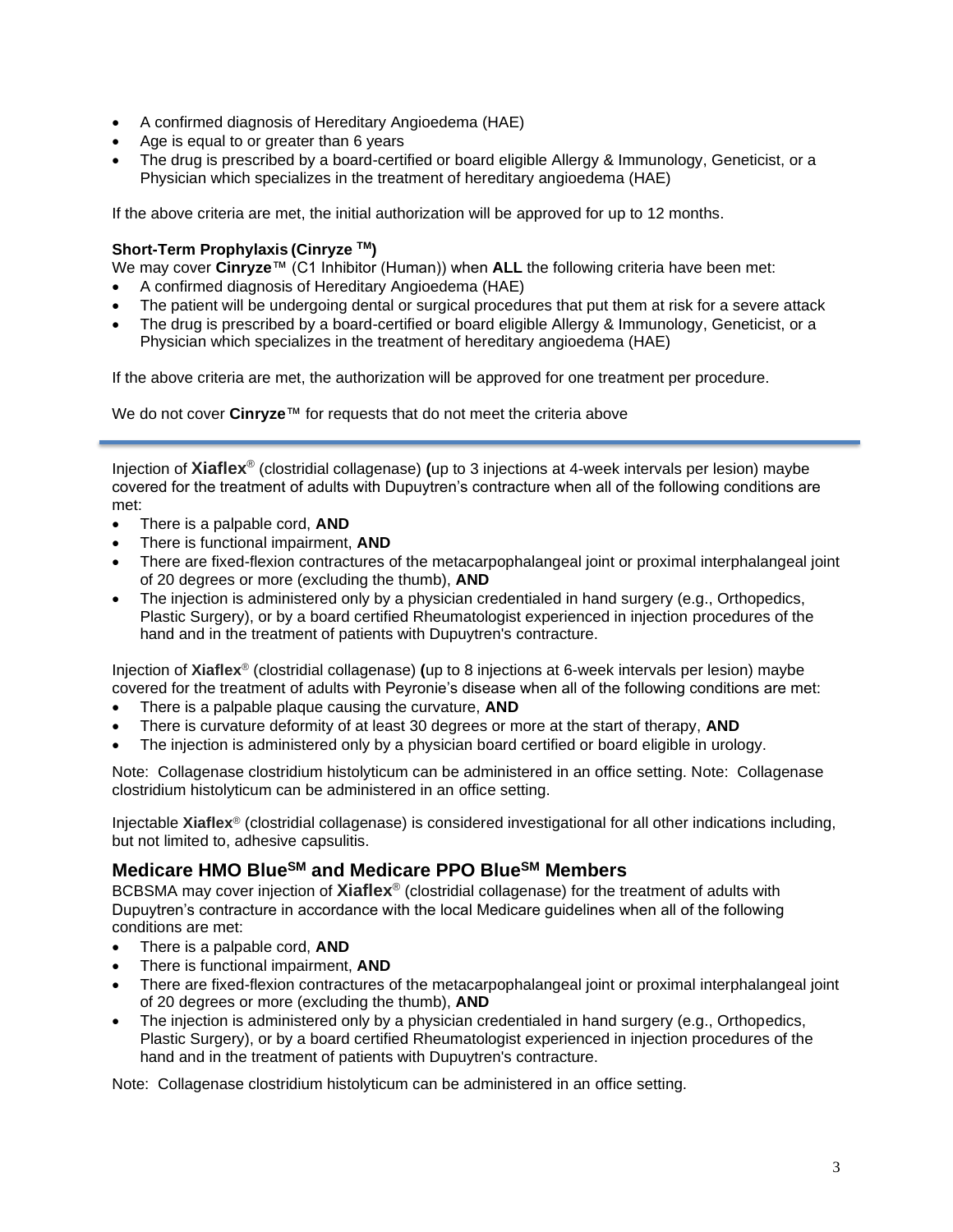We do not cover injection of **Xiaflex**® (clostridial collagenase) in accordance with local Medicare guidelines for contractures of most body parts.

We do not cover the use of ultrasound for injection of **Xiaflex**® (clostridial collagenase) in accordance with local Medicare guidelines.

Note: **Reclast**® and **Zometa**® are not covered under the retail pharmacy benefit and must be billed under the medical benefit.

<span id="page-3-0"></span>We may cover **Boniva**® (ibandronate) and **Reclast**® (zoledronic acid) for a documented diagnosis of osteoporosis in women or men when one of the following criteria is met:

- Previous treatment failure with one or more oral bisphosphonates (alendronate, Fosamax, Actonel) resulting in intolerability to the oral product
- **OR** • Inability to swallow **OR**
- Inability to remain in an upright position during post oral bisphosphonate administration.

We may cover **Reclast**® (zoledronic acid) for a documented diagnosis of Paget's disease of the bone and for prevention of osteoporosis/osteopenia.

We may cover **Prolia**™ (denosumab) \*^ for a documented diagnosis of osteoporosis or glucocorticoidinduced osteoporosis in men and postmenopausal women when one of the following criteria is met:

- Previous treatment failure with one or more oral bisphosphonates (alendronate, Fosamax, Actonel, risedronate) resulting in intolerability to the oral product **OR**
- Inability to swallow **OR**
- Inability to remain in an upright position during post oral bisphosphonate administration. **OR**
- To increase bone mass in adults with osteoporosis at high risk for fracture. **OR**
- Who are either initiating or continuing systemic glucocorticoids in a daily dosage equivalent to 7.5 mg or greater of prednisone and expected to remain on glucocorticoids for at least 6 months

<span id="page-3-1"></span>We may cover **Prolia**™ (denosumab) \*^ for the treatment of androgen deprivation-induced bone loss in men with prostate cancer.

We may cover **Prolia**™ (denosumab) <sup>\*^</sup> for the treatment of aromatase inhibitor-induced bone loss in women with breast cancer.

<span id="page-3-2"></span>We may cover **Xgeva**™ (denosumab) \*^ for a documented diagnosis of any of the following:

- The prevention of skeletal related events in bone metastases from solid tumors. **OR**
- The prevention of skeletal related events in Multiple Myeloma. **OR**
- The treatment of adults and skeletally mature adolescents with giant cell tumor of bone that is unresectable or where surgical resection is likely to result in severe morbidity. **OR**
- The treatment of hypercalcemia of malignancy refractory to bisphosphonate therapy.

We may cover **Zometa**® (zoledronic acid) for a documented diagnosis of any of the following:

• Hypercalcemia of malignancy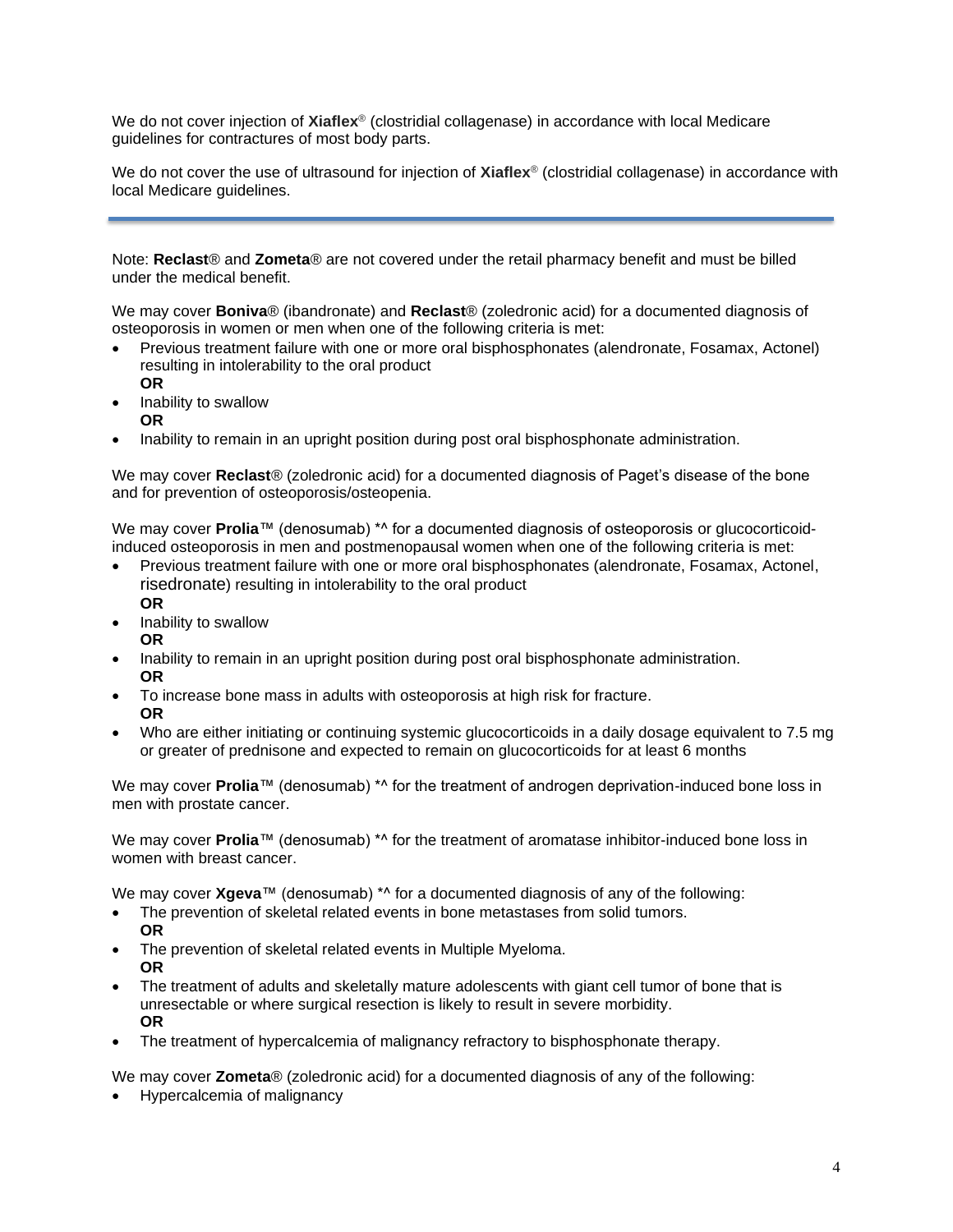**OR**

- Multiple myeloma **OR**
- Documented bone metastases from solid tumors.

We do not cover the above drugs for other conditions not listed above.

#### **\*^ - This Drug is part of Medications covered only under the pharmacy benefit program.**

<span id="page-4-2"></span>We may cover **Makena**™ to reduce the risk of preterm births in women when **ALL** the following criteria are met:

- □ Current singleton pregnancy
- $\Box$  Prior history of spontaneous preterm birth before 37 weeks gestation.

If above criteria are met, approval will be given for **Makena**™ for weekly administration between 16 and 36 weeks of gestation.

We do not cover **Makena**™ for other conditions not listed above.

<span id="page-4-1"></span>We may cover **Tysabri**® (Natalizumab) when used as a monotherapy for:

Adults (18 years and older) with relapsing forms of Multiple Sclerosis (including clinically isolated syndrome, relapsing-remitting disease, and active secondary progressive disease) when **ALL** of the following criteria are met:

- Treatment failure with or contraindication to one of the following: Avonex®, Betaseron®, Copaxone® or Rebif® within the past 6 months, AND
- The drug is prescribed by a board-certified or board eligible neurologist.

Adults (18 years and older) with moderately to severely active Crohn's Disease when **ALL** of the following criteria are met:

- Treatment failure with or contraindication to one Tumor Necrosis Factor (TNF) blocking agent (i.e. Cimzia®, Enbrel®, Humira® or Remicade®), AND
- The drug is prescribed by a board-certified or board gastroenterologist.

We do not cover **Tysabri**<sup>®</sup> for other conditions not listed above.

#### **Other Information:**

**Tysabri**® is only:

- Prescribed by doctors who are enrolled in the TOUCH™ Prescribing Program.
- Infused at an infusion center that is enrolled in the TOUCH™ Prescribing Program.
- Given to patients who are enrolled in the TOUCH™ Prescribing Program.

<span id="page-4-0"></span>We may cover **Cerezyme**® (imiglucerase) therapy for Type 1 Gaucher disease and we also may cover **Elelyso**® (taliglucerase)\*# alfa and **VPRIV**® (velaglucerase)\*# alfa for Type 1 Gaucher disease

\*# -This medication is not covered by the pharmacy benefit. It is covered by the Medical Benefit or as a Home Infusion Therapy.

#### **INITIAL DOSING FOR CHILDREN (<18 YEARS)**

Children at highest risk: children with any of the following may likely require an initial dose of 60 U/kg every 2 weeks:

• Symptomatic disease, including abdominal or bone pain, fatigue, exertional limitation, weakness, or cachexia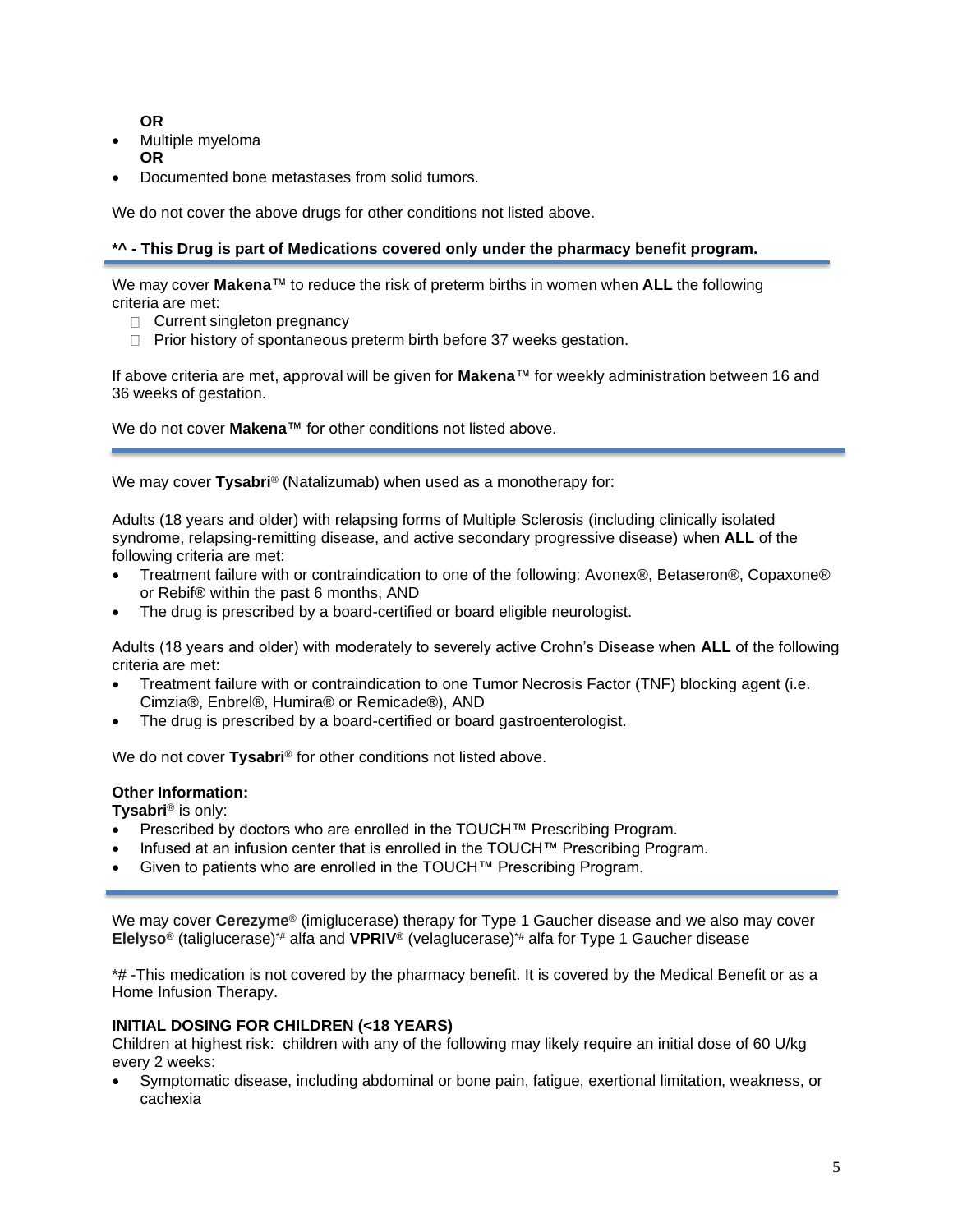- Growth failure
- Any evidence of skeletal involvement, including radiographic evidence of Erlenmeyer flask deformity, necrosis, or destructive lesions
- Thrombocytopenia: platelets  $\leq 60,000/\text{mm}$ 3, or documented abnormal bleeding episode
- Anemia: hemoglobin <2.5 g/dL below the lower limit of normal for age and sex

| $1-3$ days          | 14.5-22.5 g/dl    |
|---------------------|-------------------|
| 2 months            | $9.0 - 14.0$ g/dl |
| 6-12 years          | 1.5-15.5. $g/dI$  |
| 12-18 years, male   | 13.0-16.0 g/dl    |
| 12-18 years, female | 12.0-16.0 g/dl    |

• Impairment of quality of life due to Gaucher disease.

Other children who may benefit from therapy: patients without any of the above may likely require an initial dose of 30-60 U/kg every 2 weeks.

### **INITIAL DOSING FOR ADULTS**

Adults at highest risk: patients with any of the following may likely require an initial dose of 60 U/kg every 2 weeks:

- Symptomatic skeletal disease
	- o Moderate to severe osteopenia
	- o Chronic bone pain
	- o Bone crises
	- o Avascular necrosis
	- o Pathologic fractures
	- o Joint replacement
- Cardiopulmonary Gaucher disease, including pulmonary hypertension
- Thrombocytopenia: platelets  $\leq$  60,000/mm3 or documented abnormal bleeding episodes
- Anemia: hemoglobin  $\leq 8.0$  g/dL, or documented symptoms due to anemia, or transfusion dependency
- Significant liver disease
	- o Severe hepatomegaly
		- (volume >2.5x normal by MR or CT)
	- o Hepatic infarcts
	- o Esophageal varices
	- o Portal hypertension
	- o Hepatitis due to Gaucher
- Significant splenic disease
	- o Severe splenomegaly
		- (volume >15x normal by MR or CT)
	- o Splenic pain and discomfort
	- o Splenic infarcts
- Significant renal disease due to Gaucher
- Any concomitant medical condition which may be exacerbated by Gaucher disease.

Other adults who may benefit from therapy: the following patients for whom it may be acceptable to begin an initial dose of 30 U/kg or less every 2 weeks:

Adults who have at least a minimal level of disease severity:

**Any one** of the following:

- Skeletal disease beyond mild osteopenia and Erlenmeyer flask deformity
- Hemoglobin  $\leq 11.5$  g/dL (women) or  $\leq 12.5$  g/dL (men) or  $\leq 1.0$ g/dL or more below the lower limit of normal for age and sex
- Platelets  $\leq$  120,000/mm3
- Liver volume  $\geq 1.25$  times normal by MR (or CT)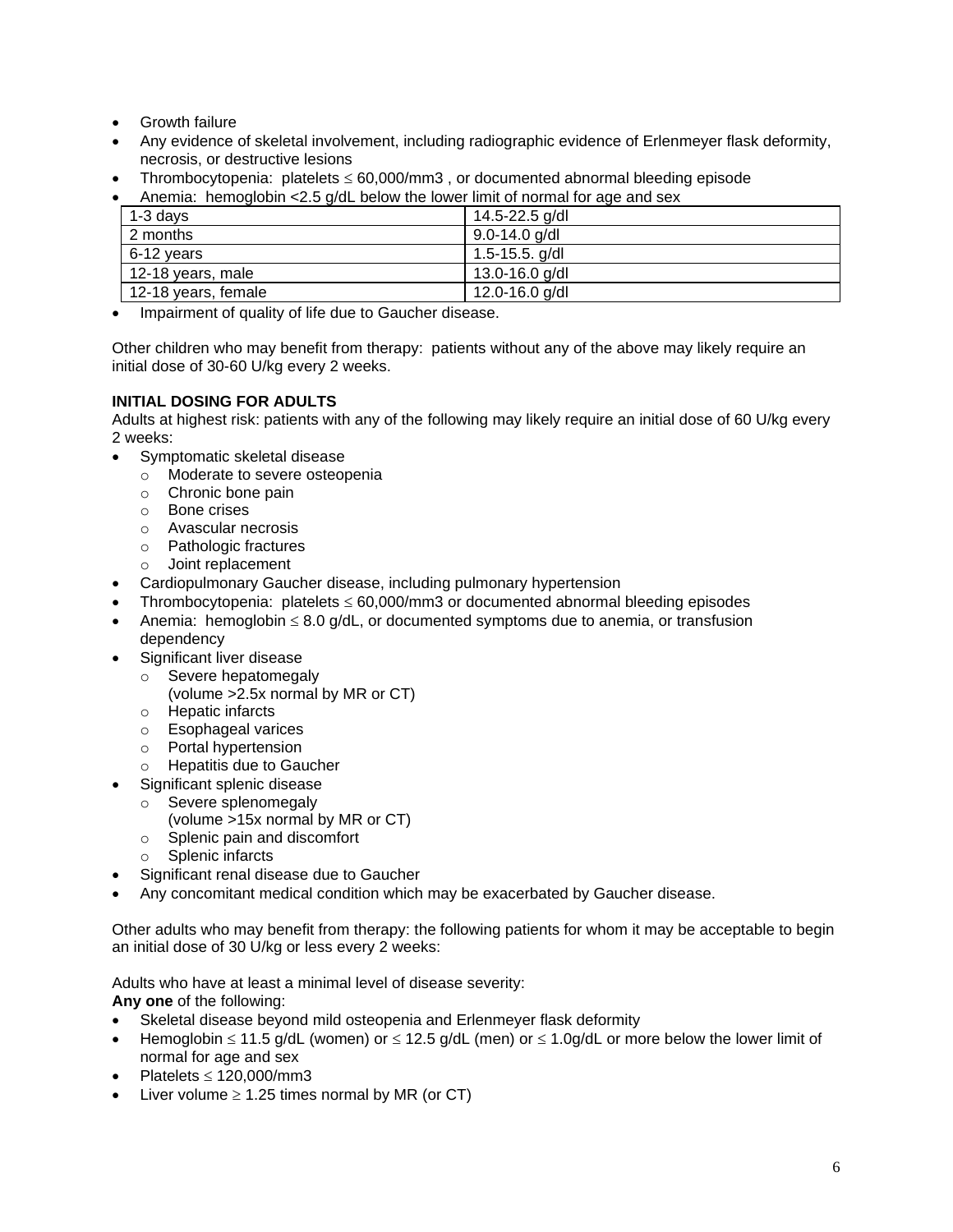- Spleen volume  $\geq 5$  times normal by MR (or CT)
	- Any of the following symptoms due to Gaucher disease, which impair quality of life.
		- $\circ$  Hepatic, cardiac, pulmonary, and renal function not impaired by Gaucher disease
		- o No evidence symptomatic skeletal disease (see above)
		- o Minimal or no quality of life impairment from Gaucher
		- o No detectable progression of Gaucher disease
		- $\circ$  Hemoglobin > 10.5 g/dL (women) or > 11.5 g/dL (men) or not more than > 2.0g/dL or more below the lower limit of normal for age and sex
		- $\circ$  Platelets > 60,000/mm3 on 3 determinations
		- $\circ$  Liver volume < 2.5 times normal by MR (or CT)
		- o Spleen volume <1.5 times normal by MR (or CT).

#### **REEVALUATION OF DOSING**

While individual patient follow-up varies according to disease severity, and depends on whether or not dose is changing, for the purposes of dose approval from BCBSMA annual follow-up is required. At yearly intervals, clinical data is submitted regarding progress on all previously abnormal findings. Depending on the degree of improvement, dosage may be increased, maintained or reduced. Severe bone disease or pulmonary hypertension are two manifestations that are particularly concerning, because damage from uncontrolled disease may not be reversible with these two manifestations.

We do not cover:

- **Elelyso**® (taliglucerase alfa) therapy for patients who have Type 2 or Type 3 Gaucher disease, because taliglucerase alfa therapy has not been proven to improve the nerve problems associated with these types of Gaucher disease.
- **VPRIV**® (velaglucerase alfa) therapy for patients who have Type 2 or Type 3 Gaucher disease, because velaglucerase alfa therapy has not been proven to improve the nerve problems associated with these types of Gaucher disease.

<span id="page-6-0"></span>We may cover one course of **Forteo**® (Teriparatide) or **Teriparatide** for 24 months for the following criteria only:

#### **This Drug is part of Medications covered only under the pharmacy benefit program.**

Treatment of osteoporosis in post-menopausal women at high risk of fractures determined by having multiple risk factors or having a history of fractures<sup>5</sup> or treatment of primary or hypogonadal osteoporosis in men who are at high risk of fractures determined by having multiple risk factors or having a history of fractures or treatment of glucocorticoid-induced osteoporosis in men and women at high risk for fracture.

NOTE: Studies pertaining to the use of **Forteo**® (Teriparatide) or **Teriparatide** have not included the pediatric population. Approval for coverage is for patients 18 years of age or older.

We do not cover **Forteo**<sup>®</sup> (Teriparatide) or **Teriparatide** for other conditions not listed above, including but not limited to:

- Prevention of osteoporosis (women and men). Teriparatide has not been studied in this patient population and the benefits of building bone in a condition in which substantial bone loss has not occurred have not been investigated.
- Patients with Paget's disease as these patients have an increased baseline risk of osteosarcoma.
- Patients < 18 years of age. **Forteo** (Teriparatide) or **Teriparatide** has not been studied in the pediatric population and it should not be used in those with open epiphyses.
- Patients that have received prior radiation therapy involving the skeleton. These patients may have an increased baseline risk of osteosarcoma.
- Patients with bone metastases, a history of skeletal malignancies, and/or metabolic bone diseases other than osteoporosis.

Patients with hypercalcemia. Teriparatide may exacerbate hypercalcemia

For continuation beyond 2 years can be considered if the member remains at or has returned to having a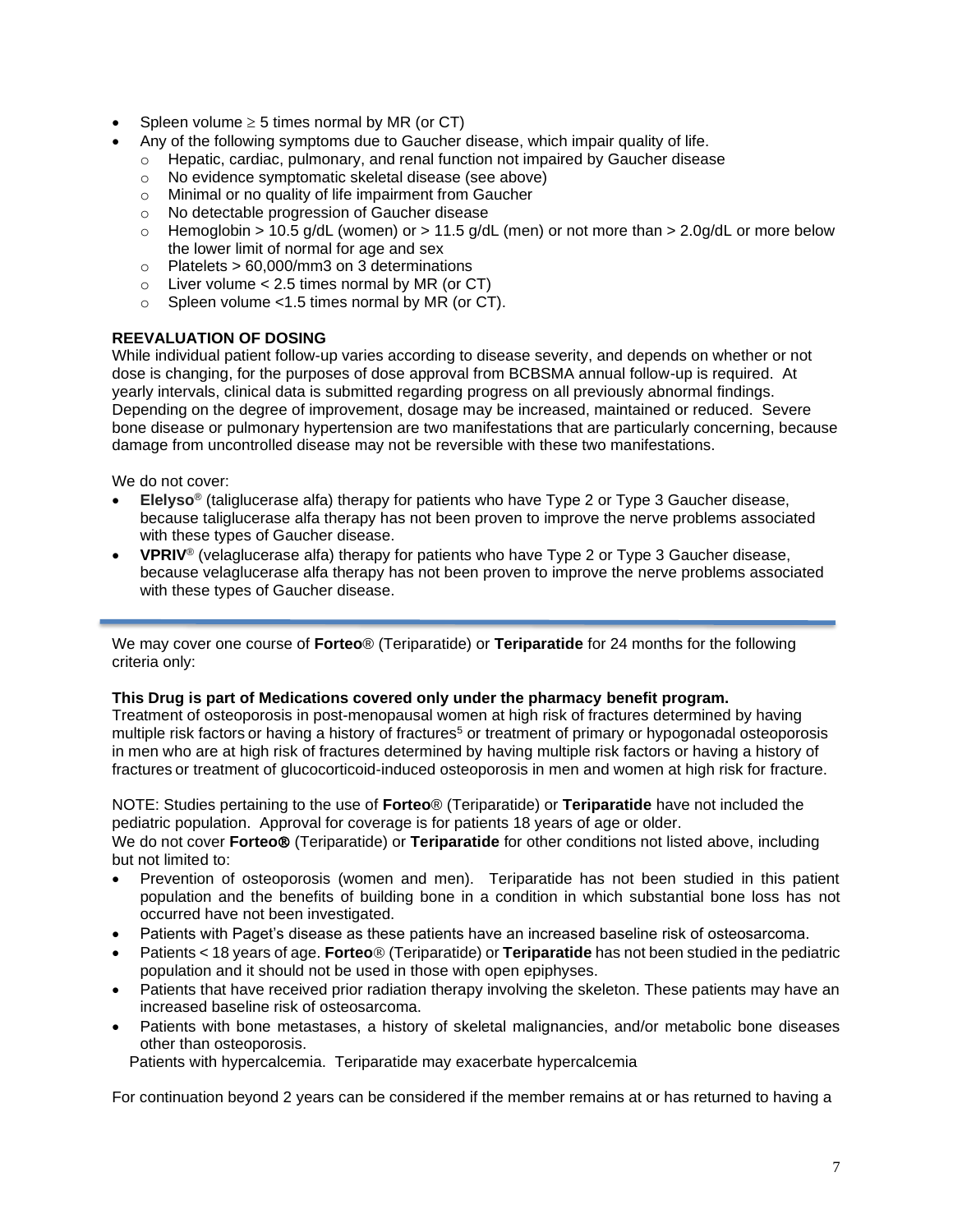high risk for fracture. If the continuation is approved than up to one year authorization will be granted.

We do not cover **Forteo**® or **Teriparatide** for other conditions not listed above.

<span id="page-7-0"></span>**We may cover Tymlos™ (**abaloparatide**)** for the treatment of postmenopausal women with osteoporosis at high risk for fracture defined as a history of osteoporotic fracture, multiple risk factors for fracture, or patients who have failed or are intolerant to other available osteoporosis therapy.

We may approve up to 24 month whereas the total 24 months shall be aggregated to include the use of both teriparatide and abaloparatide and to not exceed the 24 months of therapy.

#### **This Drug is part of Medications covered only under the pharmacy benefit program.**

<span id="page-7-2"></span>**We may cover Myalept™ (metreleptin)** for the treatment of the complications of leptin deficiency in patients with congenital or acquired generalized lipodystrophy who are HIV negative when **all** of the following criteria are met:

Leptin deficiency;

#### **AND**

• HIV negative;

#### **AND**

Enroll in, comply with and satisfy the Myalept (REMS) Prescription Authorization requirements. We do not cover **Myalept ™**for other conditions not listed above.

<span id="page-7-1"></span>We may cover **Regranex® (**becaplermin**)** for the treatment of lower extremity diabetic neuropathic ulcers that extend into the subcutaneous tissue or beyond and have an adequate blood supply, when used as an adjunct to, and not a substitute for, good ulcer care practices including initial sharp debridement, pressure relief and infection control when **all** of the following criteria are met:

• The Member has a/some confirmed Neuropathic diabetic ulcer(s)

#### **And**

• The member has a full-thickness ulcer(s) (Stage III or IV), extending through the dermis into subcutaneous tissues

#### **And**

• The member adequate tissue oxygenation, as measured by a transcutaneous partial pressure of oxygen of 30 mm Hg (millimeters of mercury) or greater on the foot dorsum or at the margin of the ulcer

#### **And**

• the member participates in a wound-management program, which includes sharp debridement, pressure relief (non-weight bearing), and infection control

#### **OR**

• The member has a/some confirmed Pressure ulcer(s)

#### **And**

• The member has a full-thickness ulcer(s) (Stage III or IV), extending through dermis into subcutaneous

#### **And**

• The ulcer(s) is/are in an anatomic location that can be off-loaded or completely relieved for the duration of treatment

#### **And**

The member's albumin level is greater than 2.5 g/dL

#### **And**

The member's total lymphocyte count is greater than 1,000

#### **And**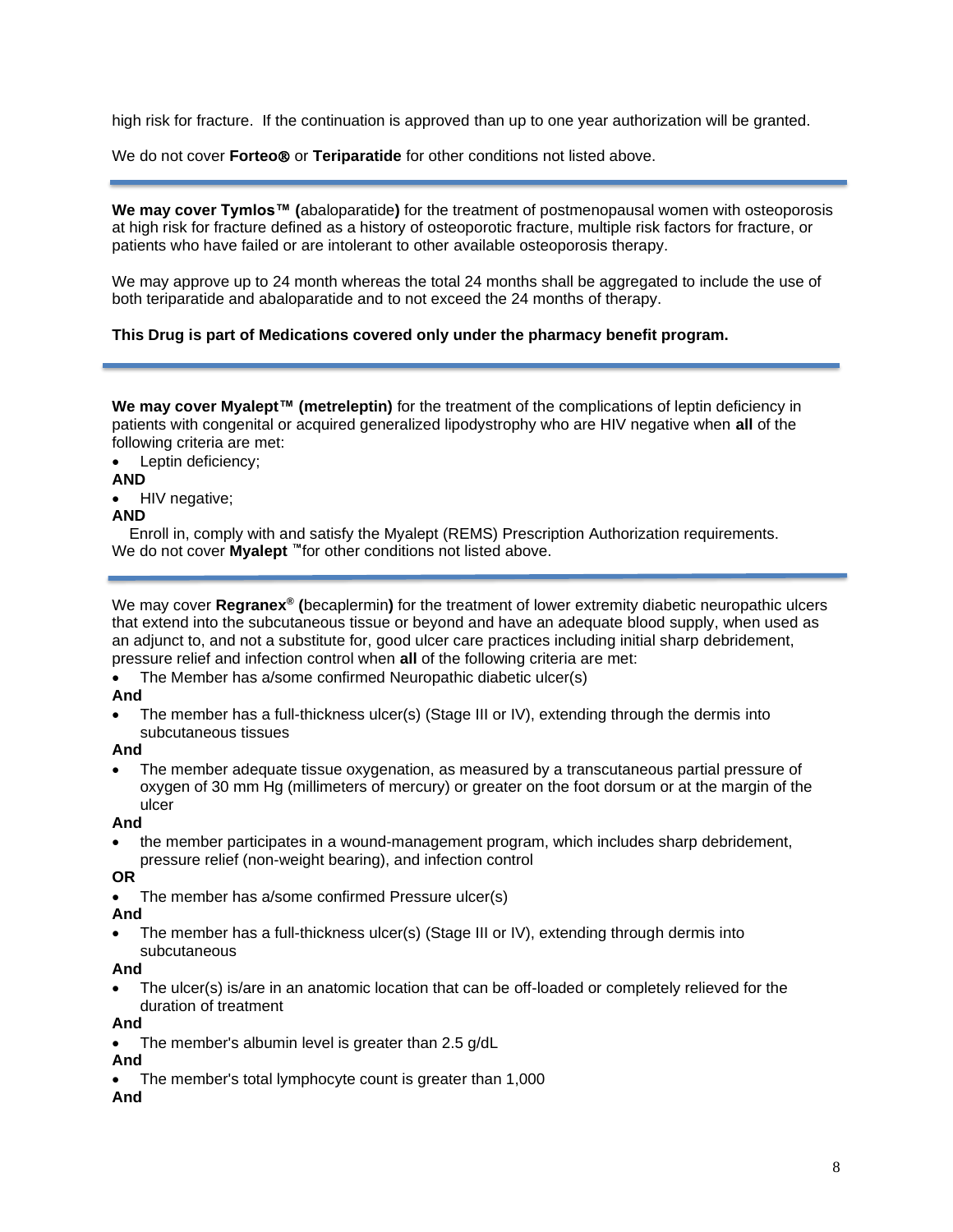• The member has normal values of vitamins A and C

We do not cover **Regranex®** for other conditions not listed above.

<span id="page-8-1"></span>**We may cover JETREA**® **(ocriplasmin)** for the treatment of symptomatic vitreomacular adhesion when **all** of the following criteria are met:

- Patient has Diagnosis of vitreomacular adhesion
- Age is equal to or greater than 18 years

We do not cover **Jetrea**® for other conditions not listed above.

<span id="page-8-0"></span>We may cover **Probuphine**® (Buprenorphine) subdermal implants for opioid dependence when **all** of the following criteria are met:

- The individual has been diagnosed with opioid dependence; **AND**
- The individual has been treated with a stable transmucosal buprenorphine dose  $(\leq 8 \text{ mod/d})$  of a sublingual Subutex or Suboxone tablet or its transmucosal buprenorphine product equivalent) for 3 months or more without any need for supplemental dosing or adjustments;

#### **AND**

The individual is currently on a maintenance dose\* of 8 mg per day or less of a sublingual Subutex or Suboxone tablet or its transmucosal buprenorphine product equivalent to achieve sustained prolonged clinical stability on transmucosal buprenorphine;

#### **AND**

• Buprenorphine implants are used as part of a comprehensive substance use disorder treatment program that includes counseling and psychosocial support.

\* Food and Drug Administration indications specify that maintenance doses should not be tapered to a lower dose for the sole purpose of transitioning to buprenorphine implants (PROBUPHINE (buprenorphine) implant, 2016).

Inserting up to 4 buprenorphine implants once in each arm at an interval of 6 months may be considered **[MEDICALLY NECESSARY](https://www.bluecrossma.org/medical-policies/sites/g/files/csphws2091/files/acquiadam-assets/Definition%20of%20Med%20Nec%20Inv%20Not%20Med%20Nec%20prn.pdf#page=1)** when the above criteria are met.

We do not cover **Probuphine**® for other conditions not listed above.

<span id="page-8-2"></span>**We may cover Kanuma**™ **(sebelipase alfa)** for the treatment of patients with a diagnosis of Lysosomal Acid Lipase (LAL) deficiency when **all** of the following criteria are met:

• diagnosis of Lysosomal Acid Lipase (LAL) deficiency.

We do not cover **Kanuma**™ for other conditions not listed above.

<span id="page-8-3"></span>**We may cover Lemtrada**® **(alemtuzumab)** for the treatment of patients with relapsing forms of multiple sclerosis (MS) when **all** of the following criteria are met:

- Diagnosis of relapsing forms of multiple sclerosis (MS) or active secondary progressive disease.
- An inadequate response to two or more drugs indicated for the treatment of MS.

We do not cover **Lemtrada**® for other conditions not listed above.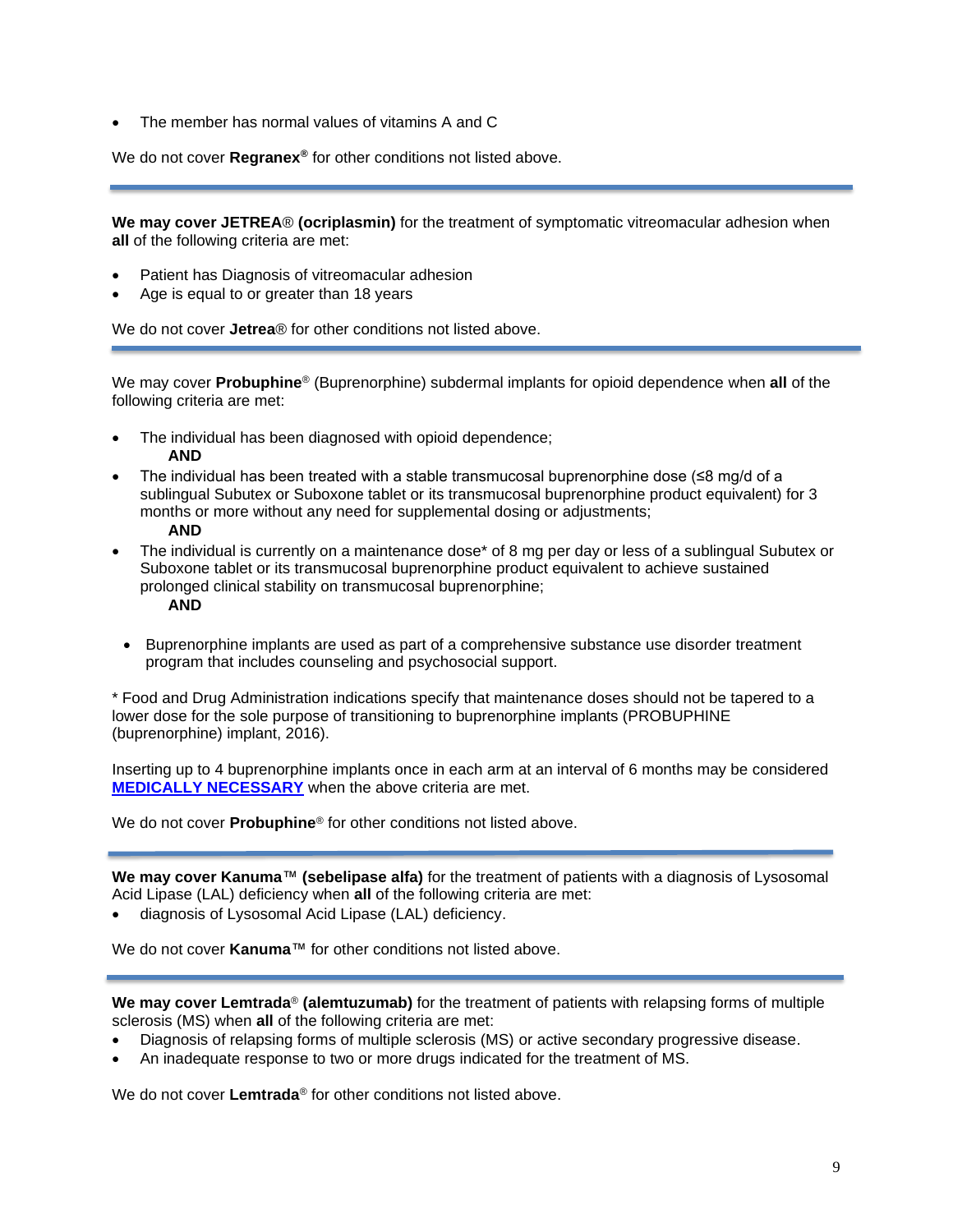<span id="page-9-0"></span>**We may cover Onpattro**™ **(**patisiran**)** for the treatment of patients with polyneuropathy of hereditary transthyretin-mediated amyloidosis in adults (hATTR) when **all** of the following criteria are met:

- Patient has Diagnosis of hereditary transthyretin-mediated amyloidosis in adults (hATTR)
- Tissue biopsy showing amyloid deposition **OR** Gene test confirming hATTR Mutation.
- Patient has polyneuropathy characterized by ONE of the following:
	- o Baseline polyneuropathy disability (PND) IIIb or lower
	- o Baseline FAP Stage one or two
- Age is equal to or greater than 18 years
- The drug is prescribed by a board-certified or board eligible Neurologist, Geneticist, or a Physician which specializes in the treatment of Amyloidosis.

We do not cover **Onpattro**™ for other conditions not listed above.

<span id="page-9-2"></span>**We may cover Tegsedi**™ **(**inotersen**)** for the treatment of patients with polyneuropathy of hereditary transthyretin-mediated amyloidosis in adults (hATTR) when **all** of the following criteria are met:

- Patient has Diagnosis of hereditary transthyretin-mediated amyloidosis in adults (hATTR)
- Tissue biopsy showing amyloid deposition
- Patient has polyneuropathy characterized by ONE of the following:
	- o Baseline polyneuropathy disability (PND) IIIb or lower
	- o Baseline FAP Stage one or two
- Age is equal to or greater than 18 years
- The drug is prescribed by a board-certified or board eligible Neurologist, Geneticist, or a Physician which specializes in the treatment of Amyloidosis.
- Patient has tried and failed (Claim history of patisiran (Onpattro™)) patisiran or has a clinical reason for requiring inotersen first.

We do not cover **Tegsedi™** for other conditions not listed above.

<span id="page-9-1"></span>**We may cover Dupixent**® (dupilumab) may be covered when **ALL** of the following criteria must be met:

- add-on maintenance treatment of patients with moderate-to-severe asthma, **And**
- Patient is  $\geq 6$  years old,
- **And**
	- o Patient is diagnosed with an eosinophilic phenotype **OR**
	- o Patient has oral corticosteroid dependent asthma

#### **OR**

- The patient has moderate-to-severe atopic dermatitis (eczema), **And**
- The patient is  $\geq 6$  years old, **And**
- The patient has demonstrated treatment failure with a **14-day trial of a prescription** topical corticosteroid in claims history.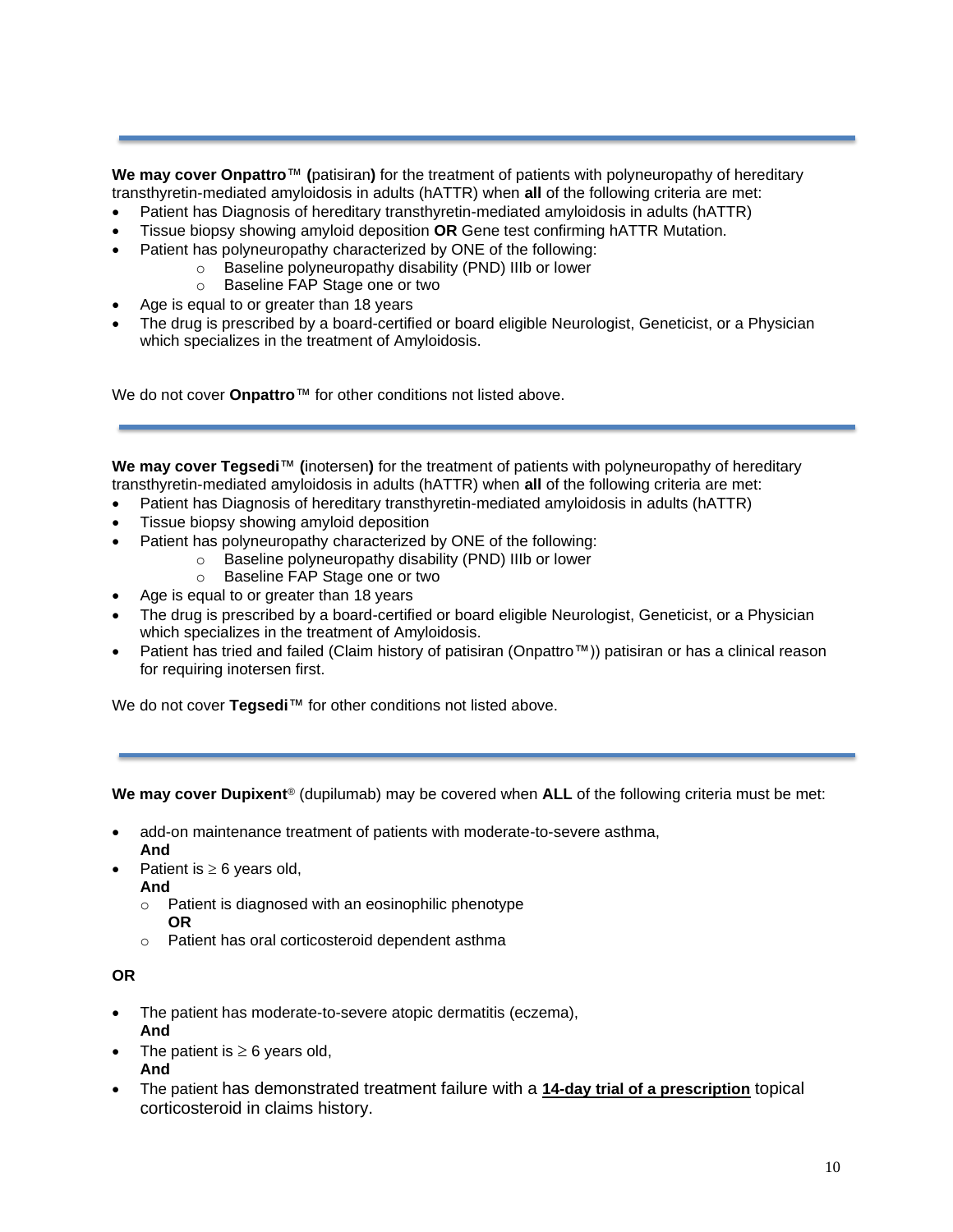### **And**

• The patient has claim history of both pimecrolimus and tacrolimus topical **within the previous 90 days**.

**OR**

- The patient has inadequately controlled chronic rhinosinusitis with nasal polyposis (CRSwNP), **And**
- The patient uses for add-on maintenance treatment, **And**
- The patient is  $\geq$  18 years old,

<span id="page-10-1"></span>**We may cover Galafold**™ **(**migalastat**)** for the treatment of adults with a confirmed diagnosis of Fabry disease and an amenable galactosidase alpha gene (GLA) variant based on in vitro assay data when **all**  of the following criteria are met:

- Patient has Diagnosis of Fabry disease
- Prescriber provides a lab test showing the patient is amenable galactosidase alpha gene (GLA) variant
- Age is equal to or greater than 18 years
- The drug is prescribed by a board-certified or board eligible Geneticist, or a Physician which specializes in the treatment of Fabry disease

We do not cover **Galafold**™ for other conditions not listed above.

<span id="page-10-2"></span>**We may cover Takhzyro**™ **(**lanadelumab-flyo**)** for prophylaxis to prevent attacks of hereditary angioedema (HAE) in patients 12 years and older when **all** of the following criteria are met:

- Patient has Diagnosis of hereditary angioedema (HAE)
- Age is equal to or greater than 12 years
- The drug is prescribed by a board-certified or board eligible Allergy & Immunology, Geneticist, or a Physician which specializes in the treatment of hereditary angioedema (HAE)

We do not cover **Takhzyro**™ for other conditions not listed above.

<span id="page-10-0"></span>**We may cover Berinert**® **(**C1 Esterase Inhibitor [Human]**)** the treatment of acute abdominal, facial, or laryngeal hereditary angioedema (HAE) attacks in adult and pediatric patients when **all** of the following criteria are met:

- Patient has Diagnosis of hereditary angioedema (HAE)
- The drug is prescribed by a board-certified or board eligible Allergy & Immunology, Geneticist, or a Physician which specializes in the treatment of hereditary angioedema (HAE)

We do not cover **Berinert**® for other conditions not listed above.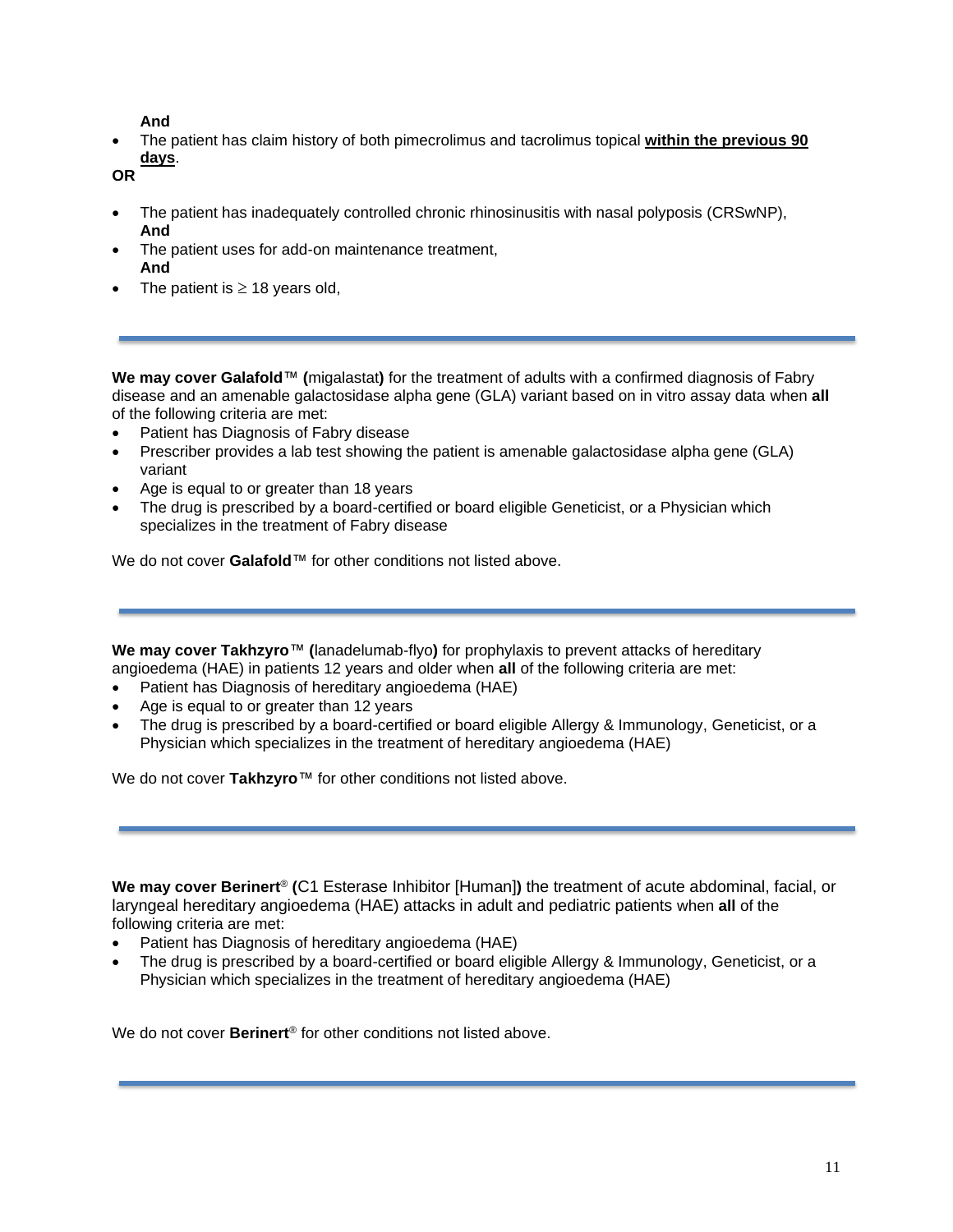<span id="page-11-2"></span>**We may cover icatibant** acetate injection for the treatment of acute attacks of hereditary angioedema (HAE) in adults 18 years of age and older when **all** of the following criteria are met:

- Patient has Diagnosis of hereditary angioedema (HAE)
- Age is equal to or greater than 18 years
- The drug is prescribed by a board-certified or board eligible Allergy & Immunology, Geneticist, or a Physician which specializes in the treatment of hereditary angioedema (HAE)

We do not cover **icatibant** acetate injection for other conditions not listed above.

**We may cover Firazyr** ® or **Sajazir** ™ With claims history of **icatibant** acetate injection.

<span id="page-11-1"></span>**We may cover Haegarda**® **(**C1 Esterase Inhibitor [Human]**)** for prophylaxis to prevent attacks of hereditary angioedema (HAE) in patients 6 years and older when **all** of the following criteria are met:

- Patient has Diagnosis of hereditary angioedema (HAE)
- Age is equal to or greater than 6 years
- The drug is prescribed by a board-certified or board eligible Allergy & Immunology, Geneticist, or a Physician which specializes in the treatment of hereditary angioedema (HAE)

We do not cover **Haegarda**® for other conditions not listed above.

<span id="page-11-3"></span>**We may cover Kalbitor**® **(**ecallantide**)** for the treatment of acute attacks of hereditary angioedema (HAE) in patients 12 years of age and older when **all** of the following criteria are met:

- Patient has Diagnosis of hereditary angioedema (HAE)
- Age is equal to or greater than 12 years
- The drug is prescribed by a board-certified or board eligible Allergy & Immunology, Geneticist, or a Physician which specializes in the treatment of hereditary angioedema (HAE)

We do not cover **Kalbitor**<sup>®</sup> for other conditions not listed above.

<span id="page-11-4"></span>**We may cover Ruconest**® **(**C1 Esterase Inhibitor [recombinant]**)** for the treatment of acute attacks of hereditary angioedema (HAE) in patients 13 years and older when **all** of the following criteria are met:

- Patient has Diagnosis of hereditary angioedema (HAE)
- Age is equal to or greater than 13 years
- The drug is prescribed by a board-certified or board eligible Allergy & Immunology, Geneticist, or a Physician which specializes in the treatment of hereditary angioedema (HAE)

We do not cover **Ruconest** ® for other conditions not listed above.

<span id="page-11-0"></span>**We may cover Zarxio**® **(**filgrastim- sndz**) or Granix** (tbo-filgrastim) when one of the below criteria is met:

• indicated for chronic administration to reduce the incidence and duration of sequelae of neutropenia (e.g., fever, infections, oropharyngeal ulcers) in symptomatic patients with congenital neutropenia, cyclic neutropenia, or idiopathic neutropenia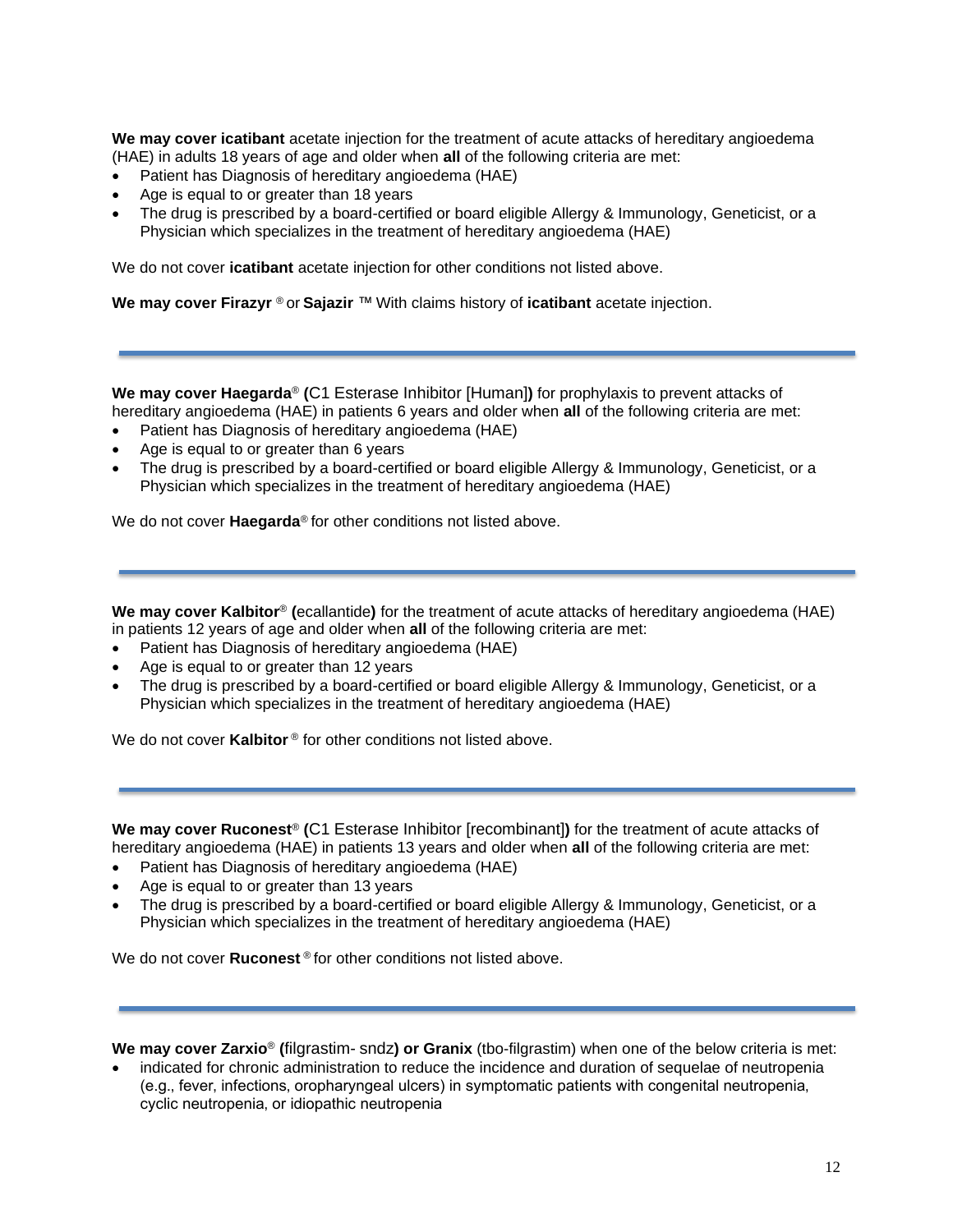We do not cover **Zarxio**® **(**filgrastim- sndz**) or Granix** (tbo-filgrastim) for other conditions not listed above unless listed in [Policy 105](https://www.bluecrossma.org/medical-policies/sites/g/files/csphws2091/files/acquiadam-assets/105%20Supportive%20Care%20Treatments%20for%20Patients%20with%20Cancer.pdf) and reviewed through the appropriate process.

<span id="page-12-2"></span>**We may cover Neupogen**® **(**filgrastim**)** when the patient has tried **AND** failed a filgrastim biosimilar (Zarxio® **AND** Granix®) **AND** one of the below criteria is met:

- NEUPOGEN is indicated for chronic administration to reduce the incidence and duration of sequelae of neutropenia (e.g., fever, infections, oropharyngeal ulcers) in symptomatic patients with congenital neutropenia, cyclic neutropenia, or idiopathic neutropenia
- NEUPOGEN is indicated to increase survival in patients acutely exposed to myelosuppressive doses of radiation (The Biosimilars are not approved for this indication and therefore would not be required)

We do not cover **Neupogen**® for other conditions not listed above unless listed in [Policy 105](https://www.bluecrossma.org/medical-policies/sites/g/files/csphws2091/files/acquiadam-assets/105%20Supportive%20Care%20Treatments%20for%20Patients%20with%20Cancer.pdf) and reviewed through the appropriate process.

**We may cover** Nivestym™ for Severe Chronic Neutropenia **(**filgrastim-aafi**)** when the patient has tried **AND** failed and there is a BCBSMA paid claim for both Zarxio® **AND** Granix®

<span id="page-12-0"></span>**We may cover Neulasta**® **(**pegfilgrastim**)** or **Neulasta**® **Onpro®** when the patient has tried **AND** failed two preferred pegfilgrastim biosimilar (Fulphila**®,** Udenyca™) **AND** one of the below criteria is met:

• Neulasta is indicated to increase survival in patients acutely exposed to myelosuppressive doses of radiation (The Biosimilars are not approved for this indication and therefore would not be required)

We do not cover **Neulasta** ® or **Neulasta Onpro** for other conditions not listed above unless listed in [Policy 105](https://www.bluecrossma.org/medical-policies/sites/g/files/csphws2091/files/acquiadam-assets/105%20Supportive%20Care%20Treatments%20for%20Patients%20with%20Cancer.pdf) and reviewed through the appropriate process.

<span id="page-12-1"></span>**We may cover Gamifant**® **(**emapalumab**)** for the treatment of adult and pediatric (newborn and older) patients with primary hemophagocytic (HLH) with refractory, recurrent or progressive disease or intolerance with conventional HLH therapy when **all** of the following criteria are met:

• Diagnosis confirmed by molecular diagnosis **OR** five (5) out of eight (8) conventional criteria. (Low or absent NK cell function, Fever ≥ 38.5 °C (101.3 °F), Splenomegaly, Elevated ferritin (≥ 500 µg/L), Elevated sCD25 (≥ 2,400 U/mL) <sup>†</sup>, TG ≥ 265 mg/dL or fibrinogen ≤ 1.5 g/L, Hemophagocytosis in BM, spleen, or lymph nodes, and Cytopenias affecting at least 2 of 3 lineages in the peripheral blood: [Hemoglobin < 9 g/dL  $\{$  < 10 g/dL in infants < 4 weeks of age}, Platelets < 100 x 109/L, Neutrophils < 1.0 x 109/L)

• Patients are receiving prophylaxis for Herpes Zoster, Pneumocystis jirovecii, and fungal infections.

HLH – Hemophagocytic lymphohistiocytosis; NK – Natural killer; sCD25 – Soluble CD25 (reflects degree of activation of T cells); † May vary by age and should be compared with age-related norms; TG – Triglycerides; BM – Bone marrow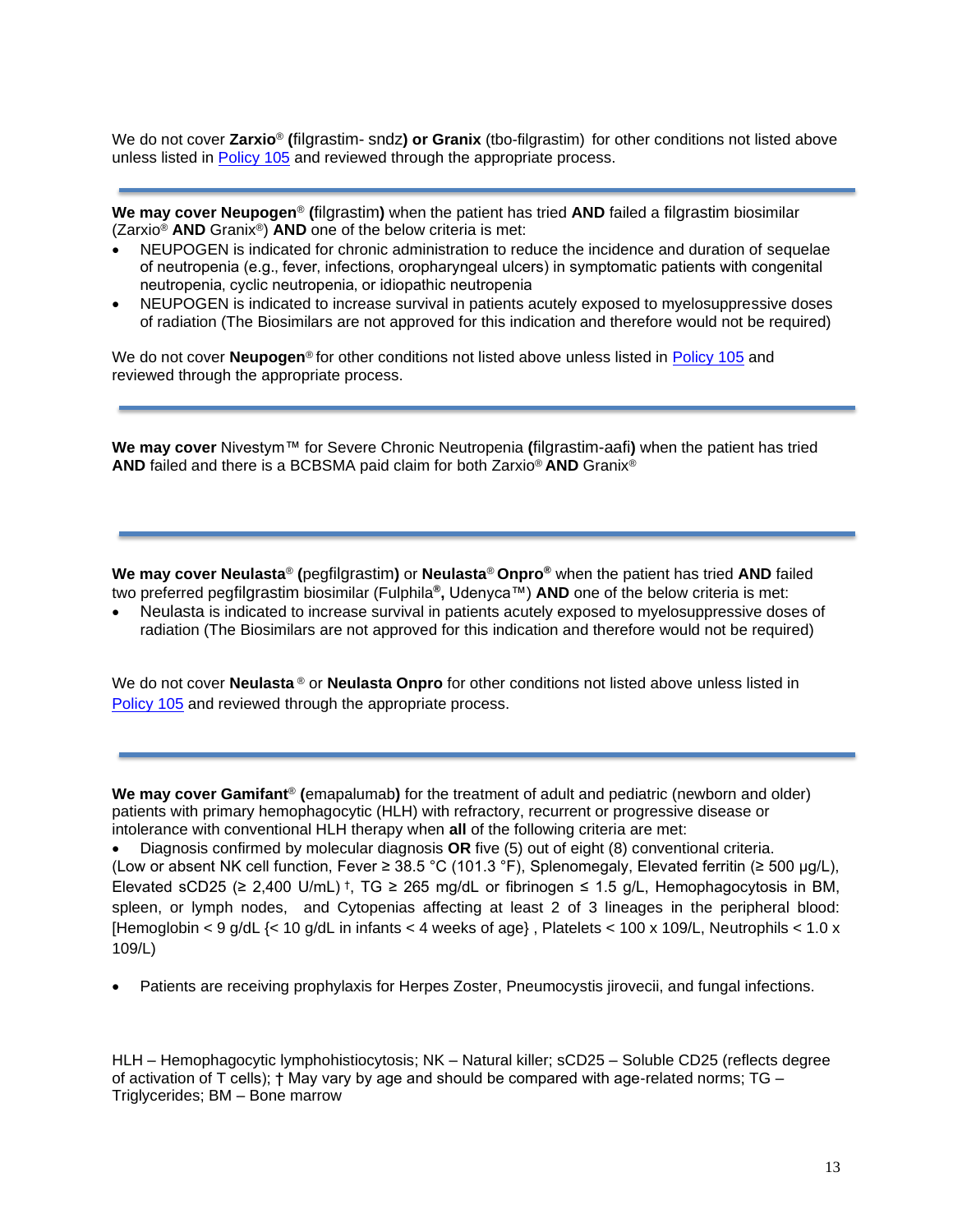We do not cover **Gamifant**<sup>®</sup> for other conditions not listed above

<span id="page-13-2"></span>**We may cover Evenity**™ **(**romosozumab-aqqg**)** when the patient has met **all** of the below criteria:

• For the treatment of osteoporosis in patients at high risk for fracture, defined as a history of osteoporotic fracture, or multiple risk factors for fracture; or patients who have failed or are intolerant to other available osteoporosis therapy. The treatment duration for EVENITY is 12 monthly doses.

We do not cover **Evinity**™ for other conditions not listed above.

<span id="page-13-0"></span>**We may cover Tepezza**™ **(**teprotumumab**)** when the patient has met **all** of the below criteria:

- Patient must have a confirmed diagnosis of Graves' disease (Graves' Orbitopathy) and documentation that the patient has active moderate to severe Thyroid Eye Disease (TED) with documentation of one or more of the following: lid retraction of >2 mm, moderate or severe softtissue involvement, proptosis >3 mm above normal values for race and sex; and periodic or constant diplopia).
- Age is equal to or greater than 18 years.
- The drug is prescribed by a board-certified or board eligible ophthalmologist.
- Submission of laboratory results indicating that the patient is euthyroid prior to starting therapy.
- Submission of a Clinical Activity Score report (score must be  $\geq 4$ ).
- Tepezza will be covered for one course of therapy (8 doses). There is an ongoing trial evaluating patients re-treated with Tepezza. Criteria for retreatment should be considered based on the results of this trial when available.

We do not cover **Tepezza**™ for other conditions not listed above.

<span id="page-13-1"></span>**We may cover Oxlumo® (**lumasiran**)** when the patient has met **all** of the below criteria:

- Patient must have a confirmed diagnosis of primary hyperoxaluria type 1 (PH1) with confirmed AGXT mutation.
- eGFR ≥30 mL/min/1.73 m<sup>2</sup>
- No history of kidney or liver transplant
- No clinical evidence of systemic oxalosis
- Documentation that the patient has made efforts to increase fluid intake to at least 3 L/m2 BSA per day.
- Concurrent use of pyridoxine OR previous trial of at least 3 months of pyridoxine with no significant improvement observed (e.g. <30% reduction in urine oxalate concentration after at least 3 months of therapy)

We do not cover **Oxlumo®** for other conditions not listed above.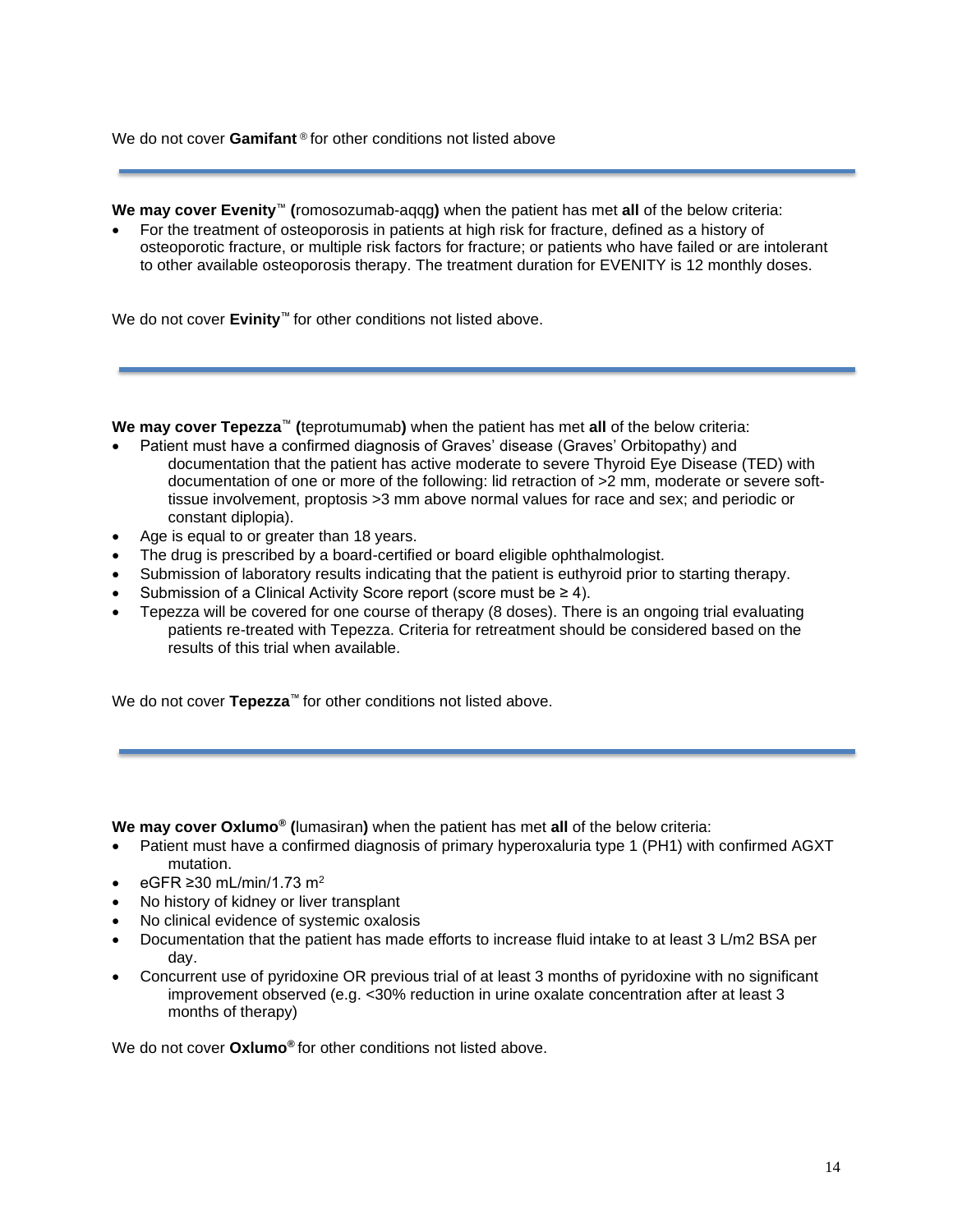<span id="page-14-1"></span>**We may cover Nulibry™ (**lumasiran**)** when the patient has met **all** of the below criteria:

- Patient must have a confirmed diagnosis of Molybdenum cofactor deficiency type A (MoCD Type A) with confirmed MOCS1 mutation.
- Prescribed by a board-certified or board eligible geneticist **OR** board-certified or board eligible neonatologist.

We do not cover **Nulibry™** for other conditions not listed above.

#### **Other Information**

Blue Cross Blue Shield of Massachusetts (BCBSMA\*) members (other than Medex®; Blue MedicareRx, Medicare Advantage plans that include prescription drug coverage) obtaining the medication from the Pharmacy benefit instead of the Medical benefit will be required to fill their prescriptions for medications listed as specialty at one of the providers in our retail specialty pharmacy network, see link below:

[Link to Specialty Pharmacy List](https://www.bluecrossma.org/medical-policies/sites/g/files/csphws2091/files/acquiadam-assets/051%20Pharmacy%20Specialty%20List%20prn.pdf)

## <span id="page-14-0"></span>**CPT Codes / HCPCS Codes / ICD Codes**

*Inclusion or exclusion of a code does not constitute or imply member coverage or provider reimbursement. Please refer to the member's contract benefits in effect at the time of service to determine coverage or non-coverage as it applies to an individual member.*

*Providers should report all services using the most up-to-date industry-standard procedure, revenue, and diagnosis codes, including modifiers where applicable.*

*The following codes are included below for informational purposes only; this is not an all-inclusive list.*

**The above medical necessity criteria MUST be met for the following codes to be covered for Commercial Members: Managed Care (HMO and POS), PPO, and Indemnity:**

#### **HCPCS Codes**

| <b>HCPCS</b> |                                                                                                                                |
|--------------|--------------------------------------------------------------------------------------------------------------------------------|
| codes:       | <b>Code Description</b>                                                                                                        |
| J0256        | Injection, alpha 1-proteinase inhibitor (human), not otherwise specified, 10 mg [Aralast,<br>Aralast NP, Prolastin C, Zemaira] |
| J0257        | Injection, alpha 1 proteinase inhibitor (human), (GLASSIA), 10 mg                                                              |

**The following ICD Diagnosis Codes are considered medically necessary when submitted with the HCPCS codes above if medical necessity criteria are met:**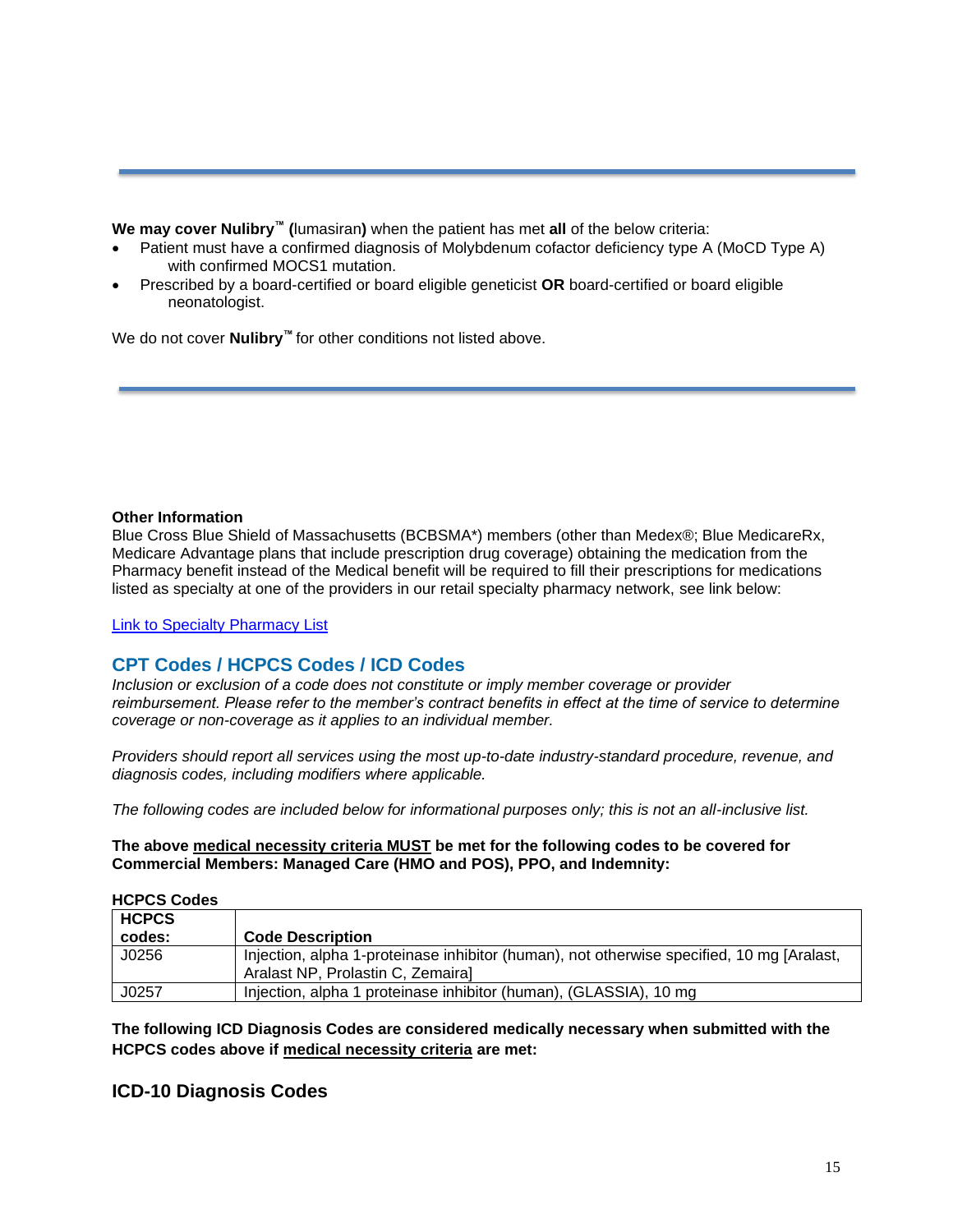| <b>ICD-10-CM</b><br><b>Diagnosis</b><br>codes: | <b>Code Description</b>        |
|------------------------------------------------|--------------------------------|
| E88.01                                         | Alpha-1-antitrypsin deficiency |
| J43.1                                          | Panlobular emphysema           |
| J43.2                                          | Centrilobular emphysema        |
| J43.8                                          | Other emphysema                |
| J43.9                                          | Emphysema, unspecified         |

### **HCPCS Codes**

| <b>HCPCS</b> |                                                              |
|--------------|--------------------------------------------------------------|
| codes:       | <b>Code Description</b>                                      |
| J0598        | Injection, C-1 esterase inhibitor (human), Cinryze, 10 units |

**The following ICD Diagnosis Codes are considered medically necessary when submitted with the HCPCS codes above if medical necessity criteria are met:**

## **ICD-10 Diagnosis Codes**

| $ICD-10-CM$<br>  Diagnosis |                                  |
|----------------------------|----------------------------------|
| codes:                     | <b>Code Description</b>          |
| D84.1                      | Defects in the complement system |

**The above medical necessity criteria MUST be met for the following codes to be covered for Commercial Members: Managed Care (HMO and POS), PPO, and Indemnity:**

### **CPT Codes**

| <b>CPT codes:</b> | <b>Code Description</b>                                                                                               |
|-------------------|-----------------------------------------------------------------------------------------------------------------------|
| 20527             | Injection, enzyme (eg, collagenase), palmar fascial cord (i.e., Dupuytren's contracture)                              |
| 26341             | Manipulation, palmar fascial cord (i.e., Dupuytren's cord), post enzyme injection (e.g.,<br>collagenase), single cord |

## **HCPCS Codes**

| <b>HCPCS</b> |                                                          |
|--------------|----------------------------------------------------------|
| codes:       | <b>Code Description</b>                                  |
| J0775        | Injection, collagenase clostridium histolyticum, 0.01 mg |

**The following ICD Diagnosis Codes are considered medically necessary when submitted with the CPT and HCPCS codes above if medical necessity criteria are met:**

| <b>ICD-10-CM</b> |                                             |
|------------------|---------------------------------------------|
| <b>Diagnosis</b> |                                             |
| codes:           | <b>Code Description</b>                     |
| N48.6            | Induration penis plastic                    |
| M72.0            | Palmar fascial fibromatosis [Dupuytren]     |
| M75.00           | Adhesive capsulitis of unspecified shoulder |
| M75.01           | Adhesive capsulitis of right shoulder       |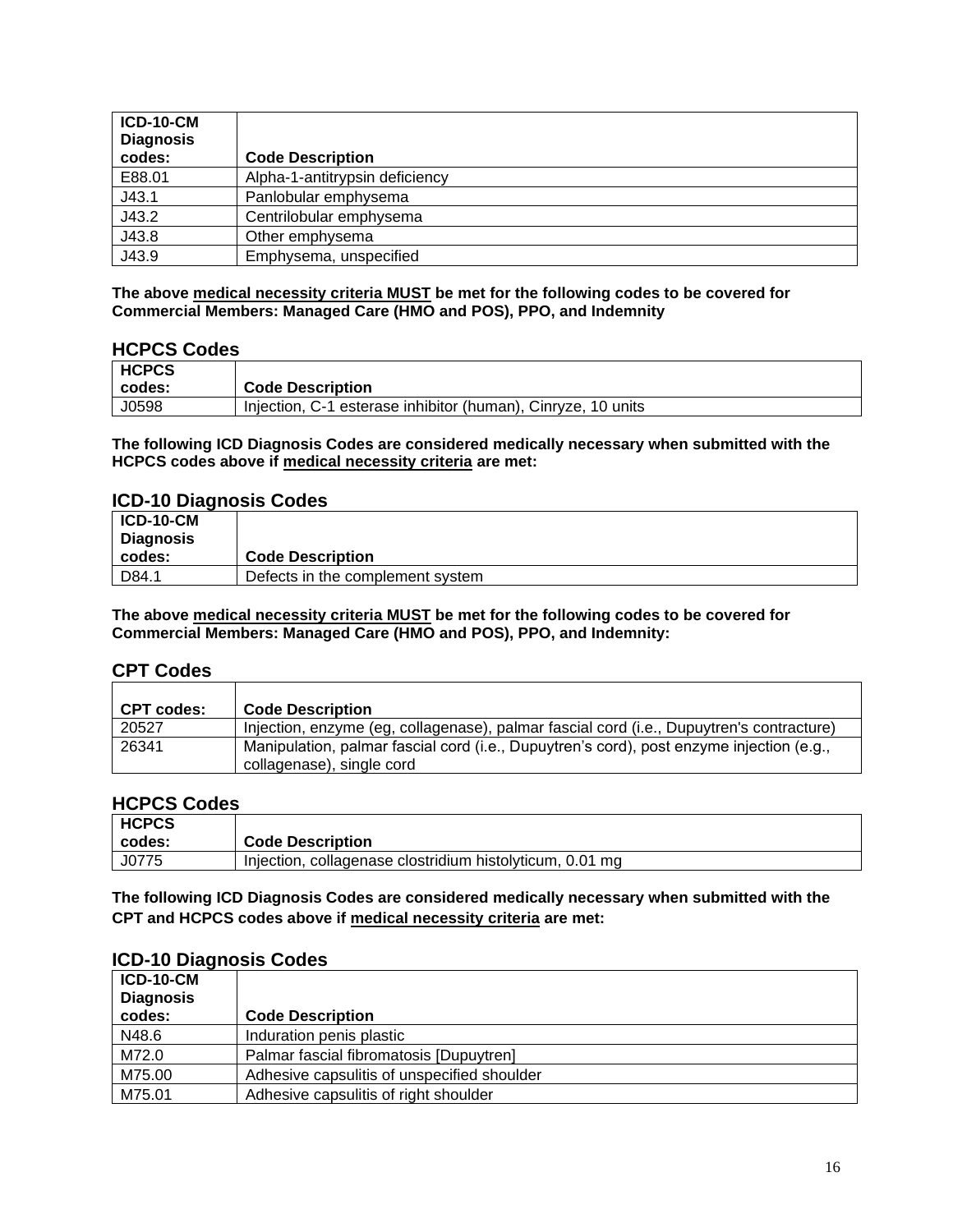| M75.02 | Adhesive capsulitis of left shoulder |
|--------|--------------------------------------|
|        |                                      |

## **HCPCS Codes**

| <b>HCPCS</b> |                                                             |
|--------------|-------------------------------------------------------------|
| codes:       | <b>Code Description</b>                                     |
| J0800        | Injection, corticotropin, up to 40 units [H. P. Acthar gel] |

**The following ICD Diagnosis Codes are considered medically necessary when submitted with the CPT and HCPCS codes above if medical necessity criteria are met:**

| iopalo piagriosis ocucs<br><b>ICD-10-CM</b> |                                                                                                   |
|---------------------------------------------|---------------------------------------------------------------------------------------------------|
| <b>Diagnosis</b>                            |                                                                                                   |
| codes:                                      | <b>Code Description</b>                                                                           |
| D86.0                                       | Sarcoidosis of lung                                                                               |
| A17.0                                       | <b>Tuberculous meningitis</b>                                                                     |
| C81.00                                      | Nodular lymphocyte predominant Hodgkin lymphoma, unspecified site                                 |
| C81.01                                      | Nodular lymphocyte predominant Hodgkin lymphoma, lymph nodes of head, face, and<br>neck           |
| C81.02                                      | Nodular lymphocyte predominant Hodgkin lymphoma, intrathoracic lymph nodes                        |
| C81.03                                      | Nodular lymphocyte predominant Hodgkin lymphoma, intra-abdominal lymph nodes                      |
| C81.04                                      | Nodular lymphocyte predominant Hodgkin lymphoma, lymph nodes of axilla and upper<br>limb          |
| C81.05                                      | Nodular lymphocyte predominant Hodgkin lymphoma, lymph nodes of inguinal region<br>and lower limb |
| C81.06                                      | Nodular lymphocyte predominant Hodgkin lymphoma, intrapelvic lymph nodes                          |
| C81.07                                      | Nodular lymphocyte predominant Hodgkin lymphoma, spleen                                           |
| C81.08                                      | Nodular lymphocyte predominant Hodgkin lymphoma, lymph nodes of multiple sites                    |
| C81.09                                      | Nodular lymphocyte predominant Hodgkin lymphoma, extranodal and solid organ sites                 |
| C81.10                                      | Nodular sclerosis classical Hodgkin lymphoma, unspecified site                                    |
| C81.11                                      | Nodular sclerosis classical Hodgkin lymphoma, lymph nodes of head, face, and neck                 |
| C81.12                                      | Nodular sclerosis classical Hodgkin lymphoma, intrathoracic lymph nodes                           |
| C81.13                                      | Nodular sclerosis classical Hodgkin lymphoma, intra-abdominal lymph nodes                         |
| C81.14                                      | Nodular sclerosis classical Hodgkin lymphoma, lymph nodes of axilla and upper limb                |
| C81.15                                      | Nodular sclerosis classical Hodgkin lymphoma, lymph nodes of inguinal region and<br>lower limb    |
| C81.16                                      | Nodular sclerosis classical Hodgkin lymphoma, intrapelvic lymph nodes                             |
| C81.17                                      | Nodular sclerosis classical Hodgkin lymphoma, spleen                                              |
| C81.18                                      | Nodular sclerosis classical Hodgkin lymphoma, lymph nodes of multiple sites                       |
| C81.19                                      | Nodular sclerosis classical Hodgkin lymphoma, extranodal and solid organ sites                    |
| C81.20                                      | Mixed cellularity classical Hodgkin lymphoma, unspecified site                                    |
| C81.21                                      | Mixed cellularity classical Hodgkin lymphoma, lymph nodes of head, face, and neck                 |
| C81.22                                      | Mixed cellularity classical Hodgkin lymphoma, intrathoracic lymph nodes                           |
| C81.23                                      | Mixed cellularity classical Hodgkin lymphoma, intra-abdominal lymph nodes                         |
| C81.24                                      | Mixed cellularity classical Hodgkin lymphoma, lymph nodes of axilla and upper limb                |
| C81.25                                      | Mixed cellularity classical Hodgkin lymphoma, lymph nodes of inguinal region and lower<br>limb    |
| C81.26                                      | Mixed cellularity classical Hodgkin lymphoma, intrapelvic lymph nodes                             |
| C81.27                                      | Mixed cellularity classical Hodgkin lymphoma, spleen                                              |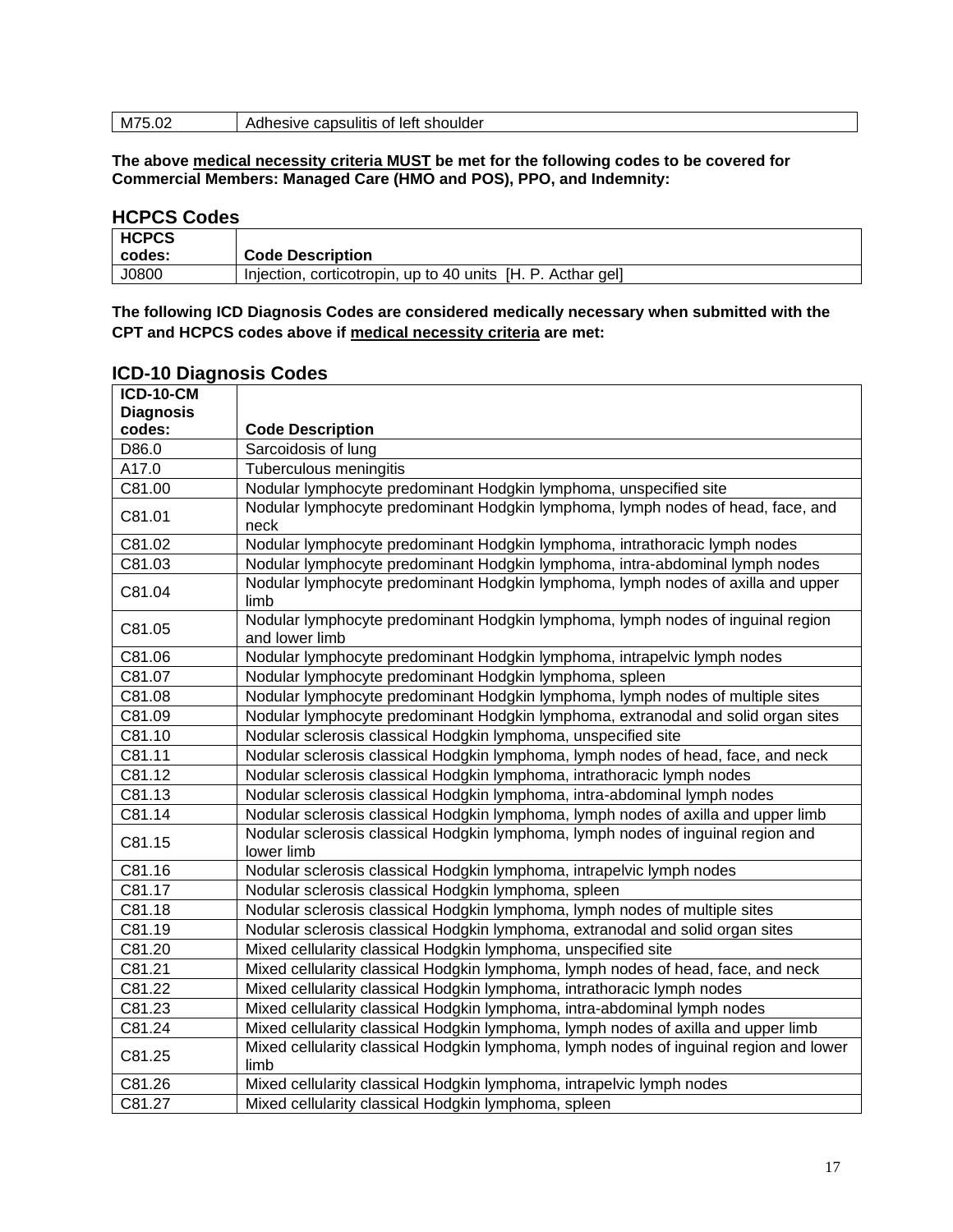| C81.28           | Mixed cellularity classical Hodgkin lymphoma, lymph nodes of multiple sites                                       |
|------------------|-------------------------------------------------------------------------------------------------------------------|
| C81.29           | Mixed cellularity classical Hodgkin lymphoma, extranodal and solid organ sites                                    |
| C81.30           | Lymphocyte depleted classical Hodgkin lymphoma, unspecified site                                                  |
| C81.31           | Lymphocyte depleted classical Hodgkin lymphoma, lymph nodes of head, face, and<br>neck                            |
| C81.32           | Lymphocyte depleted classical Hodgkin lymphoma, intrathoracic lymph nodes                                         |
| C81.33           | Lymphocyte depleted classical Hodgkin lymphoma, intra-abdominal lymph nodes                                       |
| C81.34           | Lymphocyte depleted classical Hodgkin lymphoma, lymph nodes of axilla and upper<br>limb                           |
| C81.35           | Lymphocyte depleted classical Hodgkin lymphoma, lymph nodes of inguinal region and<br>lower limb                  |
| C81.36           | Lymphocyte depleted Hodgkin lymphoma, intrapelvic lymph nodes                                                     |
| C81.37           | Lymphocyte depleted Hodgkin lymphoma, spleen                                                                      |
| C81.38           | Lymphocyte depleted Hodgkin lymphoma, lymph nodes of multiple sites                                               |
| C81.39           | Lymphocyte depleted Hodgkin lymphoma, extranodal and solid organ sites                                            |
| C81.40           | Lymphocyte-rich Hodgkin lymphoma, unspecified site                                                                |
| C81.41           | Lymphocyte-rich Hodgkin lymphoma, lymph nodes of head, face, and neck                                             |
| C81.42           | Lymphocyte-rich Hodgkin lymphoma, intrathoracic lymph nodes                                                       |
| C81.43           | Lymphocyte-rich Hodgkin lymphoma, intra-abdominal lymph nodes                                                     |
| C81.44           | Lymphocyte-rich Hodgkin lymphoma, lymph nodes of axilla and upper limb                                            |
| C81.45           | Lymphocyte-rich Hodgkin lymphoma, lymph nodes of inguinal region and lower limb                                   |
| C81.46           | Lymphocyte-rich Hodgkin lymphoma, intrapelvic lymph nodes                                                         |
| C81.47           | Lymphocyte-rich Hodgkin lymphoma, spleen                                                                          |
| C81.48           | Lymphocyte-rich Hodgkin lymphoma, lymph nodes of multiple sites                                                   |
| C81.49           | Lymphocyte-rich Hodgkin lymphoma, extranodal and solid organ sites                                                |
| C81.70           | Other Hodgkin lymphoma, unspecified site                                                                          |
| C81.71           | Other Hodgkin lymphoma, lymph nodes of head, face, and neck                                                       |
| C81.72           | Other Hodgkin lymphoma, intrathoracic lymph nodes                                                                 |
| C81.73           | Other Hodgkin lymphoma, intra-abdominal lymph nodes                                                               |
| C81.74           | Other Hodgkin lymphoma, lymph nodes of axilla and upper limb                                                      |
| C81.75           | Other Hodgkin lymphoma, lymph nodes of inguinal region and lower limb                                             |
| C81.76           | Other Hodgkin lymphoma, intrapelvic lymph nodes                                                                   |
| C81.77           | Other Hodgkin lymphoma, spleen                                                                                    |
| C81.78           | Other Hodgkin lymphoma, lymph nodes of multiple sites                                                             |
| C81.79           | Other Hodgkin lymphoma, extranodal and solid organ sites                                                          |
| C81.90           | Hodgkin lymphoma, unspecified, unspecified site                                                                   |
| C81.91           | Hodgkin lymphoma, unspecified, lymph nodes of head, face, and neck                                                |
| C81.92           | Hodgkin lymphoma, unspecified, intrathoracic lymph nodes                                                          |
| C81.93           | Hodgkin lymphoma, unspecified, intra-abdominal lymph nodes                                                        |
| C81.94           | Hodgkin lymphoma, unspecified, lymph nodes of axilla and upper limb                                               |
| C81.95           | Hodgkin lymphoma, unspecified, lymph nodes of inguinal region and lower limb                                      |
| C81.96           | Hodgkin lymphoma, unspecified, intrapelvic lymph nodes                                                            |
| C81.97           | Hodgkin lymphoma, unspecified, spleen                                                                             |
| C81.98           | Hodgkin lymphoma, unspecified, lymph nodes of multiple sites                                                      |
| C81.99           | Hodgkin lymphoma, unspecified, extranodal and solid organ sites                                                   |
| C82.00<br>C82.01 | Follicular lymphoma grade I, unspecified site<br>Follicular lymphoma grade I, lymph nodes of head, face, and neck |
| C82.02           | Follicular lymphoma grade I, intrathoracic lymph nodes                                                            |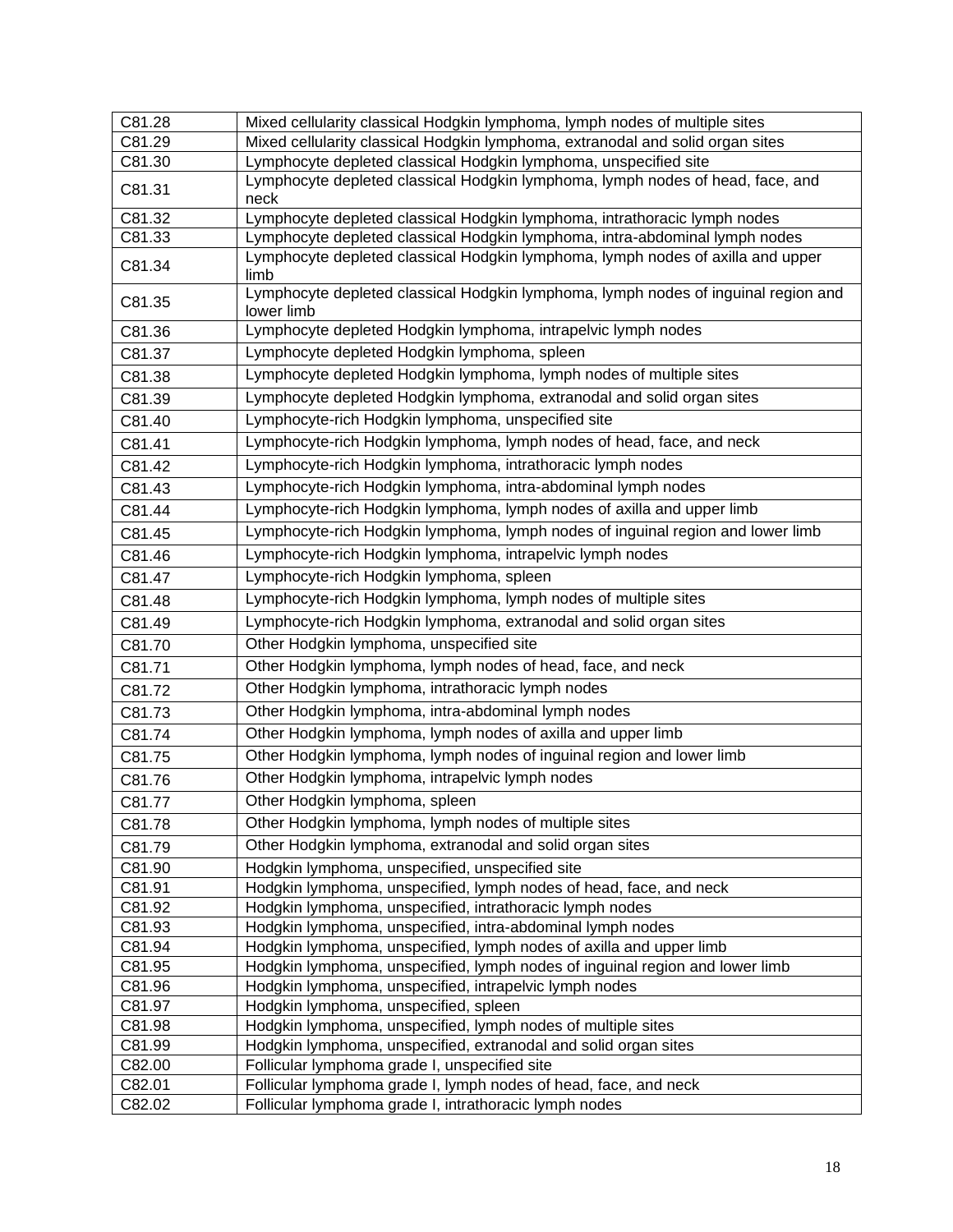| C82.03 | Follicular lymphoma grade I, intra-abdominal lymph nodes                             |
|--------|--------------------------------------------------------------------------------------|
| C82.04 | Follicular lymphoma grade I, lymph nodes of axilla and upper limb                    |
| C82.05 | Follicular lymphoma grade I, lymph nodes of inguinal region and lower limb           |
| C82.06 | Follicular lymphoma grade I, intrapelvic lymph nodes                                 |
| C82.07 | Follicular lymphoma grade I, spleen                                                  |
| C82.08 | Follicular lymphoma grade I, lymph nodes of multiple sites                           |
| C82.09 | Follicular lymphoma grade I, extranodal and solid organ sites                        |
| C82.10 | Follicular lymphoma grade II, unspecified site                                       |
| C82.11 | Follicular lymphoma grade II, lymph nodes of head, face, and neck                    |
| C82.12 | Follicular lymphoma grade II, intrathoracic lymph nodes                              |
| C82.13 | Follicular lymphoma grade II, intra-abdominal lymph nodes                            |
| C82.14 | Follicular lymphoma grade II, lymph nodes of axilla and upper limb                   |
| C82.15 | Follicular lymphoma grade II, lymph nodes of inguinal region and lower limb          |
| C82.16 | Follicular lymphoma grade II, intrapelvic lymph nodes                                |
| C82.17 | Follicular lymphoma grade II, spleen                                                 |
| C82.18 | Follicular lymphoma grade II, lymph nodes of multiple sites                          |
| C82.19 | Follicular lymphoma grade II, extranodal and solid organ sites                       |
| C82.20 | Follicular lymphoma grade III, unspecified, unspecified site                         |
| C82.21 | Follicular lymphoma grade III, unspecified, lymph nodes of head, face, and neck      |
| C82.22 | Follicular lymphoma grade III, unspecified, intrathoracic lymph nodes                |
| C82.23 | Follicular lymphoma grade III, unspecified, intra-abdominal lymph nodes              |
| C82.24 | Follicular lymphoma grade III, unspecified, lymph nodes of axilla and upper limb     |
|        | Follicular lymphoma grade III, unspecified, lymph nodes of inguinal region and lower |
| C82.25 | limb                                                                                 |
| C82.26 | Follicular lymphoma grade III, unspecified, intrapelvic lymph nodes                  |
| C82.27 | Follicular lymphoma grade III, unspecified, spleen                                   |
| C82.28 | Follicular lymphoma grade III, unspecified, lymph nodes of multiple sites            |
| C82.29 | Follicular lymphoma grade III, unspecified, extranodal and solid organ sites         |
| C82.30 | Follicular lymphoma grade IIIa, unspecified site                                     |
| C82.31 | Follicular lymphoma grade IIIa, lymph nodes of head, face, and neck                  |
| C82.32 | Follicular lymphoma grade IIIa, intrathoracic lymph nodes                            |
| C82.33 | Follicular lymphoma grade IIIa, intra-abdominal lymph nodes                          |
| C82.34 | Follicular lymphoma grade IIIa, lymph nodes of axilla and upper limb                 |
| C82.35 | Follicular lymphoma grade IIIa, lymph nodes of inguinal region and lower limb        |
| C82.36 | Follicular lymphoma grade IIIa, intrapelvic lymph nodes                              |
| C82.37 | Follicular lymphoma grade IIIa, spleen                                               |
| C82.38 | Follicular lymphoma grade IIIa, lymph nodes of multiple sites                        |
| C82.39 | Follicular lymphoma grade IIIa, extranodal and solid organ sites                     |
| C82.40 | Follicular lymphoma grade IIIb, unspecified site                                     |
| C82.41 | Follicular lymphoma grade IIIb, lymph nodes of head, face, and neck                  |
| C82.42 | Follicular lymphoma grade IIIb, intrathoracic lymph nodes                            |
| C82.43 | Follicular lymphoma grade IIIb, intra-abdominal lymph nodes                          |
| C82.44 | Follicular lymphoma grade IIIb, lymph nodes of axilla and upper limb                 |
| C82.45 | Follicular lymphoma grade IIIb, lymph nodes of inguinal region and lower limb        |
| C82.46 | Follicular lymphoma grade IIIb, intrapelvic lymph nodes                              |
| C82.47 | Follicular lymphoma grade IIIb, spleen                                               |
| C82.48 | Follicular lymphoma grade IIIb, lymph nodes of multiple sites                        |
| C82.49 | Follicular lymphoma grade IIIb, extranodal and solid organ sites                     |
| C82.50 | Diffuse follicle center lymphoma, unspecified site                                   |
| C82.51 | Diffuse follicle center lymphoma, lymph nodes of head, face, and neck                |
| C82.52 | Diffuse follicle center lymphoma, intrathoracic lymph nodes                          |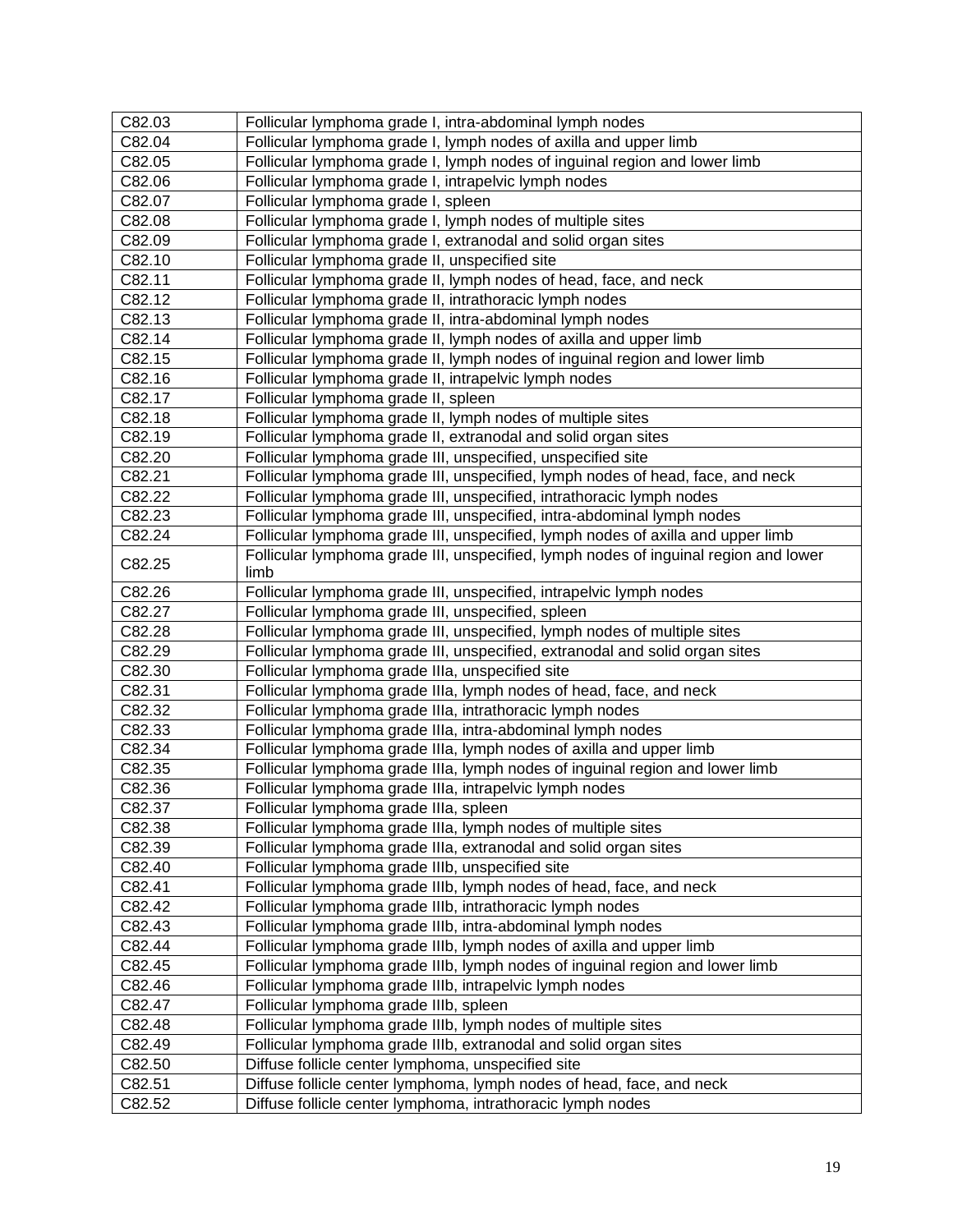| C82.53 | Diffuse follicle center lymphoma, intra-abdominal lymph nodes                     |
|--------|-----------------------------------------------------------------------------------|
| C82.54 | Diffuse follicle center lymphoma, lymph nodes of axilla and upper limb            |
| C82.55 | Diffuse follicle center lymphoma, lymph nodes of inguinal region and lower limb   |
| C82.56 | Diffuse follicle center lymphoma, intrapelvic lymph nodes                         |
| C82.57 | Diffuse follicle center lymphoma, spleen                                          |
| C82.58 | Diffuse follicle center lymphoma, lymph nodes of multiple sites                   |
| C82.59 | Diffuse follicle center lymphoma, extranodal and solid organ sites                |
| C82.60 | Cutaneous follicle center lymphoma, unspecified site                              |
| C82.61 | Cutaneous follicle center lymphoma, lymph nodes of head, face, and neck           |
| C82.62 | Cutaneous follicle center lymphoma, intrathoracic lymph nodes                     |
| C82.63 | Cutaneous follicle center lymphoma, intra-abdominal lymph nodes                   |
| C82.64 | Cutaneous follicle center lymphoma, lymph nodes of axilla and upper limb          |
| C82.65 | Cutaneous follicle center lymphoma, lymph nodes of inguinal region and lower limb |
| C82.66 | Cutaneous follicle center lymphoma, intrapelvic lymph nodes                       |
| C82.67 | Cutaneous follicle center lymphoma, spleen                                        |
| C82.68 | Cutaneous follicle center lymphoma, lymph nodes of multiple sites                 |
| C82.69 | Cutaneous follicle center lymphoma, extranodal and solid organ sites              |
| C82.80 | Other types of follicular lymphoma, unspecified site                              |
| C82.81 | Other types of follicular lymphoma, lymph nodes of head, face, and neck           |
| C82.82 | Other types of follicular lymphoma, intrathoracic lymph nodes                     |
| C82.83 | Other types of follicular lymphoma, intra-abdominal lymph nodes                   |
| C82.84 | Other types of follicular lymphoma, lymph nodes of axilla and upper limb          |
| C82.85 | Other types of follicular lymphoma, lymph nodes of inguinal region and lower limb |
| C82.86 | Other types of follicular lymphoma, intrapelvic lymph nodes                       |
| C82.87 | Other types of follicular lymphoma, spleen                                        |
| C82.88 | Other types of follicular lymphoma, lymph nodes of multiple sites                 |
| C82.89 | Other types of follicular lymphoma, extranodal and solid organ sites              |
| C82.90 | Follicular lymphoma, unspecified, unspecified site                                |
| C82.91 | Follicular lymphoma, unspecified, lymph nodes of head, face, and neck             |
| C82.92 | Follicular lymphoma, unspecified, intrathoracic lymph nodes                       |
| C82.93 | Follicular lymphoma, unspecified, intra-abdominal lymph nodes                     |
| C82.94 | Follicular lymphoma, unspecified, lymph nodes of axilla and upper limb            |
| C82.95 | Follicular lymphoma, unspecified, lymph nodes of inguinal region and lower limb   |
| C82.96 | Follicular lymphoma, unspecified, intrapelvic lymph nodes                         |
| C82.97 | Follicular lymphoma, unspecified, spleen                                          |
| C82.98 | Follicular lymphoma, unspecified, lymph nodes of multiple sites                   |
| C82.99 | Follicular lymphoma, unspecified, extranodal and solid organ sites                |
| C83.00 | Small cell B-cell lymphoma, unspecified site                                      |
| C83.01 | Small cell B-cell lymphoma, lymph nodes of head, face, and neck                   |
| C83.02 | Small cell B-cell lymphoma, intrathoracic lymph nodes                             |
| C83.03 | Small cell B-cell lymphoma, intra-abdominal lymph nodes                           |
| C83.04 | Small cell B-cell lymphoma, lymph nodes of axilla and upper limb                  |
| C83.05 | Small cell B-cell lymphoma, lymph nodes of inguinal region and lower limb         |
| C83.06 | Small cell B-cell lymphoma, intrapelvic lymph nodes                               |
| C83.07 | Small cell B-cell lymphoma, spleen                                                |
| C83.08 | Small cell B-cell lymphoma, lymph nodes of multiple sites                         |
| C83.09 | Small cell B-cell lymphoma, extranodal and solid organ sites                      |
| C83.10 | Mantle cell lymphoma, unspecified site                                            |
| C83.11 | Mantle cell lymphoma, lymph nodes of head, face, and neck                         |
| C83.12 | Mantle cell lymphoma, intrathoracic lymph nodes                                   |
| C83.13 | Mantle cell lymphoma, intra-abdominal lymph nodes                                 |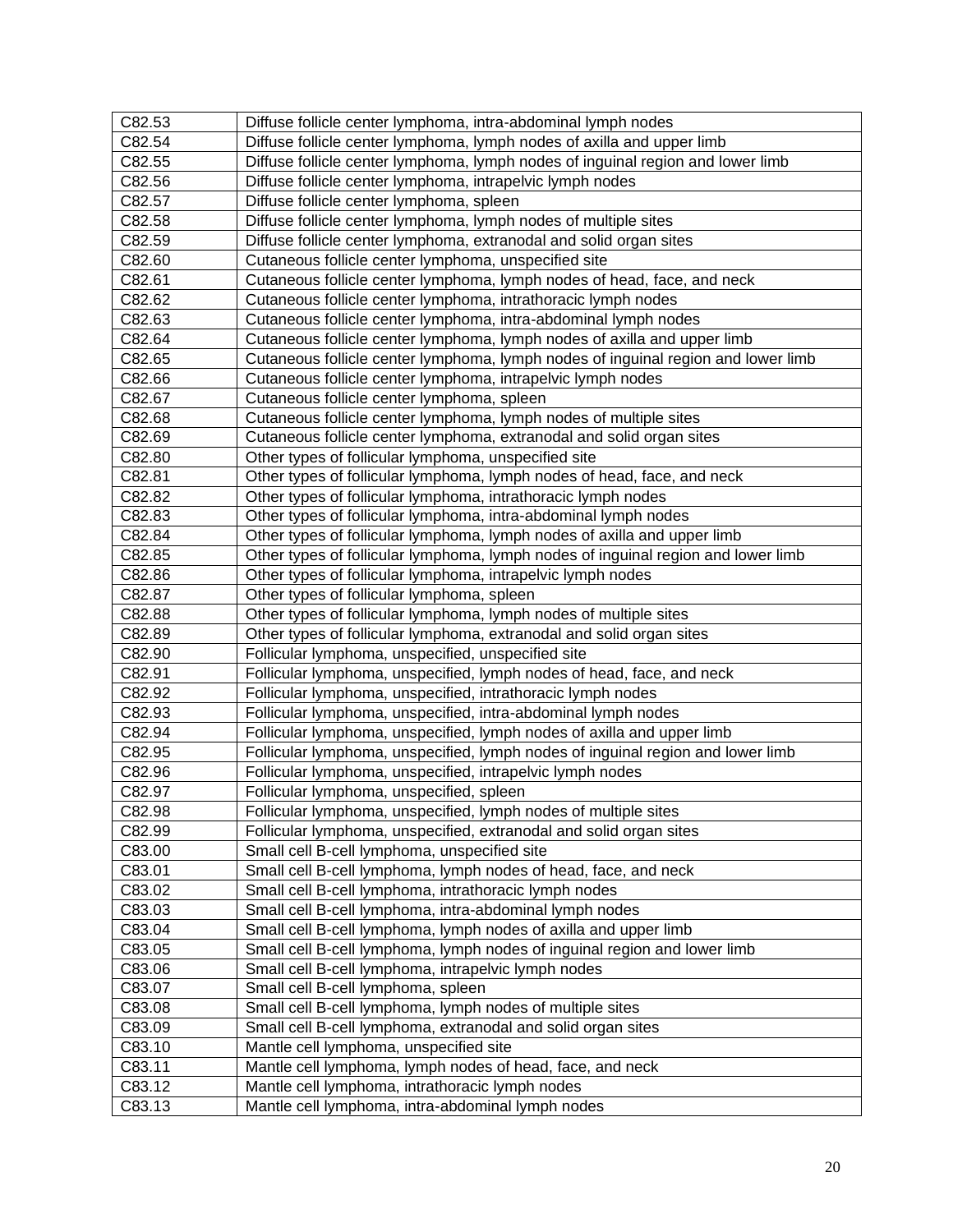| C83.14 | Mantle cell lymphoma, lymph nodes of axilla and upper limb                           |
|--------|--------------------------------------------------------------------------------------|
| C83.15 | Mantle cell lymphoma, lymph nodes of inguinal region and lower limb                  |
| C83.16 | Mantle cell lymphoma, intrapelvic lymph nodes                                        |
| C83.17 | Mantle cell lymphoma, spleen                                                         |
| C83.18 | Mantle cell lymphoma, lymph nodes of multiple sites                                  |
| C83.19 | Mantle cell lymphoma, extranodal and solid organ sites                               |
| C83.30 | Diffuse large B-cell lymphoma, unspecified site                                      |
| C83.31 | Diffuse large B-cell lymphoma, lymph nodes of head, face, and neck                   |
| C83.32 | Diffuse large B-cell lymphoma, intrathoracic lymph nodes                             |
| C83.33 | Diffuse large B-cell lymphoma, intra-abdominal lymph nodes                           |
| C83.34 | Diffuse large B-cell lymphoma, lymph nodes of axilla and upper limb                  |
| C83.35 | Diffuse large B-cell lymphoma, lymph nodes of inguinal region and lower limb         |
| C83.36 | Diffuse large B-cell lymphoma, intrapelvic lymph nodes                               |
| C83.37 | Diffuse large B-cell lymphoma, spleen                                                |
| C83.38 | Diffuse large B-cell lymphoma, lymph nodes of multiple sites                         |
| C83.39 | Diffuse large B-cell lymphoma, extranodal and solid organ sites                      |
| C83.50 | Lymphoblastic (diffuse) lymphoma, unspecified site                                   |
| C83.51 | Lymphoblastic (diffuse) lymphoma, lymph nodes of head, face, and neck                |
| C83.52 | Lymphoblastic (diffuse) lymphoma, intrathoracic lymph nodes                          |
| C83.53 | Lymphoblastic (diffuse) lymphoma, intra-abdominal lymph nodes                        |
| C83.54 | Lymphoblastic (diffuse) lymphoma, lymph nodes of axilla and upper limb               |
| C83.55 | Lymphoblastic (diffuse) lymphoma, lymph nodes of inguinal region and lower limb      |
| C83.56 | Lymphoblastic (diffuse) lymphoma, intrapelvic lymph nodes                            |
| C83.57 | Lymphoblastic (diffuse) lymphoma, spleen                                             |
| C83.58 | Lymphoblastic (diffuse) lymphoma, lymph nodes of multiple sites                      |
| C83.59 | Lymphoblastic (diffuse) lymphoma, extranodal and solid organ sites                   |
| C83.70 | Burkitt lymphoma, unspecified site                                                   |
| C83.71 | Burkitt lymphoma, lymph nodes of head, face, and neck                                |
| C83.72 | Burkitt lymphoma, intrathoracic lymph nodes                                          |
| C83.73 | Burkitt lymphoma, intra-abdominal lymph nodes                                        |
| C83.74 | Burkitt lymphoma, lymph nodes of axilla and upper limb                               |
| C83.75 | Burkitt lymphoma, lymph nodes of inguinal region and lower limb                      |
| C83.76 | Burkitt lymphoma, intrapelvic lymph nodes                                            |
| C83.77 | Burkitt lymphoma, spleen                                                             |
| C83.78 | Burkitt lymphoma, lymph nodes of multiple sites                                      |
| C83.79 | Burkitt lymphoma, extranodal and solid organ sites                                   |
| C83.80 | Other non-follicular lymphoma, unspecified site                                      |
| C83.81 | Other non-follicular lymphoma, lymph nodes of head, face, and neck                   |
| C83.82 | Other non-follicular lymphoma, intrathoracic lymph nodes                             |
| C83.83 | Other non-follicular lymphoma, intra-abdominal lymph nodes                           |
| C83.84 | Other non-follicular lymphoma, lymph nodes of axilla and upper limb                  |
| C83.85 | Other non-follicular lymphoma, lymph nodes of inguinal region and lower limb         |
| C83.86 | Other non-follicular lymphoma, intrapelvic lymph nodes                               |
| C83.87 | Other non-follicular lymphoma, spleen                                                |
| C83.88 | Other non-follicular lymphoma, lymph nodes of multiple sites                         |
| C83.89 | Other non-follicular lymphoma, extranodal and solid organ sites                      |
| C83.90 | Non-follicular (diffuse) lymphoma, unspecified, unspecified site                     |
| C83.91 | Non-follicular (diffuse) lymphoma, unspecified, lymph nodes of head, face, and neck  |
| C83.92 | Non-follicular (diffuse) lymphoma, unspecified, intrathoracic lymph nodes            |
| C83.93 | Non-follicular (diffuse) lymphoma, unspecified, intra-abdominal lymph nodes          |
| C83.94 | Non-follicular (diffuse) lymphoma, unspecified, lymph nodes of axilla and upper limb |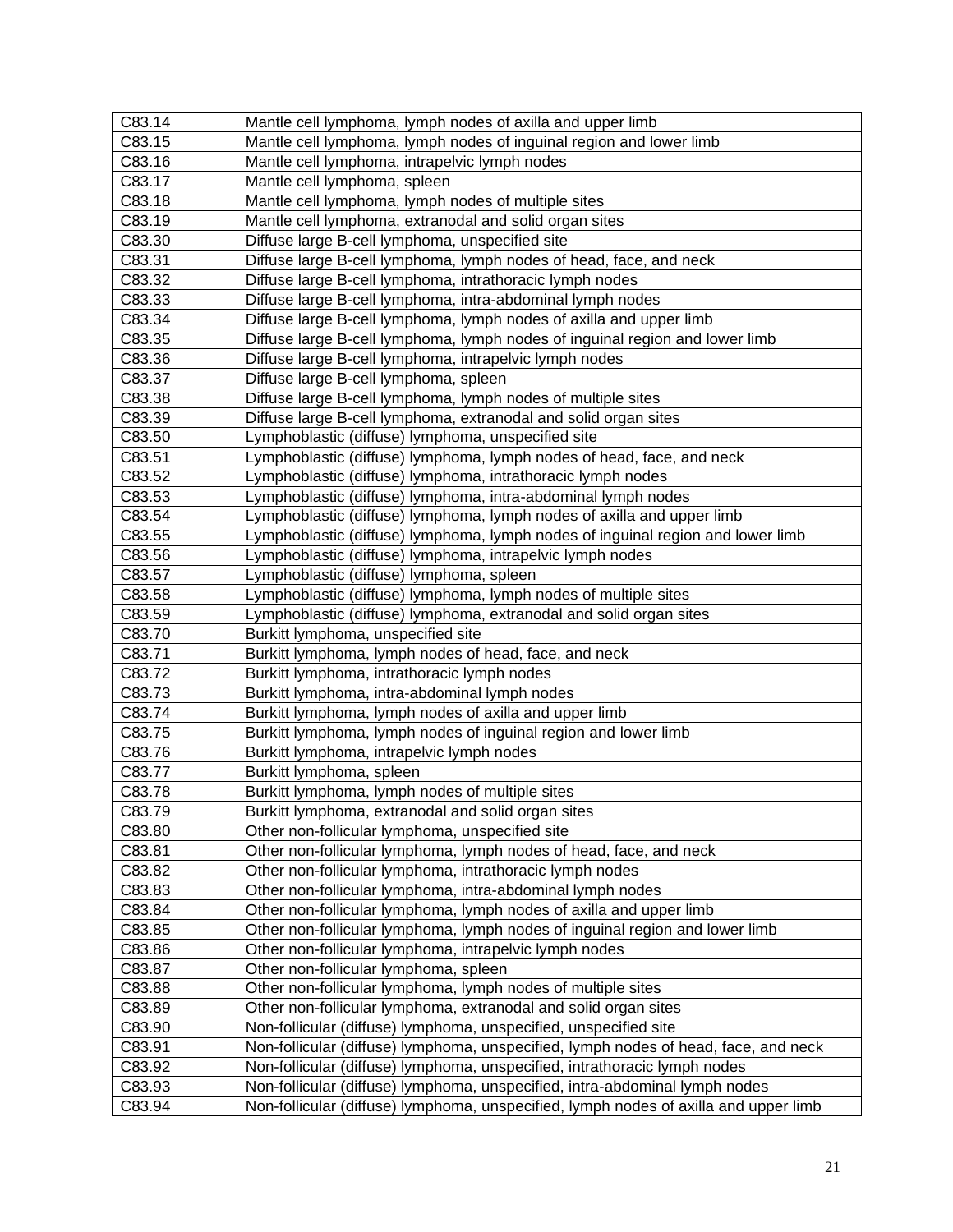| C83.95 | Non-follicular (diffuse) lymphoma, unspecified, lymph nodes of inguinal region and lower<br>limb |
|--------|--------------------------------------------------------------------------------------------------|
| C83.96 | Non-follicular (diffuse) lymphoma, unspecified, intrapelvic lymph nodes                          |
| C83.97 | Non-follicular (diffuse) lymphoma, unspecified, spleen                                           |
| C83.98 | Non-follicular (diffuse) lymphoma, unspecified, lymph nodes of multiple sites                    |
| C83.99 | Non-follicular (diffuse) lymphoma, unspecified, extranodal and solid organ sites                 |
| C84.40 | Peripheral T-cell lymphoma, not classified, unspecified site                                     |
| C84.41 | Peripheral T-cell lymphoma, not classified, lymph nodes of head, face, and neck                  |
| C84.42 | Peripheral T-cell lymphoma, not classified, intrathoracic lymph nodes                            |
| C84.43 | Peripheral T-cell lymphoma, not classified, intra-abdominal lymph nodes                          |
| C84.44 | Peripheral T-cell lymphoma, not classified, lymph nodes of axilla and upper limb                 |
|        | Peripheral T-cell lymphoma, not classified, lymph nodes of inguinal region and lower             |
| C84.45 | limb                                                                                             |
| C84.46 | Peripheral T-cell lymphoma, not classified, intrapelvic lymph nodes                              |
| C84.47 | Peripheral T-cell lymphoma, not classified, spleen                                               |
| C84.48 | Peripheral T-cell lymphoma, not classified, lymph nodes of multiple sites                        |
| C84.49 | Peripheral T-cell lymphoma, not classified, extranodal and solid organ sites                     |
| C84.60 | Anaplastic large cell lymphoma, ALK-positive, unspecified site                                   |
| C84.61 | Anaplastic large cell lymphoma, ALK-positive, lymph nodes of head, face, and neck                |
| C84.62 | Anaplastic large cell lymphoma, ALK-positive, intrathoracic lymph nodes                          |
| C84.63 | Anaplastic large cell lymphoma, ALK-positive, intra-abdominal lymph nodes                        |
| C84.64 | Anaplastic large cell lymphoma, ALK-positive, lymph nodes of axilla and upper limb               |
| C84.65 | Anaplastic large cell lymphoma, ALK-positive, lymph nodes of inguinal region and lower<br>limb   |
| C84.66 | Anaplastic large cell lymphoma, ALK-positive, intrapelvic lymph nodes                            |
| C84.67 | Anaplastic large cell lymphoma, ALK-positive, spleen                                             |
| C84.68 | Anaplastic large cell lymphoma, ALK-positive, lymph nodes of multiple sites                      |
| C84.69 | Anaplastic large cell lymphoma, ALK-positive, extranodal and solid organ sites                   |
| C84.70 | Anaplastic large cell lymphoma, ALK-negative, unspecified site                                   |
| C84.71 | Anaplastic large cell lymphoma, ALK-negative, lymph nodes of head, face, and neck                |
| C84.72 | Anaplastic large cell lymphoma, ALK-negative, intrathoracic lymph nodes                          |
| C84.73 | Anaplastic large cell lymphoma, ALK-negative, intra-abdominal lymph nodes                        |
| C84.74 | Anaplastic large cell lymphoma, ALK-negative, lymph nodes of axilla and upper limb               |
| C84.75 | Anaplastic large cell lymphoma, ALK-negative, lymph nodes of inguinal region and                 |
|        | lower limb                                                                                       |
| C84.76 | Anaplastic large cell lymphoma, ALK-negative, intrapelvic lymph nodes                            |
| C84.77 | Anaplastic large cell lymphoma, ALK-negative, spleen                                             |
| C84.78 | Anaplastic large cell lymphoma, ALK-negative, lymph nodes of multiple sites                      |
| C84.79 | Anaplastic large cell lymphoma, ALK-negative, extranodal and solid organ sites                   |
| C84.90 | Mature T/NK-cell lymphomas, unspecified, unspecified site                                        |
| C84.91 | Mature T/NK-cell lymphomas, unspecified, lymph nodes of head, face, and neck                     |
| C84.92 | Mature T/NK-cell lymphomas, unspecified, intrathoracic lymph nodes                               |
| C84.93 | Mature T/NK-cell lymphomas, unspecified, intra-abdominal lymph nodes                             |
| C84.94 | Mature T/NK-cell lymphomas, unspecified, lymph nodes of axilla and upper limb                    |
| C84.95 | Mature T/NK-cell lymphomas, unspecified, lymph nodes of inguinal region and lower<br>limb        |
| C84.96 | Mature T/NK-cell lymphomas, unspecified, intrapelvic lymph nodes                                 |
| C84.97 | Mature T/NK-cell lymphomas, unspecified, spleen                                                  |
| C84.98 | Mature T/NK-cell lymphomas, unspecified, lymph nodes of multiple sites                           |
| C84.99 | Mature T/NK-cell lymphomas, unspecified, extranodal and solid organ sites                        |
| C84.A0 | Cutaneous T-cell lymphoma, unspecified, unspecified site                                         |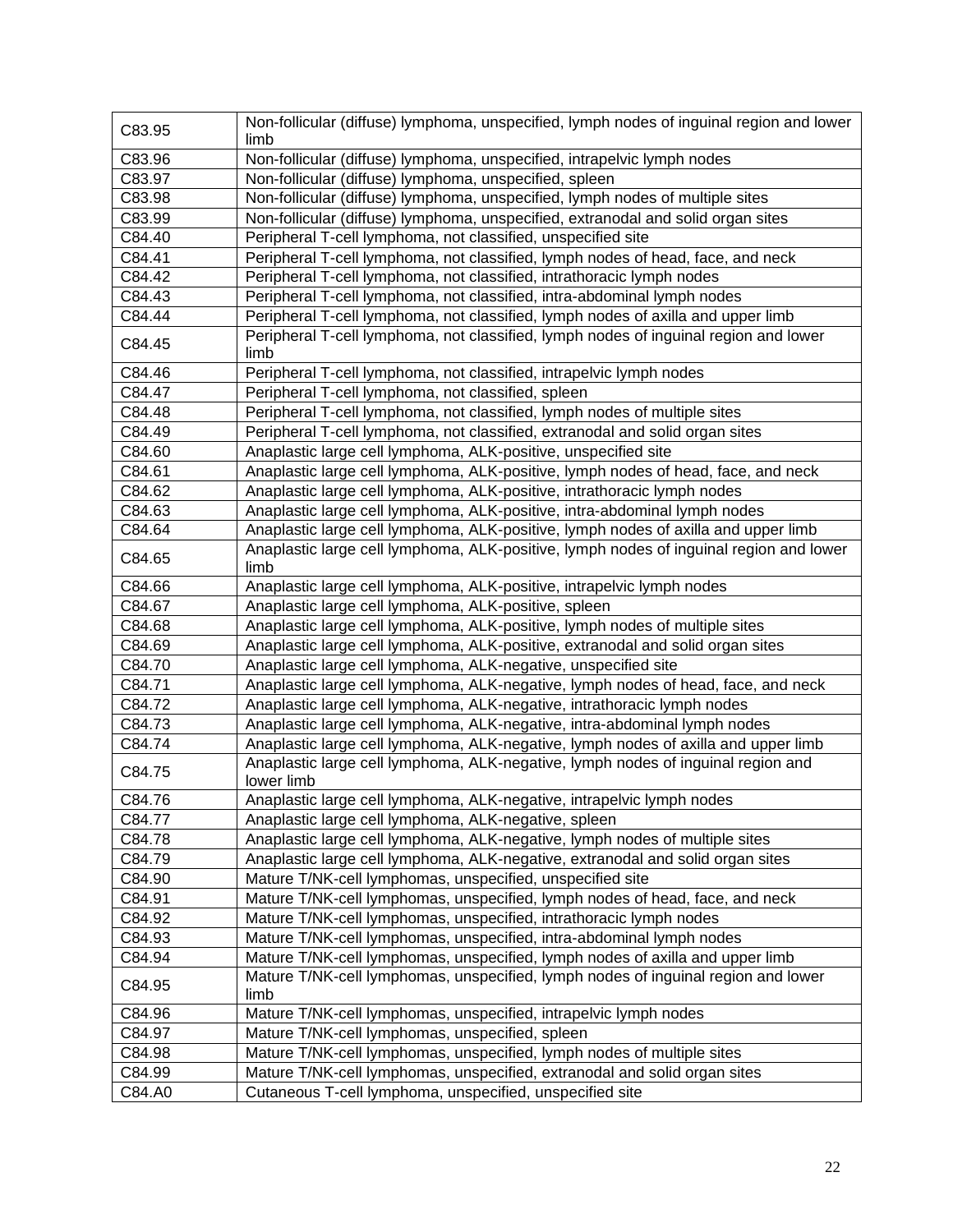| C84.A1 | Cutaneous T-cell lymphoma, unspecified lymph nodes of head, face, and neck                      |
|--------|-------------------------------------------------------------------------------------------------|
| C84.A2 | Cutaneous T-cell lymphoma, unspecified, intrathoracic lymph nodes                               |
| C84.A3 | Cutaneous T-cell lymphoma, unspecified, intra-abdominal lymph nodes                             |
| C84.A4 | Cutaneous T-cell lymphoma, unspecified, lymph nodes of axilla and upper limb                    |
| C84.A5 | Cutaneous T-cell lymphoma, unspecified, lymph nodes of inguinal region and lower limb           |
| C84.A6 | Cutaneous T-cell lymphoma, unspecified, intrapelvic lymph nodes                                 |
| C84.A7 | Cutaneous T-cell lymphoma, unspecified, spleen                                                  |
| C84.A8 | Cutaneous T-cell lymphoma, unspecified, lymph nodes of multiple sites                           |
| C84.A9 | Cutaneous T-cell lymphoma, unspecified, extranodal and solid organ sites                        |
| C84.Z0 | Other mature T/NK-cell lymphomas, unspecified site                                              |
| C84.Z1 | Other mature T/NK-cell lymphomas, lymph nodes of head, face, and neck                           |
| C84.Z2 | Other mature T/NK-cell lymphomas, intrathoracic lymph nodes                                     |
| C84.Z3 | Other mature T/NK-cell lymphomas, intra-abdominal lymph nodes                                   |
| C84.Z4 | Other mature T/NK-cell lymphomas, lymph nodes of axilla and upper limb                          |
| C84.Z5 | Other mature T/NK-cell lymphomas, lymph nodes of inguinal region and lower limb                 |
| C84.Z6 | Other mature T/NK-cell lymphomas, intrapelvic lymph nodes                                       |
| C84.Z7 | Other mature T/NK-cell lymphomas, spleen                                                        |
| C84.Z8 | Other mature T/NK-cell lymphomas, lymph nodes of multiple sites                                 |
| C84.Z9 | Other mature T/NK-cell lymphomas, extranodal and solid organ sites                              |
| C85.10 | Unspecified B-cell lymphoma, unspecified site                                                   |
| C85.11 | Unspecified B-cell lymphoma, lymph nodes of head, face, and neck                                |
| C85.12 | Unspecified B-cell lymphoma, intrathoracic lymph nodes                                          |
| C85.13 | Unspecified B-cell lymphoma, intra-abdominal lymph nodes                                        |
| C85.14 | Unspecified B-cell lymphoma, lymph nodes of axilla and upper limb                               |
| C85.15 | Unspecified B-cell lymphoma, lymph nodes of inguinal region and lower limb                      |
| C85.16 | Unspecified B-cell lymphoma, intrapelvic lymph nodes                                            |
| C85.17 | Unspecified B-cell lymphoma, spleen                                                             |
| C85.18 | Unspecified B-cell lymphoma, lymph nodes of multiple sites                                      |
| C85.19 | Unspecified B-cell lymphoma, extranodal and solid organ sites                                   |
| C85.20 | Mediastinal (thymic) large B-cell lymphoma, unspecified site                                    |
| C85.21 | Mediastinal (thymic) large B-cell lymphoma, lymph nodes of head, face, and neck                 |
| C85.22 | Mediastinal (thymic) large B-cell lymphoma, intrathoracic lymph nodes                           |
| C85.23 | Mediastinal (thymic) large B-cell lymphoma, intra-abdominal lymph nodes                         |
| C85.24 | Mediastinal (thymic) large B-cell lymphoma, lymph nodes of axilla and upper limb                |
| C85.25 | Mediastinal (thymic) large B-cell lymphoma, lymph nodes of inguinal region and lower<br>limb    |
| C85.26 | Mediastinal (thymic) large B-cell lymphoma, intrapelvic lymph nodes                             |
| C85.27 | Mediastinal (thymic) large B-cell lymphoma, spleen                                              |
| C85.28 | Mediastinal (thymic) large B-cell lymphoma, lymph nodes of multiple sites                       |
| C85.29 | Mediastinal (thymic) large B-cell lymphoma, extranodal and solid organ sites                    |
| C85.80 | Other specified types of non-Hodgkin lymphoma, unspecified site                                 |
| C85.81 | Other specified types of non-Hodgkin lymphoma, lymph nodes of head, face, and neck              |
| C85.82 | Other specified types of non-Hodgkin lymphoma, intrathoracic lymph nodes                        |
| C85.83 | Other specified types of non-Hodgkin lymphoma, intra-abdominal lymph nodes                      |
| C85.84 | Other specified types of non-Hodgkin lymphoma, lymph nodes of axilla and upper limb             |
| C85.85 | Other specified types of non-Hodgkin lymphoma, lymph nodes of inguinal region and<br>lower limb |
| C85.86 | Other specified types of non-Hodgkin lymphoma, intrapelvic lymph nodes                          |
| C85.87 | Other specified types of non-Hodgkin lymphoma, spleen                                           |
| C85.88 | Other specified types of non-Hodgkin lymphoma, lymph nodes of multiple sites                    |
| C85.89 | Other specified types of non-Hodgkin lymphoma, extranodal and solid organ sites                 |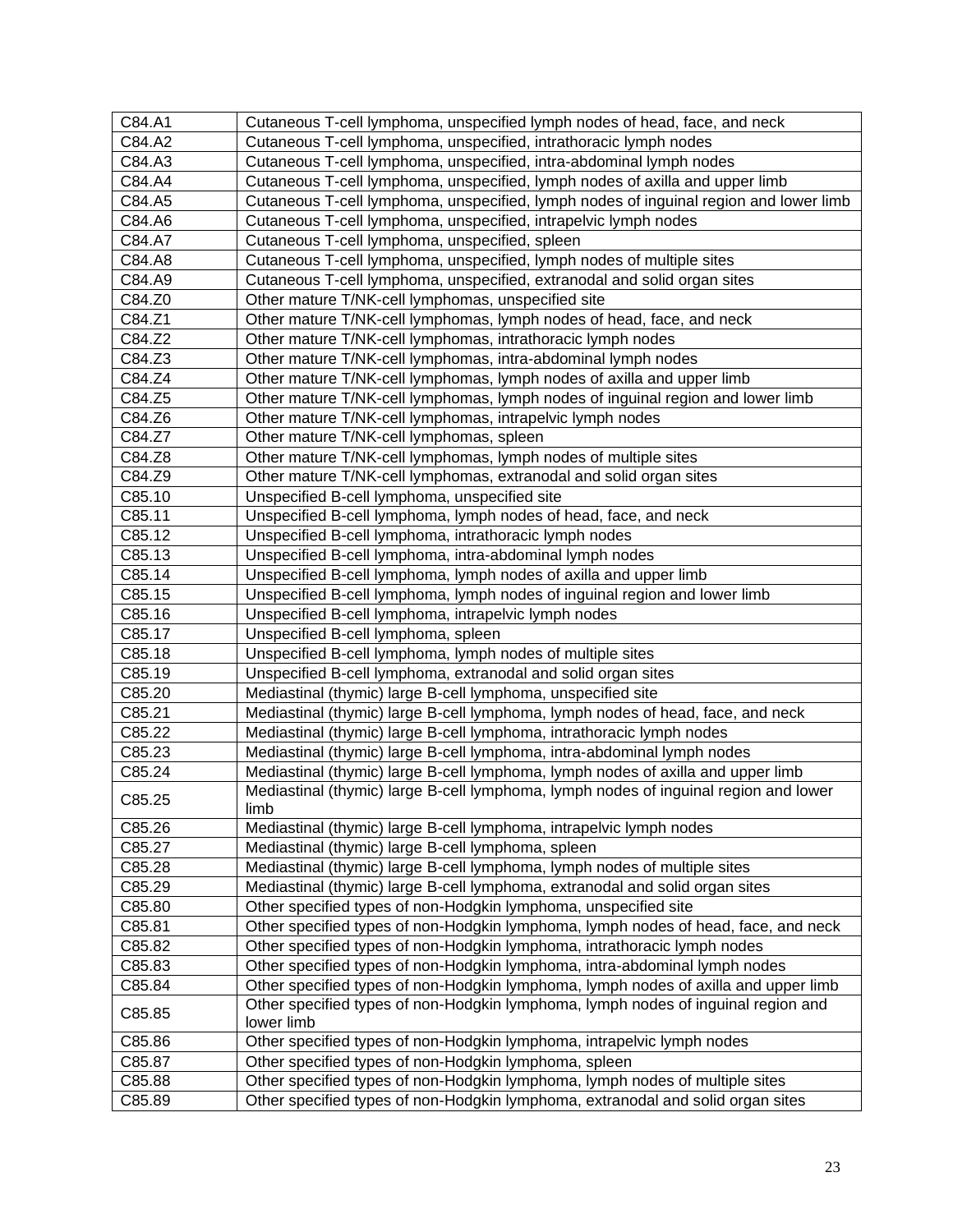| C85.90 | Non-Hodgkin lymphoma, unspecified, unspecified site                              |
|--------|----------------------------------------------------------------------------------|
| C85.91 | Non-Hodgkin lymphoma, unspecified, lymph nodes of head, face, and neck           |
| C85.92 | Non-Hodgkin lymphoma, unspecified, intrathoracic lymph nodes                     |
| C85.93 | Non-Hodgkin lymphoma, unspecified, intra-abdominal lymph nodes                   |
| C85.94 | Non-Hodgkin lymphoma, unspecified, lymph nodes of axilla and upper limb          |
| C85.95 | Non-Hodgkin lymphoma, unspecified, lymph nodes of inguinal region and lower limb |
| C85.96 | Non-Hodgkin lymphoma, unspecified, intrapelvic lymph nodes                       |
| C85.97 | Non-Hodgkin lymphoma, unspecified, spleen                                        |
| C85.98 | Non-Hodgkin lymphoma, unspecified, lymph nodes of multiple sites                 |
| C85.99 | Non-Hodgkin lymphoma, unspecified, extranodal and solid organ sites              |
| C86.0  | Extranodal NK/T-cell lymphoma, nasal type                                        |
| C86.1  | Hepatosplenic T-cell lymphoma                                                    |
| C86.2  | Enteropathy-type (intestinal) T-cell lymphoma                                    |
| C86.3  | Subcutaneous panniculitis-like T-cell lymphoma                                   |
| C86.4  | Blastic NK-cell lymphoma                                                         |
| C86.5  | Angioimmunoblastic T-cell lymphoma                                               |
| C86.6  | Primary cutaneous CD30-positive T-cell proliferations                            |
| C88.2  | Heavy chain disease                                                              |
| C88.3  | Immunoproliferative small intestinal disease                                     |
|        | Extranodal marginal zone B-cell lymphoma of mucosa-associated lymphoid tissue    |
| C88.4  | [MALT-lymphoma]                                                                  |
| C88.8  | Other malignant immunoproliferative diseases                                     |
| C88.9  | Malignant immunoproliferative disease, unspecified                               |
| C90.00 | Multiple myeloma not having achieved remission                                   |
| C90.01 | Multiple myeloma in remission                                                    |
| C90.02 | Multiple myeloma in relapse                                                      |
| C90.10 | Plasma cell leukemia not having achieved remission                               |
| C90.11 | Plasma cell leukemia in remission                                                |
| C90.12 | Plasma cell leukemia in relapse                                                  |
| C90.20 | Extramedullary plasmacytoma not having achieved remission                        |
| C90.21 | Extramedullary plasmacytoma in remission                                         |
| C90.22 | Extramedullary plasmacytoma in relapse                                           |
| C90.30 | Solitary plasmacytoma not having achieved remission                              |
| C90.31 | Solitary plasmacytoma in remission                                               |
| C90.32 | Solitary plasmacytoma in relapse                                                 |
| C91.00 | Acute lymphoblastic leukemia not having achieved remission                       |
| C91.01 | Acute lymphoblastic leukemia, in remission                                       |
| C91.02 | Acute lymphoblastic leukemia, in relapse                                         |
| C91.10 | Chronic lymphocytic leukemia of B-cell type not having achieved remission        |
| C91.11 | Chronic lymphocytic leukemia of B-cell type in remission                         |
| C91.12 | Chronic lymphocytic leukemia of B-cell type in relapse                           |
| C91.30 | Prolymphocytic leukemia of B-cell type not having achieved remission             |
| C91.31 | Prolymphocytic leukemia of B-cell type, in remission                             |
| C91.32 | Prolymphocytic leukemia of B-cell type, in relapse                               |
| C91.40 | Hairy cell leukemia not having achieved remission                                |
| C91.41 | Hairy cell leukemia, in remission                                                |
| C91.42 | Hairy cell leukemia, in relapse                                                  |
| C91.50 | Adult T-cell lymphoma/leukemia (HTLV-1-associated) not having achieved remission |
| C91.51 | Adult T-cell lymphoma/leukemia (HTLV-1-associated), in remission                 |
| C91.52 | Adult T-cell lymphoma/leukemia (HTLV-1-associated), in relapse                   |
| C91.60 | Prolymphocytic leukemia of T-cell type not having achieved remission             |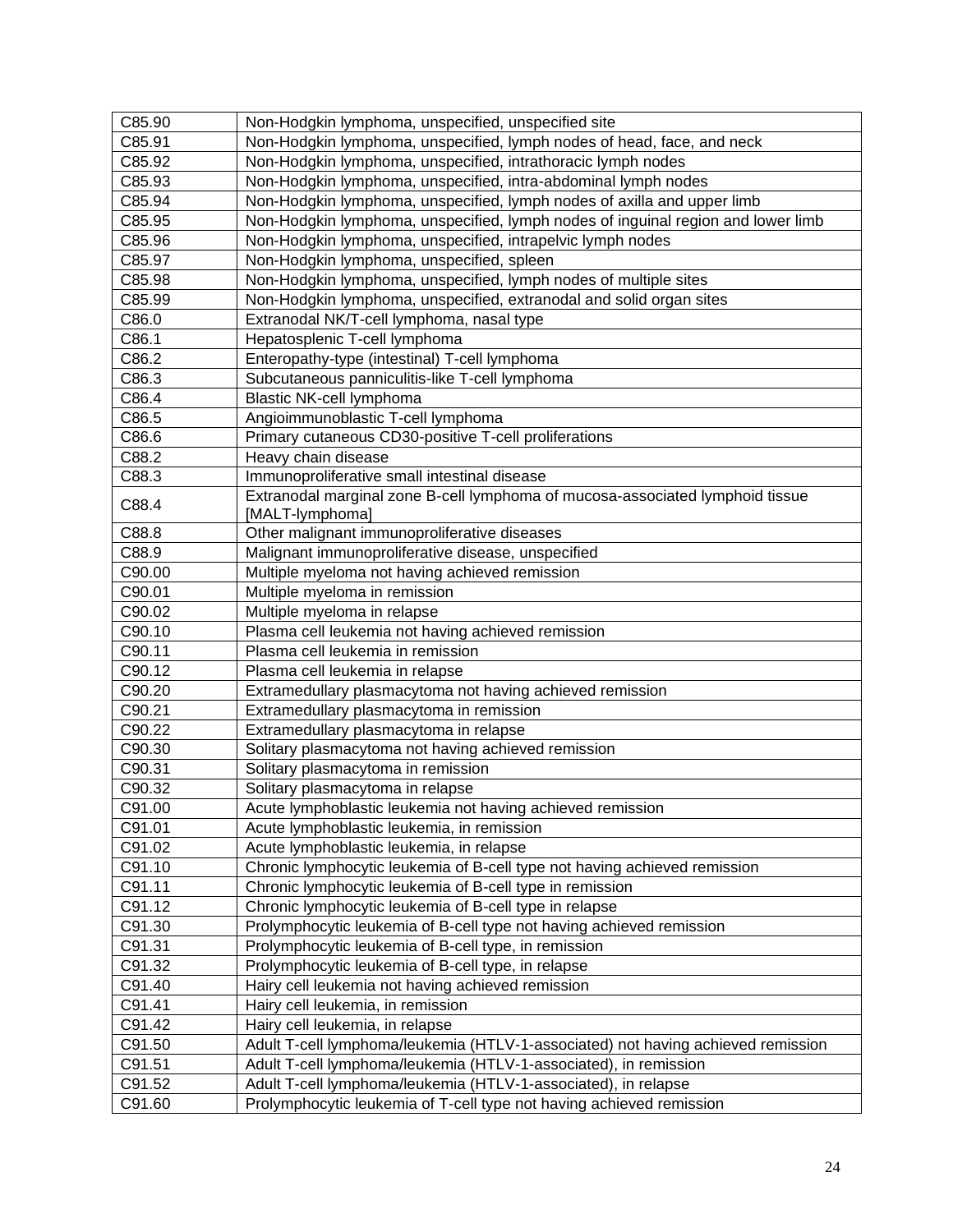| C91.61 | Prolymphocytic leukemia of T-cell type, in remission                               |
|--------|------------------------------------------------------------------------------------|
| C91.62 | Prolymphocytic leukemia of T-cell type, in relapse                                 |
| C91.90 | Lymphoid leukemia, unspecified not having achieved remission                       |
| C91.91 | Lymphoid leukemia, unspecified, in remission                                       |
| C91.92 | Lymphoid leukemia, unspecified, in relapse                                         |
| C91.A0 | Mature B-cell leukemia Burkitt-type not having achieved remission                  |
| C91.A1 | Mature B-cell leukemia Burkitt-type, in remission                                  |
| C91.A2 | Mature B-cell leukemia Burkitt-type, in relapse                                    |
| C91.Z0 | Other lymphoid leukemia not having achieved remission                              |
| C91.Z1 | Other lymphoid leukemia, in remission                                              |
| C91.Z2 | Other lymphoid leukemia, in relapse                                                |
| C92.00 | Acute myeloblastic leukemia, not having achieved remission                         |
| C92.01 | Acute myeloblastic leukemia, in remission                                          |
| C92.02 | Acute myeloblastic leukemia, in relapse                                            |
| C92.10 | Chronic myeloid leukemia, BCR/ABL-positive, not having achieved remission          |
| C92.11 | Chronic myeloid leukemia, BCR/ABL-positive, in remission                           |
| C92.12 | Chronic myeloid leukemia, BCR/ABL-positive, in relapse                             |
| C92.20 | Atypical chronic myeloid leukemia, BCR/ABL-negative, not having achieved remission |
| C92.21 | Atypical chronic myeloid leukemia, BCR/ABL-negative, in remission                  |
| C92.22 | Atypical chronic myeloid leukemia, BCR/ABL-negative, in relapse                    |
| C92.30 | Myeloid sarcoma, not having achieved remission                                     |
| C92.31 | Myeloid sarcoma, in remission                                                      |
| C92.32 | Myeloid sarcoma, in relapse                                                        |
| C92.40 | Acute promyelocytic leukemia, not having achieved remission                        |
| C92.41 | Acute promyelocytic leukemia, in remission                                         |
| C92.42 | Acute promyelocytic leukemia, in relapse                                           |
| C92.50 | Acute myelomonocytic leukemia, not having achieved remission                       |
| C92.51 | Acute myelomonocytic leukemia, in remission                                        |
| C92.52 | Acute myelomonocytic leukemia, in relapse                                          |
| C92.60 | Acute myeloid leukemia with 11q23-abnormality not having achieved remission        |
| C92.61 | Acute myeloid leukemia with 11q23-abnormality in remission                         |
| C92.62 | Acute myeloid leukemia with 11q23-abnormality in relapse                           |
| C92.90 | Myeloid leukemia, unspecified, not having achieved remission                       |
| C92.91 | Myeloid leukemia, unspecified in remission                                         |
| C92.92 | Myeloid leukemia, unspecified in relapse                                           |
| C92.A0 | Acute myeloid leukemia with multilineage dysplasia, not having achieved remission  |
| C92.A1 | Acute myeloid leukemia with multilineage dysplasia, in remission                   |
| C92.A2 | Acute myeloid leukemia with multilineage dysplasia, in relapse                     |
| C92.Z0 | Other myeloid leukemia not having achieved remission                               |
| C92.Z1 | Other myeloid leukemia, in remission                                               |
| C92.Z2 | Other myeloid leukemia, in relapse                                                 |
| C93.00 | Acute monoblastic/monocytic leukemia, not having achieved remission                |
| C93.01 | Acute monoblastic/monocytic leukemia, in remission                                 |
| C93.02 | Acute monoblastic/monocytic leukemia, in relapse                                   |
| C93.10 | Chronic myelomonocytic leukemia not having achieved remission                      |
| C93.11 | Chronic myelomonocytic leukemia, in remission                                      |
| C93.12 | Chronic myelomonocytic leukemia, in relapse                                        |
| C93.30 | Juvenile myelomonocytic leukemia, not having achieved remission                    |
| C93.31 | Juvenile myelomonocytic leukemia, in remission                                     |
| C93.32 | Juvenile myelomonocytic leukemia, in relapse                                       |
| C93.90 | Monocytic leukemia, unspecified, not having achieved remission                     |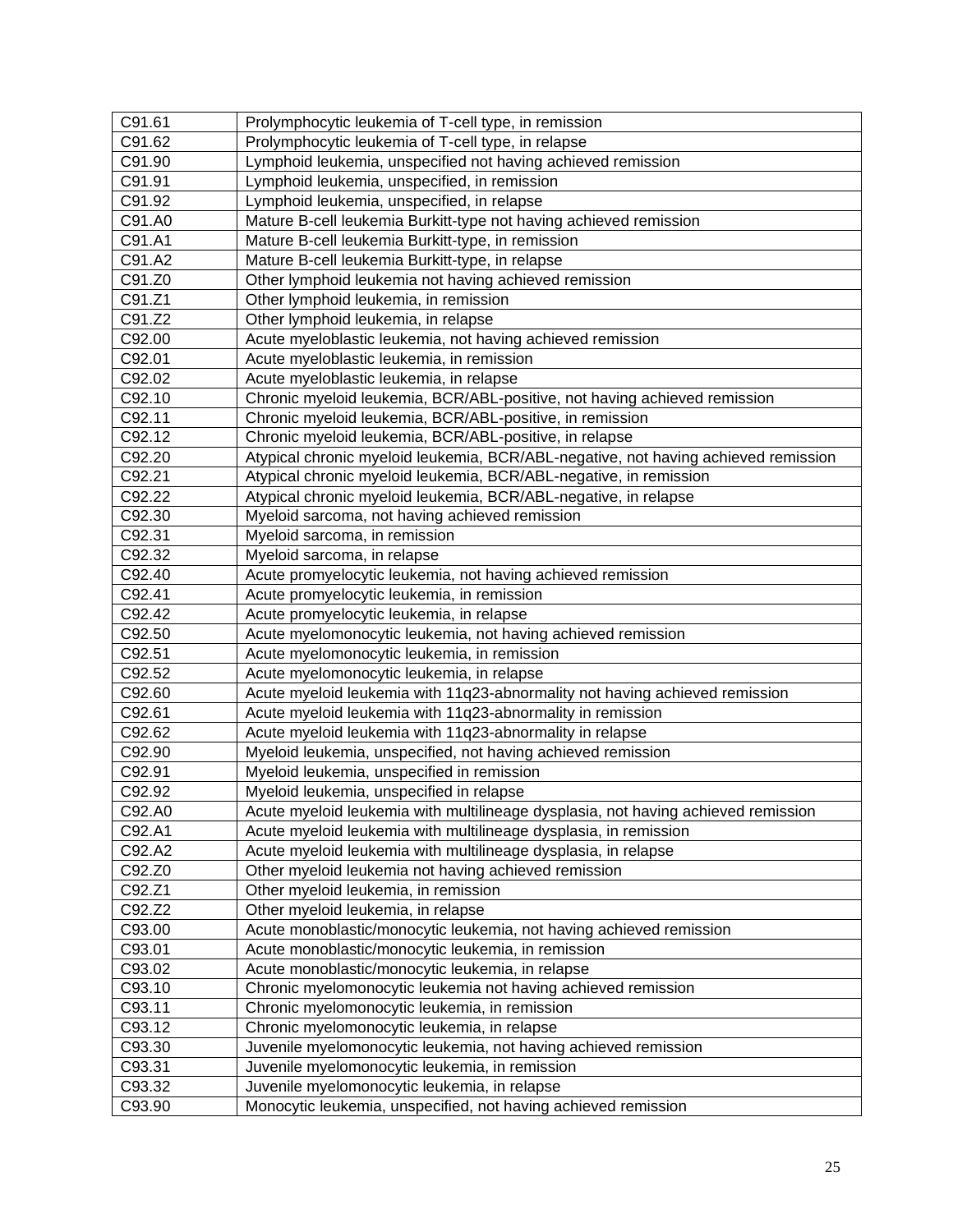| C93.91 | Monocytic leukemia, unspecified in remission                                      |
|--------|-----------------------------------------------------------------------------------|
| C93.92 | Monocytic leukemia, unspecified in relapse                                        |
| C93.Z0 | Other monocytic leukemia, not having achieved remission                           |
| C93.Z1 | Other monocytic leukemia, in remission                                            |
| C93.Z2 | Other monocytic leukemia, in relapse                                              |
| C94.00 | Acute erythroid leukemia, not having achieved remission                           |
| C94.01 | Acute erythroid leukemia, in remission                                            |
| C94.02 | Acute erythroid leukemia, in relapse                                              |
| C94.20 | Acute megakaryoblastic leukemia not having achieved remission                     |
| C94.21 | Acute megakaryoblastic leukemia, in remission                                     |
| C94.22 | Acute megakaryoblastic leukemia, in relapse                                       |
| C94.30 | Mast cell leukemia not having achieved remission                                  |
| C94.31 | Mast cell leukemia, in remission                                                  |
| C94.32 | Mast cell leukemia, in relapse                                                    |
| C94.80 | Other specified leukemias not having achieved remission                           |
| C94.81 | Other specified leukemias, in remission                                           |
| C94.82 | Other specified leukemias, in relapse                                             |
| C95.00 | Acute leukemia of unspecified cell type not having achieved remission             |
| C95.01 | Acute leukemia of unspecified cell type, in remission                             |
| C95.02 | Acute leukemia of unspecified cell type, in relapse                               |
| C95.10 | Chronic leukemia of unspecified cell type not having achieved remission           |
| C95.11 | Chronic leukemia of unspecified cell type, in remission                           |
| C95.12 | Chronic leukemia of unspecified cell type, in relapse                             |
| C95.90 | Leukemia, unspecified not having achieved remission                               |
| C95.91 | Leukemia, unspecified, in remission                                               |
| C95.92 | Leukemia, unspecified, in relapse                                                 |
| C96.4  | Sarcoma of dendritic cells (accessory cells)                                      |
| C96.9  | Malignant neoplasm of lymphoid, hematopoietic and related tissue, unspecified     |
| C96.Z  | Other specified malignant neoplasms of lymphoid, hematopoietic and related tissue |
| D45    | Polycythemia vera                                                                 |
| D59.0  | Drug-induced autoimmune hemolytic anemia                                          |
| D59.10 | Autoimmune hemolytic anemia, unspecified                                          |
| D59.11 | Warm autoimmune hemolytic anemia                                                  |
| D59.12 | Cold autoimmune hemolytic anemia                                                  |
| D59.13 | Mixed type autoimmune hemolytic anemia                                            |
| D59.19 | Other autoimmune hemolytic anemia                                                 |
| D86.1  | Sarcoidosis of lymph nodes                                                        |
| D86.2  | Sarcoidosis of lung with sarcoidosis of lymph nodes                               |
| D86.3  | Sarcoidosis of skin                                                               |
| D86.81 | Sarcoid meningitis                                                                |
| D86.82 | Multiple cranial nerve palsies in sarcoidosis                                     |
| D86.83 | Sarcoid iridocyclitis                                                             |
| D86.84 | Sarcoid pyelonephritis                                                            |
| D86.85 | Sarcoid myocarditis                                                               |
| D86.86 | Sarcoid arthropathy                                                               |
| D86.87 | Sarcoid myositis                                                                  |
| D86.89 | Sarcoidosis of other sites                                                        |
| D86.9  | Sarcoidosis, unspecified                                                          |
| E06.0  | Acute thyroiditis                                                                 |
| E06.1  | Subacute thyroiditis                                                              |
| E06.2  | Chronic thyroiditis with transient thyrotoxicosis                                 |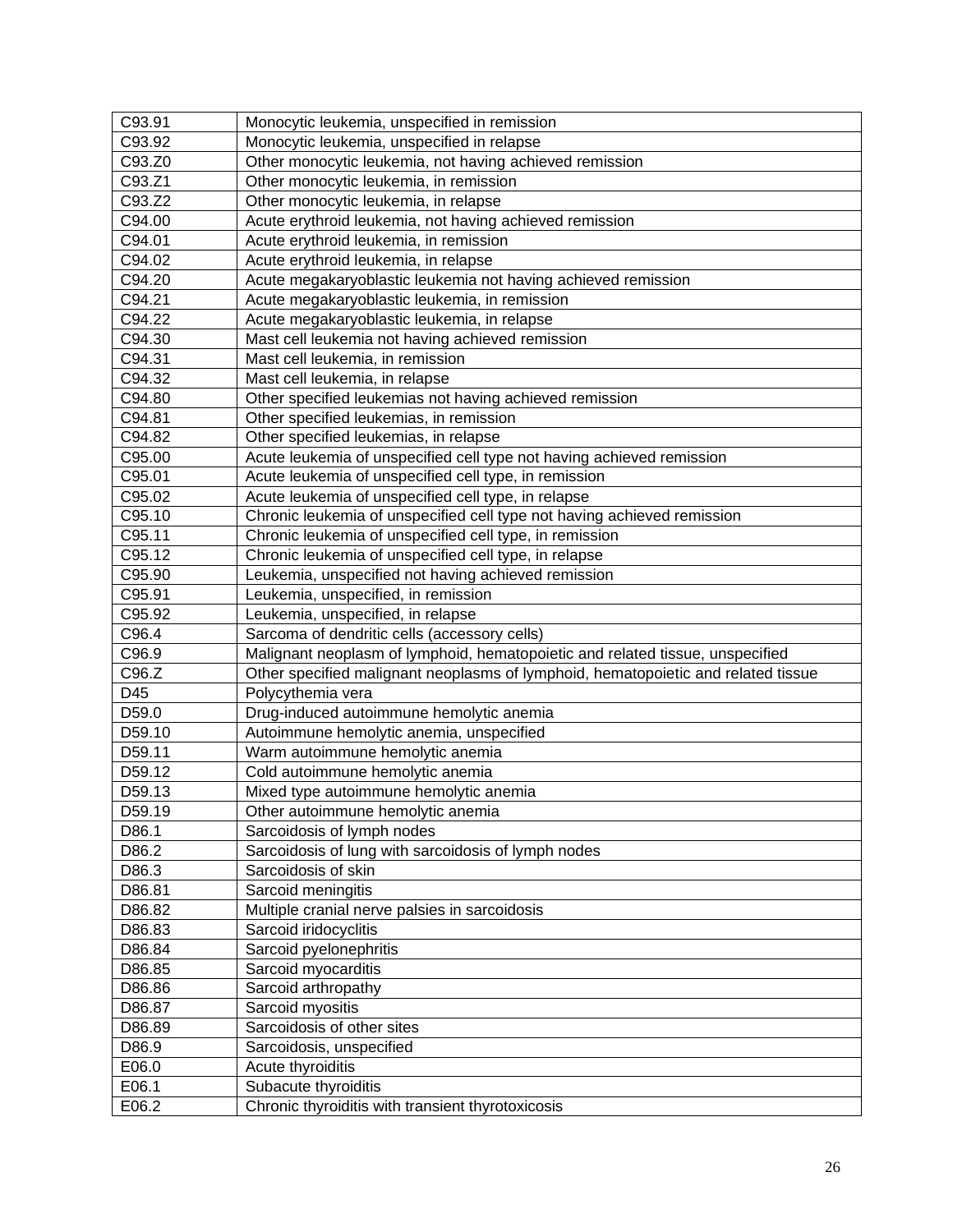| E06.3              | Autoimmune thyroiditis                                                                   |
|--------------------|------------------------------------------------------------------------------------------|
| E06.4              | Drug-induced thyroiditis                                                                 |
| E06.5              | Other chronic thyroiditis                                                                |
| E06.9              | Thyroiditis, unspecified                                                                 |
| E27.0              | Other adrenocortical overactivity                                                        |
| E83.52             | Hypercalcemia                                                                            |
| G35                | Multiple sclerosis                                                                       |
|                    | Other generalized epilepsy and epileptic syndromes, not intractable, with status         |
| G40.401            | epilepticus                                                                              |
|                    | Other generalized epilepsy and epileptic syndromes, not intractable, without status      |
| G40.409            | epilepticus                                                                              |
| G40.411            | Other generalized epilepsy and epileptic syndromes, intractable, with status epilepticus |
| G40.419            | Other generalized epilepsy and epileptic syndromes, intractable, without status          |
|                    | epilepticus                                                                              |
| H10.411            | Chronic giant papillary conjunctivitis, right eye                                        |
| H10.412            | Chronic giant papillary conjunctivitis, left eye                                         |
| H10.413            | Chronic giant papillary conjunctivitis, bilateral                                        |
| H10.419            | Chronic giant papillary conjunctivitis, unspecified eye                                  |
| H10.45             | Other chronic allergic conjunctivitis                                                    |
| H <sub>20.00</sub> | Unspecified acute and subacute iridocyclitis                                             |
| H20.011            | Primary iridocyclitis, right eye                                                         |
| H20.012            | Primary iridocyclitis, left eye                                                          |
| H20.013            | Primary iridocyclitis, bilateral                                                         |
| H20.019            | Primary iridocyclitis, unspecified eye                                                   |
| H20.021            | Recurrent acute iridocyclitis, right eye                                                 |
| H20.022            | Recurrent acute iridocyclitis, left eye                                                  |
| H20.023            | Recurrent acute iridocyclitis, bilateral                                                 |
| H20.029            | Recurrent acute iridocyclitis, unspecified eye                                           |
| H20.031            | Secondary infectious iridocyclitis, right eye                                            |
| H20.032            | Secondary infectious iridocyclitis, left eye                                             |
| H20.033            | Secondary infectious iridocyclitis, bilateral                                            |
| H20.039            | Secondary infectious iridocyclitis, unspecified eye                                      |
| H20.041            | Secondary noninfectious iridocyclitis, right eye                                         |
| H20.042            | Secondary noninfectious iridocyclitis, left eye                                          |
| H20.043            | Secondary noninfectious iridocyclitis, bilateral                                         |
| H20.049            | Secondary noninfectious iridocyclitis, unspecified eye                                   |
| H20.051            | Hypopyon, right eye                                                                      |
| H20.052            | Hypopyon, left eye                                                                       |
| H20.053            | Hypopyon, bilateral                                                                      |
| H20.059            | Hypopyon, unspecified eye                                                                |
| H20.10             | Chronic iridocyclitis, unspecified eye                                                   |
| H20.11             | Chronic iridocyclitis, right eye                                                         |
| H20.12             | Chronic iridocyclitis, left eye                                                          |
| H20.13             | Chronic iridocyclitis, bilateral                                                         |
| H20.20             | Lens-induced iridocyclitis, unspecified eye                                              |
| H20.21             | Lens-induced iridocyclitis, right eye                                                    |
| H20.22             | Lens-induced iridocyclitis, left eye                                                     |
| H20.23             | Lens-induced iridocyclitis, bilateral                                                    |
| H20.811            | Fuchs' heterochromic cyclitis, right eye                                                 |
| H20.812            | Fuchs' heterochromic cyclitis, left eye                                                  |
| H20.813            | Fuchs' heterochromic cyclitis, bilateral                                                 |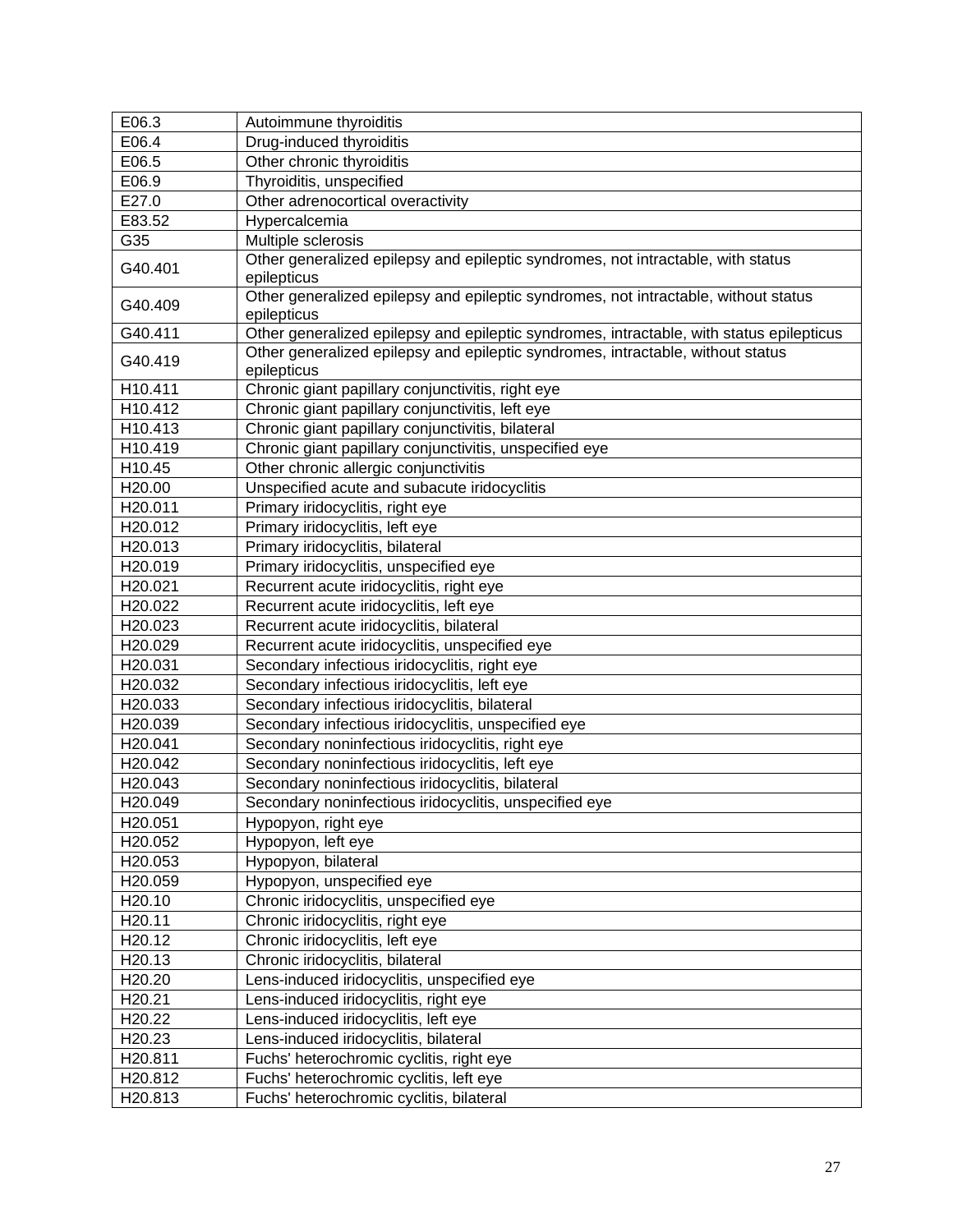| H20.819           | Fuchs' heterochromic cyclitis, unspecified eye                             |
|-------------------|----------------------------------------------------------------------------|
| H20.821           | Vogt-Koyanagi syndrome, right eye                                          |
| H20.822           | Vogt-Koyanagi syndrome, left eye                                           |
| H20.823           | Vogt-Koyanagi syndrome, bilateral                                          |
| H20.829           | Vogt-Koyanagi syndrome, unspecified eye                                    |
| H <sub>20.9</sub> | Unspecified iridocyclitis                                                  |
| H30.001           | Unspecified focal chorioretinal inflammation, right eye                    |
| H30.002           | Unspecified focal chorioretinal inflammation, left eye                     |
| H30.003           | Unspecified focal chorioretinal inflammation, bilateral                    |
| H30.009           | Unspecified focal chorioretinal inflammation, unspecified eye              |
| H30.011           | Focal chorioretinal inflammation, juxtapapillary, right eye                |
| H30.012           | Focal chorioretinal inflammation, juxtapapillary, left eye                 |
| H30.013           | Focal chorioretinal inflammation, juxtapapillary, bilateral                |
| H30.019           | Focal chorioretinal inflammation, juxtapapillary, unspecified eye          |
| H30.021           | Focal chorioretinal inflammation of posterior pole, right eye              |
| H30.022           | Focal chorioretinal inflammation of posterior pole, left eye               |
| H30.023           | Focal chorioretinal inflammation of posterior pole, bilateral              |
| H30.029           | Focal chorioretinal inflammation of posterior pole, unspecified eye        |
| H30.031           | Focal chorioretinal inflammation, peripheral, right eye                    |
| H30.032           | Focal chorioretinal inflammation, peripheral, left eye                     |
| H30.033           | Focal chorioretinal inflammation, peripheral, bilateral                    |
| H30.039           | Focal chorioretinal inflammation, peripheral, unspecified eye              |
| H30.041           | Focal chorioretinal inflammation, macular or paramacular, right eye        |
| H30.042           | Focal chorioretinal inflammation, macular or paramacular, left eye         |
| H30.043           | Focal chorioretinal inflammation, macular or paramacular, bilateral        |
| H30.049           | Focal chorioretinal inflammation, macular or paramacular, unspecified eye  |
| H30.101           | Unspecified disseminated chorioretinal inflammation, right eye             |
| H30.102           | Unspecified disseminated chorioretinal inflammation, left eye              |
| H30.103           | Unspecified disseminated chorioretinal inflammation, bilateral             |
| H30.109           | Unspecified disseminated chorioretinal inflammation, unspecified eye       |
| H30.111           | Disseminated chorioretinal inflammation of posterior pole, right eye       |
| H30.112           | Disseminated chorioretinal inflammation of posterior pole, left eye        |
| H30.113           | Disseminated chorioretinal inflammation of posterior pole, bilateral       |
| H30.119           | Disseminated chorioretinal inflammation of posterior pole, unspecified eye |
| H30.121           | Disseminated chorioretinal inflammation, peripheral right eye              |
| H30.122           | Disseminated chorioretinal inflammation, peripheral, left eye              |
| H30.123           | Disseminated chorioretinal inflammation, peripheral, bilateral             |
| H30.129           | Disseminated chorioretinal inflammation, peripheral, unspecified eye       |
| H30.131           | Disseminated chorioretinal inflammation, generalized, right eye            |
| H30.132           | Disseminated chorioretinal inflammation, generalized, left eye             |
| H30.133           | Disseminated chorioretinal inflammation, generalized, bilateral            |
| H30.139           | Disseminated chorioretinal inflammation, generalized, unspecified eye      |
| H30.141           | Acute posterior multifocal placoid pigment epitheliopathy, right eye       |
| H30.142           | Acute posterior multifocal placoid pigment epitheliopathy, left eye        |
| H30.143           | Acute posterior multifocal placoid pigment epitheliopathy, bilateral       |
| H30.149           | Acute posterior multifocal placoid pigment epitheliopathy, unspecified eye |
| H30.20            | Posterior cyclitis, unspecified eye                                        |
| H30.21            | Posterior cyclitis, right eye                                              |
| H30.22            | Posterior cyclitis, left eye                                               |
| H30.23            | Posterior cyclitis, bilateral                                              |
| H30.811           | Harada's disease, right eye                                                |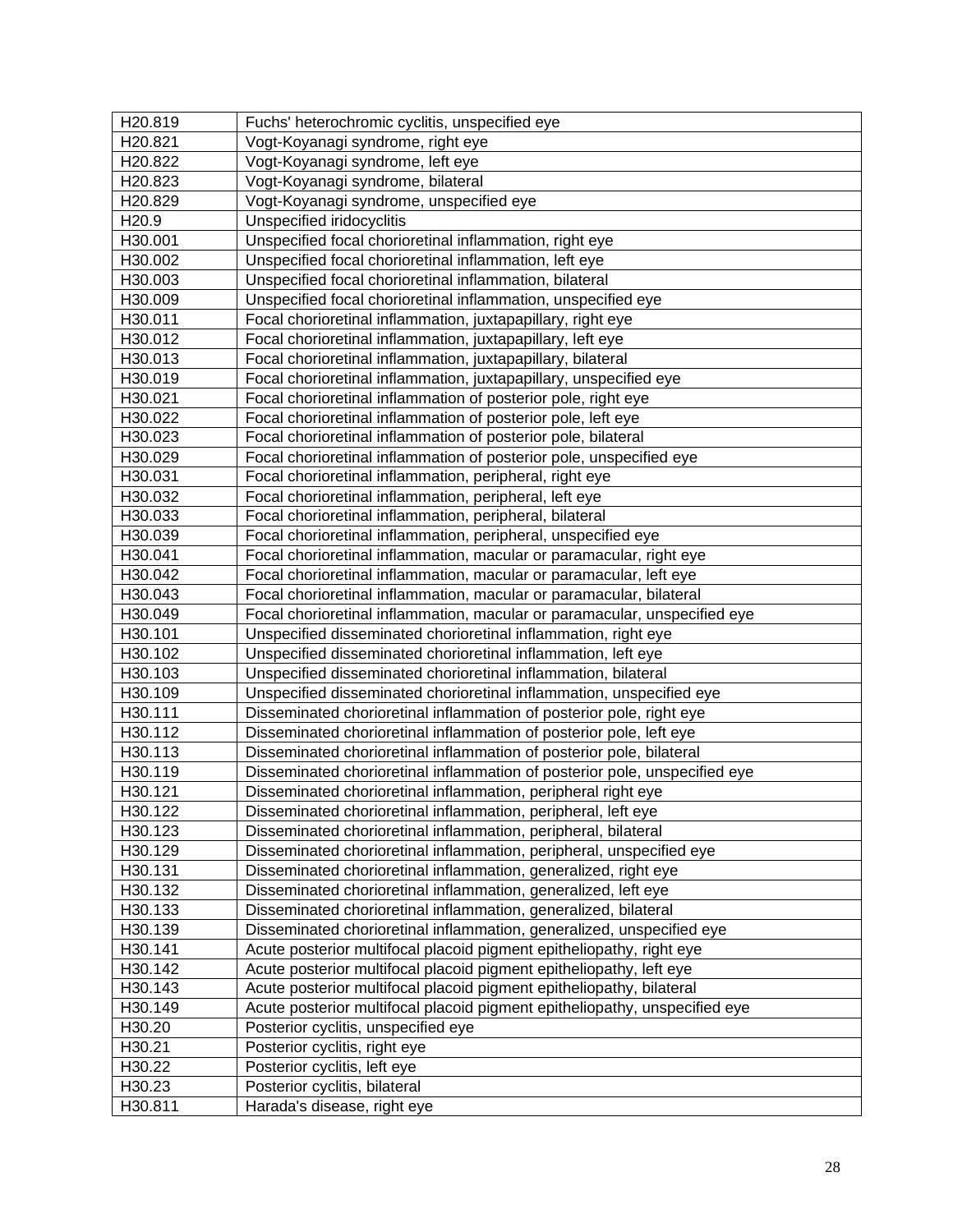| H30.812 | Harada's disease, left eye                                                       |
|---------|----------------------------------------------------------------------------------|
| H30.813 | Harada's disease, bilateral                                                      |
| H30.819 | Harada's disease, unspecified eye                                                |
| H30.891 | Other chorioretinal inflammations, right eye                                     |
| H30.892 | Other chorioretinal inflammations, left eye                                      |
| H30.893 | Other chorioretinal inflammations, bilateral                                     |
| H30.899 | Other chorioretinal inflammations, unspecified eye                               |
| H30.90  | Unspecified chorioretinal inflammation, unspecified eye                          |
| H30.91  | Unspecified chorioretinal inflammation, right eye                                |
| H30.92  | Unspecified chorioretinal inflammation, left eye                                 |
| H30.93  | Unspecified chorioretinal inflammation, bilateral                                |
| H46.8   | Other optic neuritis                                                             |
| H46.9   | Unspecified optic neuritis                                                       |
| J82.81  | Chronic eosinophilic pneumonia                                                   |
| J82.82  | Acute eosinophilic pneumonia                                                     |
| J82.83  | Eosinophilic asthma                                                              |
| J82.89  | Other pulmonary eosinophilia, not elsewhere classified                           |
| K50.00  | Crohn's disease of small intestine without complications                         |
| K50.011 | Crohn's disease of small intestine with rectal bleeding                          |
| K50.012 | Crohn's disease of small intestine with intestinal obstruction                   |
| K50.013 | Crohn's disease of small intestine with fistula                                  |
| K50.014 | Crohn's disease of small intestine with abscess                                  |
| K50.018 | Crohn's disease of small intestine with other complication                       |
| K50.019 | Crohn's disease of small intestine with unspecified complications                |
| K50.10  | Crohn's disease of large intestine without complications                         |
| K50.111 | Crohn's disease of large intestine with rectal bleeding                          |
| K50.112 | Crohn's disease of large intestine with intestinal obstruction                   |
| K50.113 | Crohn's disease of large intestine with fistula                                  |
| K50.114 | Crohn's disease of large intestine with abscess                                  |
| K50.118 | Crohn's disease of large intestine with other complication                       |
| K50.119 | Crohn's disease of large intestine with unspecified complications                |
| K50.80  | Crohn's disease of both small and large intestine without complications          |
| K50.811 | Crohn's disease of both small and large intestine with rectal bleeding           |
| K50.812 | Crohn's disease of both small and large intestine with intestinal obstruction    |
| K50.813 | Crohn's disease of both small and large intestine with fistula                   |
| K50.814 | Crohn's disease of both small and large intestine with abscess                   |
| K50.818 | Crohn's disease of both small and large intestine with other complication        |
| K50.819 | Crohn's disease of both small and large intestine with unspecified complications |
| K50.90  | Crohn's disease, unspecified, without complications                              |
| K50.911 | Crohn's disease, unspecified, with rectal bleeding                               |
| K50.912 | Crohn's disease, unspecified, with intestinal obstruction                        |
| K50.913 | Crohn's disease, unspecified, with fistula                                       |
| K50.914 | Crohn's disease, unspecified, with abscess                                       |
| K50.918 | Crohn's disease, unspecified, with other complication                            |
| K50.919 | Crohn's disease, unspecified, with unspecified complications                     |
| K51.00  | Ulcerative (chronic) pancolitis without complications                            |
| K51.011 | Ulcerative (chronic) pancolitis with rectal bleeding                             |
| K51.012 | Ulcerative (chronic) pancolitis with intestinal obstruction                      |
| K51.013 | Ulcerative (chronic) pancolitis with fistula                                     |
| K51.014 | Ulcerative (chronic) pancolitis with abscess                                     |
| K51.018 | Ulcerative (chronic) pancolitis with other complication                          |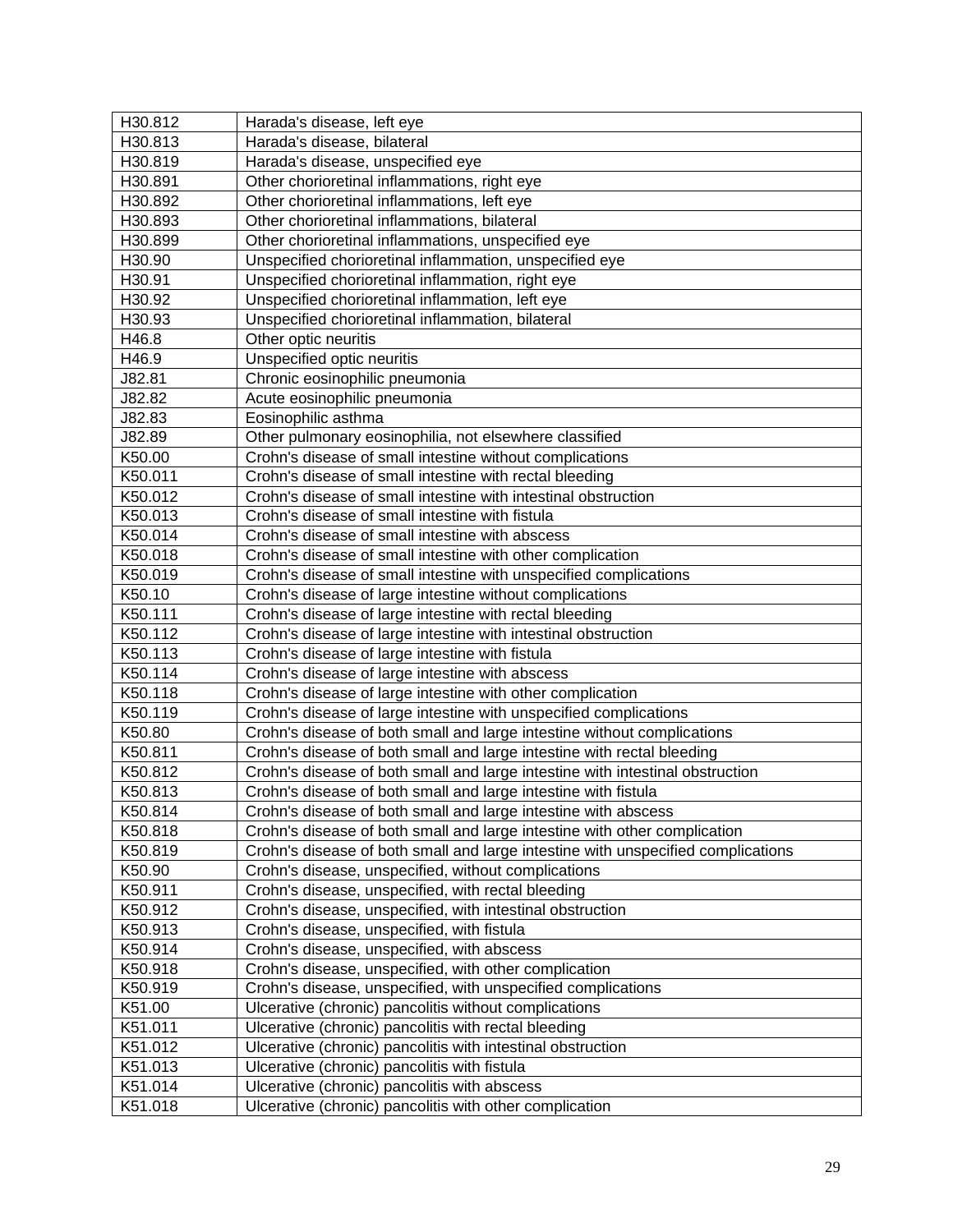| K51.019           | Ulcerative (chronic) pancolitis with unspecified complications       |
|-------------------|----------------------------------------------------------------------|
| K51.20            | Ulcerative (chronic) proctitis without complications                 |
| K51.211           | Ulcerative (chronic) proctitis with rectal bleeding                  |
| K51.212           | Ulcerative (chronic) proctitis with intestinal obstruction           |
| K51.213           | Ulcerative (chronic) proctitis with fistula                          |
| K51.214           | Ulcerative (chronic) proctitis with abscess                          |
| K51.218           | Ulcerative (chronic) proctitis with other complication               |
| K51.219           | Ulcerative (chronic) proctitis with unspecified complications        |
| K51.30            | Ulcerative (chronic) rectosigmoiditis without complications          |
| K51.311           | Ulcerative (chronic) rectosigmoiditis with rectal bleeding           |
| K51.312           | Ulcerative (chronic) rectosigmoiditis with intestinal obstruction    |
| K51.313           | Ulcerative (chronic) rectosigmoiditis with fistula                   |
| K51.314           | Ulcerative (chronic) rectosigmoiditis with abscess                   |
| K51.318           | Ulcerative (chronic) rectosigmoiditis with other complication        |
| K51.319           | Ulcerative (chronic) rectosigmoiditis with unspecified complications |
| K51.40            | Inflammatory polyps of colon without complications                   |
| K51.411           | Inflammatory polyps of colon with rectal bleeding                    |
| K51.412           | Inflammatory polyps of colon with intestinal obstruction             |
| K51.413           | Inflammatory polyps of colon with fistula                            |
| K51.414           | Inflammatory polyps of colon with abscess                            |
| K51.418           | Inflammatory polyps of colon with other complication                 |
| K51.419           | Inflammatory polyps of colon with unspecified complications          |
| K51.50            | Left sided colitis without complications                             |
| K51.511           | Left sided colitis with rectal bleeding                              |
| K51.512           | Left sided colitis with intestinal obstruction                       |
| K51.513           | Left sided colitis with fistula                                      |
| K51.514           | Left sided colitis with abscess                                      |
| K51.518           | Left sided colitis with other complication                           |
| K51.519           | Left sided colitis with unspecified complications                    |
| K51.80            | Other ulcerative colitis without complications                       |
| K51.811           | Other ulcerative colitis with rectal bleeding                        |
| K51.812           | Other ulcerative colitis with intestinal obstruction                 |
| K51.813           | Other ulcerative colitis with fistula                                |
| K51.814           | Other ulcerative colitis with abscess                                |
| K51.818           | Other ulcerative colitis with other complication                     |
| K51.819           | Other ulcerative colitis with unspecified complications              |
| K51.90            | Ulcerative colitis, unspecified, without complications               |
| K51.911           | Ulcerative colitis, unspecified with rectal bleeding                 |
| K51.912           | Ulcerative colitis, unspecified with intestinal obstruction          |
| K51.913           | Ulcerative colitis, unspecified with fistula                         |
| K51.914           | Ulcerative colitis, unspecified with abscess                         |
| K51.918           | Ulcerative colitis, unspecified with other complication              |
| K51.919           | Ulcerative colitis, unspecified with unspecified complications       |
| L <sub>10.0</sub> | Pemphigus vulgaris                                                   |
| L10.1             | Pemphigus vegetans                                                   |
| L <sub>10.2</sub> | Pemphigus foliaceous                                                 |
| L <sub>10.3</sub> | Brazilian pemphigus [fogo selvagem]                                  |
| L <sub>10.4</sub> | Pemphigus erythematosus                                              |
| L <sub>10.5</sub> | Drug-induced pemphigus                                               |
| L10.81            | Paraneoplastic pemphigus                                             |
| L10.89            | Other pemphigus                                                      |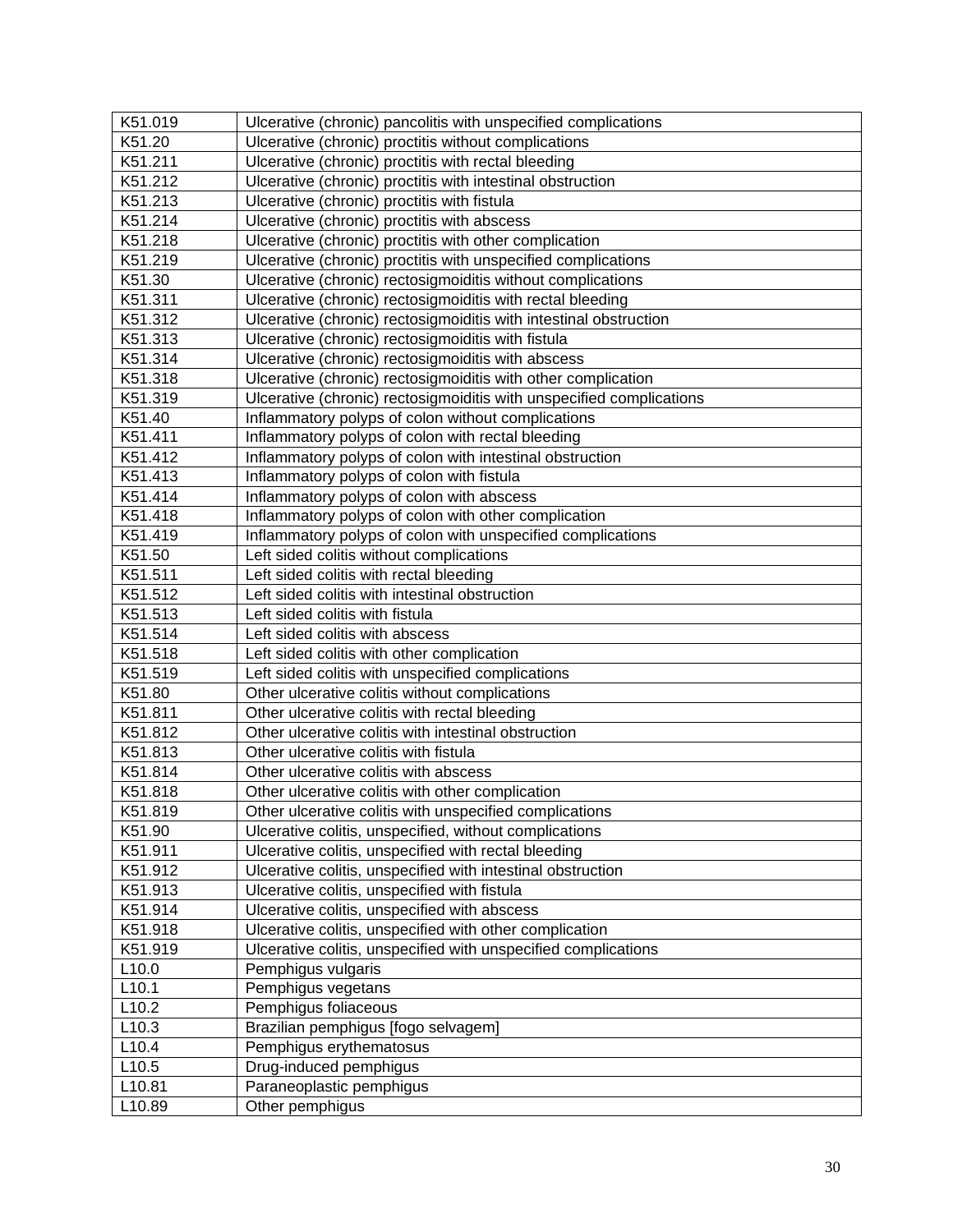| L <sub>10.9</sub> | Pemphigus, unspecified                                                  |
|-------------------|-------------------------------------------------------------------------|
| L13.8             | Other specified bullous disorders                                       |
| L <sub>13.9</sub> | Bullous disorder, unspecified                                           |
| L14               | Bullous disorders in diseases classified elsewhere                      |
| L40.50            | Arthropathic psoriasis, unspecified                                     |
| L40.51            | Distal interphalangeal psoriatic arthropathy                            |
| L40.52            | Psoriatic arthritis mutilans                                            |
| L40.53            | Psoriatic spondylitis                                                   |
| L40.54            | Psoriatic juvenile arthropathy                                          |
| L40.59            | Other psoriatic arthropathy                                             |
| L51.0             | Nonbullous erythema multiforme                                          |
| L51.1             | Stevens-Johnson syndrome                                                |
| L51.3             | Stevens-Johnson syndrome-toxic epidermal necrolysis overlap syndrome    |
| L51.8             | Other erythema multiforme                                               |
| L51.9             | Erythema multiforme, unspecified                                        |
| M05.00            | Felty's syndrome, unspecified site                                      |
| M05.011           | Felty's syndrome, right shoulder                                        |
| M05.012           | Felty's syndrome, left shoulder                                         |
| M05.019           | Felty's syndrome, unspecified shoulder                                  |
| M05.021           | Felty's syndrome, right elbow                                           |
| M05.022           | Felty's syndrome, left elbow                                            |
| M05.029           | Felty's syndrome, unspecified elbow                                     |
| M05.031           | Felty's syndrome, right wrist                                           |
| M05.032           | Felty's syndrome, left wrist                                            |
| M05.039           | Felty's syndrome, unspecified wrist                                     |
| M05.041           | Felty's syndrome, right hand                                            |
| M05.042           | Felty's syndrome, left hand                                             |
| M05.049           | Felty's syndrome, unspecified hand                                      |
| M05.051           | Felty's syndrome, right hip                                             |
| M05.052           | Felty's syndrome, left hip                                              |
| M05.059           | Felty's syndrome, unspecified hip                                       |
| M05.061           | Felty's syndrome, right knee                                            |
| M05.062           | Felty's syndrome, left knee                                             |
| M05.069           | Felty's syndrome, unspecified knee                                      |
| M05.071           | Felty's syndrome, right ankle and foot                                  |
| M05.072           | Felty's syndrome, left ankle and foot                                   |
| M05.079           | Felty's syndrome, unspecified ankle and foot                            |
| M05.09            | Felty's syndrome, multiple sites                                        |
| M05.20            | Rheumatoid vasculitis with rheumatoid arthritis of unspecified site     |
| M05.211           | Rheumatoid vasculitis with rheumatoid arthritis of right shoulder       |
| M05.212           | Rheumatoid vasculitis with rheumatoid arthritis of left shoulder        |
| M05.219           | Rheumatoid vasculitis with rheumatoid arthritis of unspecified shoulder |
| M05.221           | Rheumatoid vasculitis with rheumatoid arthritis of right elbow          |
| M05.222           | Rheumatoid vasculitis with rheumatoid arthritis of left elbow           |
| M05.229           | Rheumatoid vasculitis with rheumatoid arthritis of unspecified elbow    |
| M05.231           | Rheumatoid vasculitis with rheumatoid arthritis of right wrist          |
| M05.232           | Rheumatoid vasculitis with rheumatoid arthritis of left wrist           |
| M05.239           | Rheumatoid vasculitis with rheumatoid arthritis of unspecified wrist    |
| M05.241           | Rheumatoid vasculitis with rheumatoid arthritis of right hand           |
| M05.242           | Rheumatoid vasculitis with rheumatoid arthritis of left hand            |
| M05.249           | Rheumatoid vasculitis with rheumatoid arthritis of unspecified hand     |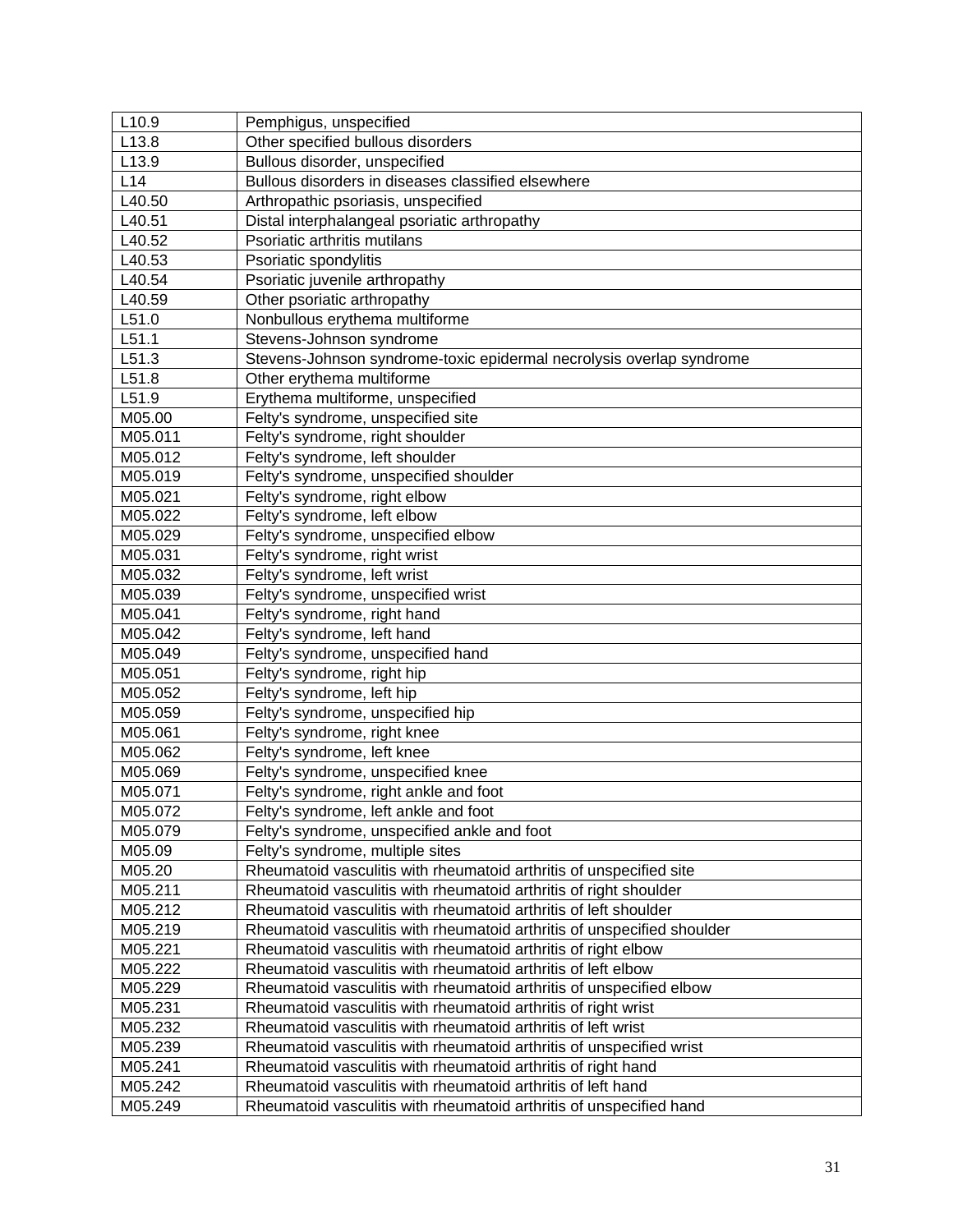| M05.251 | Rheumatoid vasculitis with rheumatoid arthritis of right hip                     |
|---------|----------------------------------------------------------------------------------|
| M05.252 | Rheumatoid vasculitis with rheumatoid arthritis of left hip                      |
| M05.259 | Rheumatoid vasculitis with rheumatoid arthritis of unspecified hip               |
| M05.261 | Rheumatoid vasculitis with rheumatoid arthritis of right knee                    |
| M05.262 | Rheumatoid vasculitis with rheumatoid arthritis of left knee                     |
| M05.269 | Rheumatoid vasculitis with rheumatoid arthritis of unspecified knee              |
| M05.271 | Rheumatoid vasculitis with rheumatoid arthritis of right ankle and foot          |
| M05.272 | Rheumatoid vasculitis with rheumatoid arthritis of left ankle and foot           |
| M05.279 | Rheumatoid vasculitis with rheumatoid arthritis of unspecified ankle and foot    |
| M05.29  | Rheumatoid vasculitis with rheumatoid arthritis of multiple sites                |
| M05.30  | Rheumatoid heart disease with rheumatoid arthritis of unspecified site           |
| M05.311 | Rheumatoid heart disease with rheumatoid arthritis of right shoulder             |
| M05.312 | Rheumatoid heart disease with rheumatoid arthritis of left shoulder              |
| M05.319 | Rheumatoid heart disease with rheumatoid arthritis of unspecified shoulder       |
| M05.321 | Rheumatoid heart disease with rheumatoid arthritis of right elbow                |
| M05.322 | Rheumatoid heart disease with rheumatoid arthritis of left elbow                 |
| M05.329 | Rheumatoid heart disease with rheumatoid arthritis of unspecified elbow          |
| M05.331 | Rheumatoid heart disease with rheumatoid arthritis of right wrist                |
| M05.332 | Rheumatoid heart disease with rheumatoid arthritis of left wrist                 |
| M05.339 | Rheumatoid heart disease with rheumatoid arthritis of unspecified wrist          |
| M05.341 | Rheumatoid heart disease with rheumatoid arthritis of right hand                 |
| M05.342 | Rheumatoid heart disease with rheumatoid arthritis of left hand                  |
| M05.349 | Rheumatoid heart disease with rheumatoid arthritis of unspecified hand           |
| M05.351 | Rheumatoid heart disease with rheumatoid arthritis of right hip                  |
| M05.352 | Rheumatoid heart disease with rheumatoid arthritis of left hip                   |
| M05.359 | Rheumatoid heart disease with rheumatoid arthritis of unspecified hip            |
| M05.361 | Rheumatoid heart disease with rheumatoid arthritis of right knee                 |
| M05.362 | Rheumatoid heart disease with rheumatoid arthritis of left knee                  |
| M05.369 | Rheumatoid heart disease with rheumatoid arthritis of unspecified knee           |
| M05.371 | Rheumatoid heart disease with rheumatoid arthritis of right ankle and foot       |
| M05.372 | Rheumatoid heart disease with rheumatoid arthritis of left ankle and foot        |
| M05.379 | Rheumatoid heart disease with rheumatoid arthritis of unspecified ankle and foot |
| M05.39  | Rheumatoid heart disease with rheumatoid arthritis of multiple sites             |
| M05.40  | Rheumatoid myopathy with rheumatoid arthritis of unspecified site                |
| M05.411 | Rheumatoid myopathy with rheumatoid arthritis of right shoulder                  |
| M05.412 | Rheumatoid myopathy with rheumatoid arthritis of left shoulder                   |
| M05.419 | Rheumatoid myopathy with rheumatoid arthritis of unspecified shoulder            |
| M05.421 | Rheumatoid myopathy with rheumatoid arthritis of right elbow                     |
| M05.422 | Rheumatoid myopathy with rheumatoid arthritis of left elbow                      |
| M05.429 | Rheumatoid myopathy with rheumatoid arthritis of unspecified elbow               |
| M05.431 | Rheumatoid myopathy with rheumatoid arthritis of right wrist                     |
| M05.432 | Rheumatoid myopathy with rheumatoid arthritis of left wrist                      |
| M05.439 | Rheumatoid myopathy with rheumatoid arthritis of unspecified wrist               |
| M05.441 | Rheumatoid myopathy with rheumatoid arthritis of right hand                      |
| M05.442 | Rheumatoid myopathy with rheumatoid arthritis of left hand                       |
| M05.449 | Rheumatoid myopathy with rheumatoid arthritis of unspecified hand                |
| M05.451 | Rheumatoid myopathy with rheumatoid arthritis of right hip                       |
| M05.452 | Rheumatoid myopathy with rheumatoid arthritis of left hip                        |
| M05.459 | Rheumatoid myopathy with rheumatoid arthritis of unspecified hip                 |
| M05.461 | Rheumatoid myopathy with rheumatoid arthritis of right knee                      |
| M05.462 | Rheumatoid myopathy with rheumatoid arthritis of left knee                       |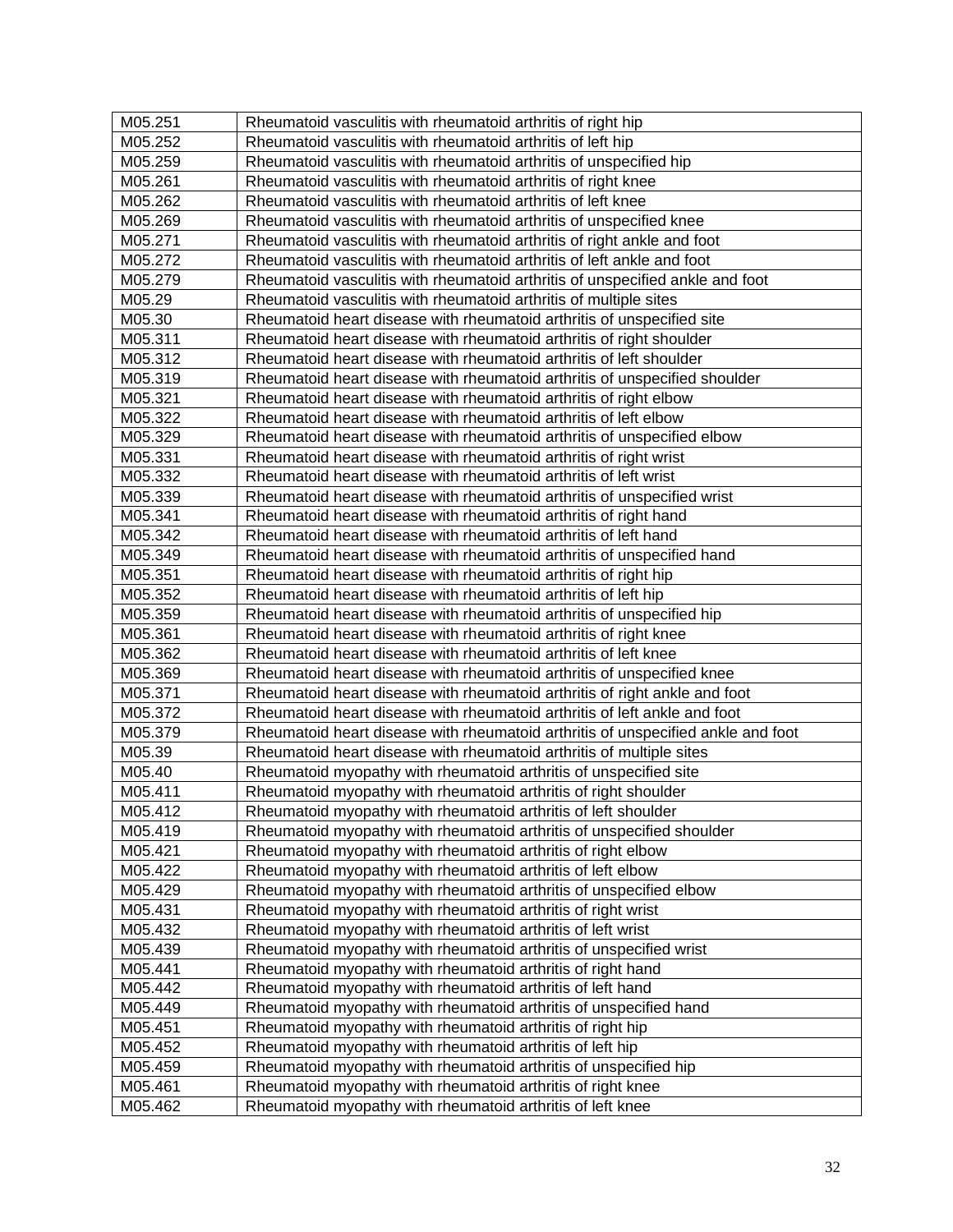| M05.469            | Rheumatoid myopathy with rheumatoid arthritis of unspecified knee                                                                                                         |
|--------------------|---------------------------------------------------------------------------------------------------------------------------------------------------------------------------|
| M05.471            | Rheumatoid myopathy with rheumatoid arthritis of right ankle and foot                                                                                                     |
| M05.472            | Rheumatoid myopathy with rheumatoid arthritis of left ankle and foot                                                                                                      |
| M05.479            | Rheumatoid myopathy with rheumatoid arthritis of unspecified ankle and foot                                                                                               |
| M05.49             | Rheumatoid myopathy with rheumatoid arthritis of multiple sites                                                                                                           |
| M05.50             | Rheumatoid polyneuropathy with rheumatoid arthritis of unspecified site                                                                                                   |
| M05.511            | Rheumatoid polyneuropathy with rheumatoid arthritis of right shoulder                                                                                                     |
| M05.512            | Rheumatoid polyneuropathy with rheumatoid arthritis of left shoulder                                                                                                      |
| M05.519            | Rheumatoid polyneuropathy with rheumatoid arthritis of unspecified shoulder                                                                                               |
| M05.521            | Rheumatoid polyneuropathy with rheumatoid arthritis of right elbow                                                                                                        |
| M05.522            | Rheumatoid polyneuropathy with rheumatoid arthritis of left elbow                                                                                                         |
| M05.529            | Rheumatoid polyneuropathy with rheumatoid arthritis of unspecified elbow                                                                                                  |
| M05.531            | Rheumatoid polyneuropathy with rheumatoid arthritis of right wrist                                                                                                        |
| M05.532            | Rheumatoid polyneuropathy with rheumatoid arthritis of left wrist                                                                                                         |
| M05.539            | Rheumatoid polyneuropathy with rheumatoid arthritis of unspecified wrist                                                                                                  |
| M05.541            | Rheumatoid polyneuropathy with rheumatoid arthritis of right hand                                                                                                         |
| M05.542            | Rheumatoid polyneuropathy with rheumatoid arthritis of left hand                                                                                                          |
| M05.549            | Rheumatoid polyneuropathy with rheumatoid arthritis of unspecified hand                                                                                                   |
| M05.551            | Rheumatoid polyneuropathy with rheumatoid arthritis of right hip                                                                                                          |
| M05.552            | Rheumatoid polyneuropathy with rheumatoid arthritis of left hip                                                                                                           |
| M05.559            | Rheumatoid polyneuropathy with rheumatoid arthritis of unspecified hip                                                                                                    |
| M05.561            | Rheumatoid polyneuropathy with rheumatoid arthritis of right knee                                                                                                         |
| M05.562            | Rheumatoid polyneuropathy with rheumatoid arthritis of left knee                                                                                                          |
| M05.569            | Rheumatoid polyneuropathy with rheumatoid arthritis of unspecified knee                                                                                                   |
| M05.571            | Rheumatoid polyneuropathy with rheumatoid arthritis of right ankle and foot                                                                                               |
| M05.572            | Rheumatoid polyneuropathy with rheumatoid arthritis of left ankle and foot                                                                                                |
| M05.579            | Rheumatoid polyneuropathy with rheumatoid arthritis of unspecified ankle and foot                                                                                         |
| M05.59             | Rheumatoid polyneuropathy with rheumatoid arthritis of multiple sites                                                                                                     |
| M05.60             | Rheumatoid arthritis of unspecified site with involvement of other organs and systems                                                                                     |
| M05.611<br>M05.612 | Rheumatoid arthritis of right shoulder with involvement of other organs and systems<br>Rheumatoid arthritis of left shoulder with involvement of other organs and systems |
|                    | Rheumatoid arthritis of unspecified shoulder with involvement of other organs and                                                                                         |
| M05.619            | systems                                                                                                                                                                   |
| M05.621            | Rheumatoid arthritis of right elbow with involvement of other organs and systems                                                                                          |
| M05.622            | Rheumatoid arthritis of left elbow with involvement of other organs and systems                                                                                           |
| M05.629            | Rheumatoid arthritis of unspecified elbow with involvement of other organs and systems                                                                                    |
| M05.631            | Rheumatoid arthritis of right wrist with involvement of other organs and systems                                                                                          |
| M05.632            | Rheumatoid arthritis of left wrist with involvement of other organs and systems                                                                                           |
| M05.639            | Rheumatoid arthritis of unspecified wrist with involvement of other organs and systems                                                                                    |
| M05.641            | Rheumatoid arthritis of right hand with involvement of other organs and systems                                                                                           |
| M05.642            | Rheumatoid arthritis of left hand with involvement of other organs and systems                                                                                            |
| M05.649            | Rheumatoid arthritis of unspecified hand with involvement of other organs and systems                                                                                     |
| M05.651            | Rheumatoid arthritis of right hip with involvement of other organs and systems                                                                                            |
| M05.652            | Rheumatoid arthritis of left hip with involvement of other organs and systems                                                                                             |
| M05.659            | Rheumatoid arthritis of unspecified hip with involvement of other organs and systems                                                                                      |
| M05.661            | Rheumatoid arthritis of right knee with involvement of other organs and systems                                                                                           |
| M05.662            | Rheumatoid arthritis of left knee with involvement of other organs and systems                                                                                            |
| M05.669            | Rheumatoid arthritis of unspecified knee with involvement of other organs and systems                                                                                     |
| M05.671            | Rheumatoid arthritis of right ankle and foot with involvement of other organs and<br>systems                                                                              |
| M05.672            | Rheumatoid arthritis of left ankle and foot with involvement of other organs and systems                                                                                  |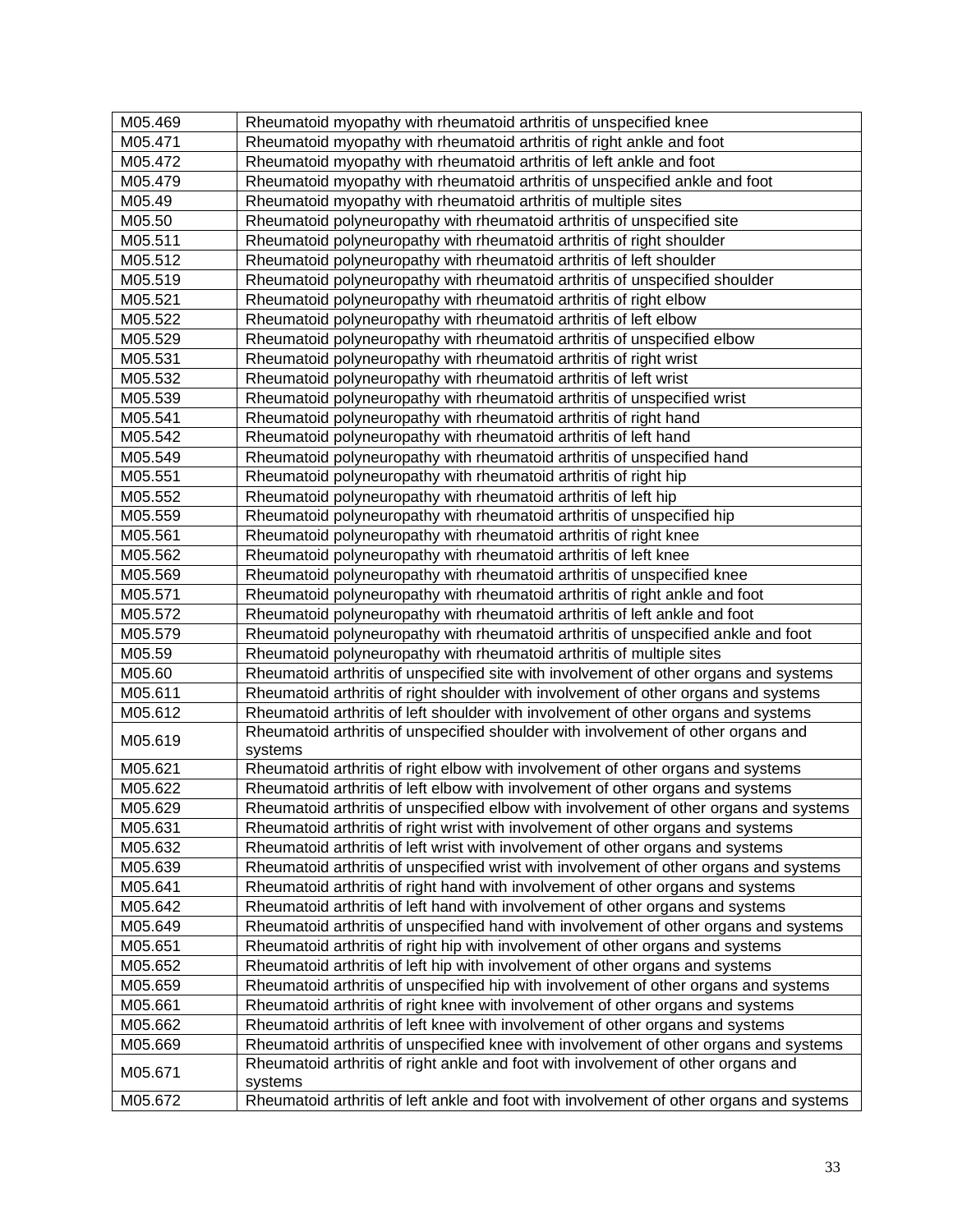| M05.679 | Rheumatoid arthritis of unspecified ankle and foot with involvement of other organs and<br>systems         |
|---------|------------------------------------------------------------------------------------------------------------|
| M05.69  | Rheumatoid arthritis of multiple sites with involvement of other organs and systems                        |
|         | Rheumatoid arthritis with rheumatoid factor of unspecified site without organ or systems                   |
| M05.70  | involvement                                                                                                |
|         | Rheumatoid arthritis with rheumatoid factor of right shoulder without organ or systems                     |
| M05.711 | involvement                                                                                                |
| M05.712 | Rheumatoid arthritis with rheumatoid factor of left shoulder without organ or systems                      |
|         | involvement                                                                                                |
| M05.719 | Rheumatoid arthritis with rheumatoid factor of unspecified shoulder without organ or                       |
|         | systems involvement                                                                                        |
| M05.721 | Rheumatoid arthritis with rheumatoid factor of right elbow without organ or systems                        |
|         | involvement                                                                                                |
| M05.722 | Rheumatoid arthritis with rheumatoid factor of left elbow without organ or systems                         |
|         | involvement                                                                                                |
| M05.729 | Rheumatoid arthritis with rheumatoid factor of unspecified elbow without organ or<br>systems involvement   |
|         | Rheumatoid arthritis with rheumatoid factor of right wrist without organ or systems                        |
| M05.731 | involvement                                                                                                |
|         | Rheumatoid arthritis with rheumatoid factor of left wrist without organ or systems                         |
| M05.732 | involvement                                                                                                |
|         | Rheumatoid arthritis with rheumatoid factor of unspecified wrist without organ or                          |
| M05.739 | systems involvement                                                                                        |
| M05.741 | Rheumatoid arthritis with rheumatoid factor of right hand without organ or systems                         |
|         | involvement                                                                                                |
| M05.742 | Rheumatoid arthritis with rheumatoid factor of left hand without organ or systems                          |
|         | involvement                                                                                                |
| M05.749 | Rheumatoid arthritis with rheumatoid factor of unspecified hand without organ or                           |
|         | systems involvement<br>Rheumatoid arthritis with rheumatoid factor of right hip without organ or systems   |
| M05.751 | involvement                                                                                                |
|         | Rheumatoid arthritis with rheumatoid factor of left hip without organ or systems                           |
| M05.752 | involvement                                                                                                |
|         | Rheumatoid arthritis with rheumatoid factor of unspecified hip without organ or systems                    |
| M05.759 | involvement                                                                                                |
|         | Rheumatoid arthritis with rheumatoid factor of right knee without organ or systems                         |
| M05.761 | involvement                                                                                                |
| M05.762 | Rheumatoid arthritis with rheumatoid factor of left knee without organ or systems                          |
|         | involvement                                                                                                |
| M05.769 | Rheumatoid arthritis with rheumatoid factor of unspecified knee without organ or                           |
|         | systems involvement                                                                                        |
| M05.771 | Rheumatoid arthritis with rheumatoid factor of right ankle and foot without organ or                       |
|         | systems involvement<br>Rheumatoid arthritis with rheumatoid factor of left ankle and foot without organ or |
| M05.772 | systems involvement                                                                                        |
|         | Rheumatoid arthritis with rheumatoid factor of unspecified ankle and foot without organ                    |
| M05.779 | or systems involvement                                                                                     |
| M05.79  | Rheumatoid arthritis with rheumatoid factor of multiple sites without organ or systems                     |
|         | involvement                                                                                                |
| M05.80  | Other rheumatoid arthritis with rheumatoid factor of unspecified site                                      |
| M05.811 | Other rheumatoid arthritis with rheumatoid factor of right shoulder                                        |
| M05.812 | Other rheumatoid arthritis with rheumatoid factor of left shoulder                                         |
| M05.819 | Other rheumatoid arthritis with rheumatoid factor of unspecified shoulder                                  |
| M05.821 | Other rheumatoid arthritis with rheumatoid factor of right elbow                                           |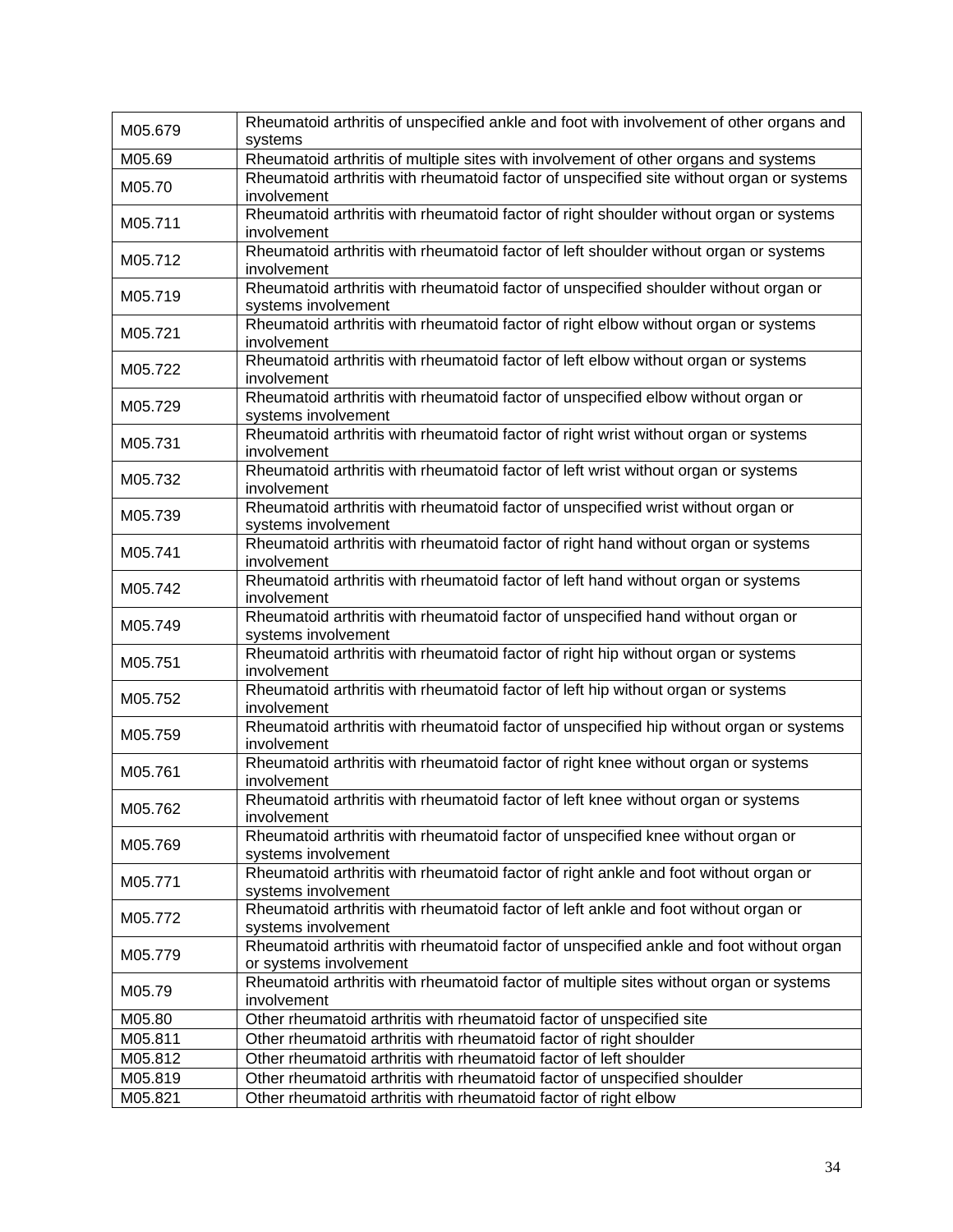| M05.822 | Other rheumatoid arthritis with rheumatoid factor of left elbow                 |
|---------|---------------------------------------------------------------------------------|
| M05.829 | Other rheumatoid arthritis with rheumatoid factor of unspecified elbow          |
| M05.831 | Other rheumatoid arthritis with rheumatoid factor of right wrist                |
| M05.832 | Other rheumatoid arthritis with rheumatoid factor of left wrist                 |
| M05.839 | Other rheumatoid arthritis with rheumatoid factor of unspecified wrist          |
| M05.841 | Other rheumatoid arthritis with rheumatoid factor of right hand                 |
| M05.842 | Other rheumatoid arthritis with rheumatoid factor of left hand                  |
| M05.849 | Other rheumatoid arthritis with rheumatoid factor of unspecified hand           |
| M05.851 | Other rheumatoid arthritis with rheumatoid factor of right hip                  |
| M05.852 | Other rheumatoid arthritis with rheumatoid factor of left hip                   |
| M05.859 | Other rheumatoid arthritis with rheumatoid factor of unspecified hip            |
| M05.861 | Other rheumatoid arthritis with rheumatoid factor of right knee                 |
| M05.862 | Other rheumatoid arthritis with rheumatoid factor of left knee                  |
| M05.869 | Other rheumatoid arthritis with rheumatoid factor of unspecified knee           |
| M05.871 | Other rheumatoid arthritis with rheumatoid factor of right ankle and foot       |
| M05.872 | Other rheumatoid arthritis with rheumatoid factor of left ankle and foot        |
| M05.879 | Other rheumatoid arthritis with rheumatoid factor of unspecified ankle and foot |
| M05.89  | Other rheumatoid arthritis with rheumatoid factor of multiple sites             |
| M05.9   | Rheumatoid arthritis with rheumatoid factor, unspecified                        |
| M06.00  | Rheumatoid arthritis without rheumatoid factor, unspecified site                |
| M06.011 | Rheumatoid arthritis without rheumatoid factor, right shoulder                  |
| M06.012 | Rheumatoid arthritis without rheumatoid factor, left shoulder                   |
| M06.019 | Rheumatoid arthritis without rheumatoid factor, unspecified shoulder            |
| M06.021 | Rheumatoid arthritis without rheumatoid factor, right elbow                     |
| M06.022 | Rheumatoid arthritis without rheumatoid factor, left elbow                      |
| M06.029 | Rheumatoid arthritis without rheumatoid factor, unspecified elbow               |
| M06.031 | Rheumatoid arthritis without rheumatoid factor, right wrist                     |
| M06.032 | Rheumatoid arthritis without rheumatoid factor, left wrist                      |
| M06.039 | Rheumatoid arthritis without rheumatoid factor, unspecified wrist               |
| M06.041 | Rheumatoid arthritis without rheumatoid factor, right hand                      |
| M06.042 | Rheumatoid arthritis without rheumatoid factor, left hand                       |
| M06.049 | Rheumatoid arthritis without rheumatoid factor, unspecified hand                |
| M06.051 | Rheumatoid arthritis without rheumatoid factor, right hip                       |
| M06.052 | Rheumatoid arthritis without rheumatoid factor, left hip                        |
| M06.059 | Rheumatoid arthritis without rheumatoid factor, unspecified hip                 |
| M06.061 | Rheumatoid arthritis without rheumatoid factor, right knee                      |
| M06.062 | Rheumatoid arthritis without rheumatoid factor, left knee                       |
| M06.069 | Rheumatoid arthritis without rheumatoid factor, unspecified knee                |
| M06.071 | Rheumatoid arthritis without rheumatoid factor, right ankle and foot            |
| M06.072 | Rheumatoid arthritis without rheumatoid factor, left ankle and foot             |
| M06.079 | Rheumatoid arthritis without rheumatoid factor, unspecified ankle and foot      |
| M06.08  | Rheumatoid arthritis without rheumatoid factor, vertebrae                       |
| M06.09  | Rheumatoid arthritis without rheumatoid factor, multiple sites                  |
| M06.1   | Adult-onset Still's disease                                                     |
| M06.20  | Rheumatoid bursitis, unspecified site                                           |
| M06.211 | Rheumatoid bursitis, right shoulder                                             |
| M06.212 | Rheumatoid bursitis, left shoulder                                              |
| M06.219 | Rheumatoid bursitis, unspecified shoulder                                       |
| M06.221 | Rheumatoid bursitis, right elbow                                                |
| M06.222 | Rheumatoid bursitis, left elbow                                                 |
| M06.229 | Rheumatoid bursitis, unspecified elbow                                          |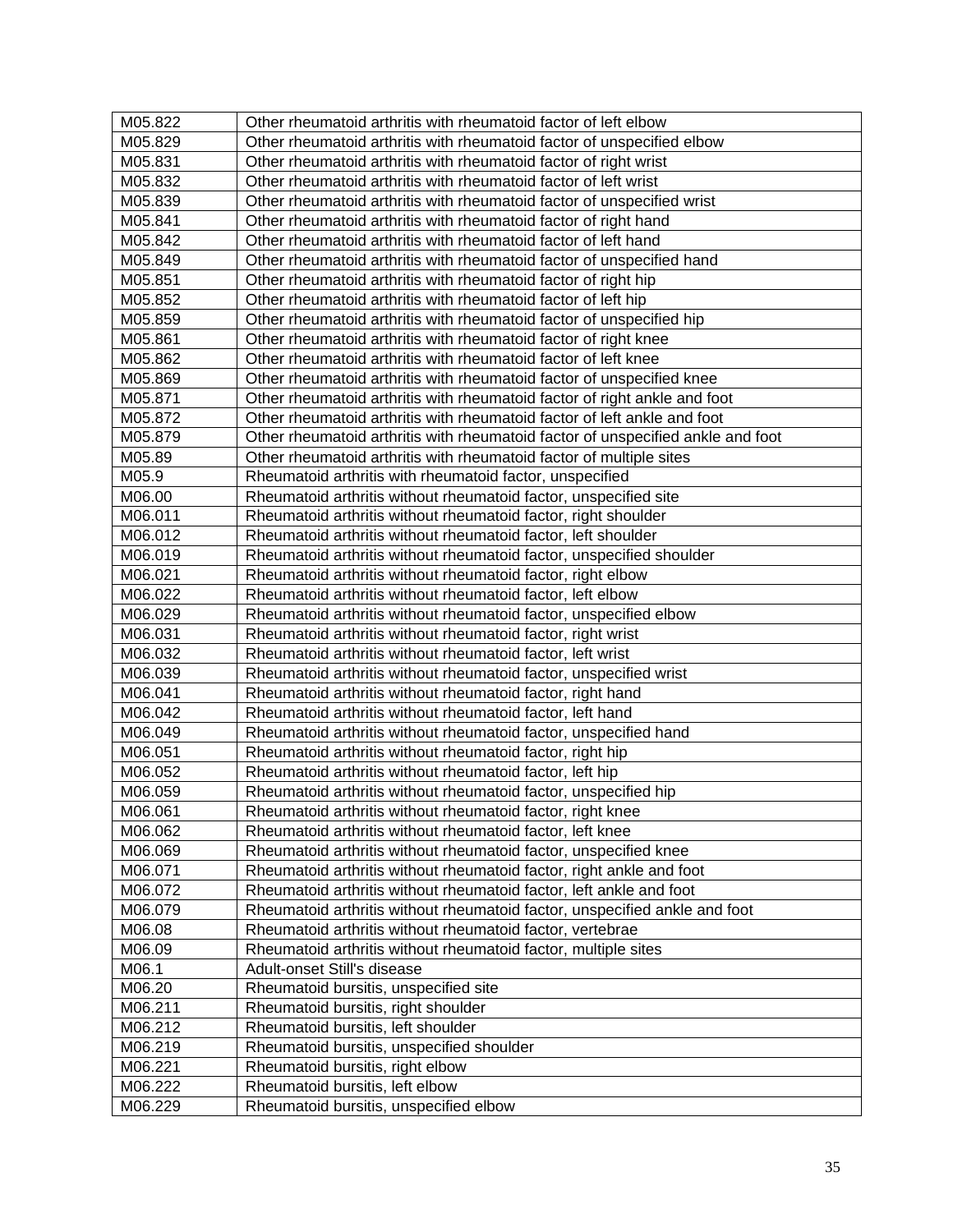| M06.231 | Rheumatoid bursitis, right wrist                           |
|---------|------------------------------------------------------------|
| M06.232 | Rheumatoid bursitis, left wrist                            |
| M06.239 | Rheumatoid bursitis, unspecified wrist                     |
| M06.241 | Rheumatoid bursitis, right hand                            |
| M06.242 | Rheumatoid bursitis, left hand                             |
| M06.249 | Rheumatoid bursitis, unspecified hand                      |
| M06.251 | Rheumatoid bursitis, right hip                             |
| M06.252 | Rheumatoid bursitis, left hip                              |
| M06.259 | Rheumatoid bursitis, unspecified hip                       |
| M06.261 | Rheumatoid bursitis, right knee                            |
| M06.262 | Rheumatoid bursitis, left knee                             |
| M06.269 | Rheumatoid bursitis, unspecified knee                      |
| M06.271 | Rheumatoid bursitis, right ankle and foot                  |
| M06.272 | Rheumatoid bursitis, left ankle and foot                   |
| M06.279 | Rheumatoid bursitis, unspecified ankle and foot            |
| M06.28  | Rheumatoid bursitis, vertebrae                             |
| M06.29  | Rheumatoid bursitis, multiple sites                        |
| M06.30  | Rheumatoid nodule, unspecified site                        |
| M06.311 | Rheumatoid nodule, right shoulder                          |
| M06.312 | Rheumatoid nodule, left shoulder                           |
| M06.319 | Rheumatoid nodule, unspecified shoulder                    |
| M06.321 | Rheumatoid nodule, right elbow                             |
| M06.322 | Rheumatoid nodule, left elbow                              |
| M06.329 | Rheumatoid nodule, unspecified elbow                       |
| M06.331 | Rheumatoid nodule, right wrist                             |
| M06.332 | Rheumatoid nodule, left wrist                              |
| M06.339 | Rheumatoid nodule, unspecified wrist                       |
| M06.341 | Rheumatoid nodule, right hand                              |
| M06.342 | Rheumatoid nodule, left hand                               |
| M06.349 | Rheumatoid nodule, unspecified hand                        |
| M06.351 | Rheumatoid nodule, right hip                               |
| M06.352 | Rheumatoid nodule, left hip                                |
| M06.359 | Rheumatoid nodule, unspecified hip                         |
| M06.361 | Rheumatoid nodule, right knee                              |
| M06.362 | Rheumatoid nodule, left knee                               |
| M06.369 | Rheumatoid nodule, unspecified knee                        |
| M06.371 | Rheumatoid nodule, right ankle and foot                    |
| M06.372 | Rheumatoid nodule, left ankle and foot                     |
| M06.379 | Rheumatoid nodule, unspecified ankle and foot              |
| M06.38  | Rheumatoid nodule, vertebrae                               |
| M06.39  | Rheumatoid nodule, multiple sites                          |
| M06.80  | Other specified rheumatoid arthritis, unspecified site     |
| M06.811 | Other specified rheumatoid arthritis, right shoulder       |
| M06.812 | Other specified rheumatoid arthritis, left shoulder        |
| M06.819 | Other specified rheumatoid arthritis, unspecified shoulder |
| M06.821 | Other specified rheumatoid arthritis, right elbow          |
| M06.822 | Other specified rheumatoid arthritis, left elbow           |
| M06.829 | Other specified rheumatoid arthritis, unspecified elbow    |
| M06.831 | Other specified rheumatoid arthritis, right wrist          |
| M06.832 | Other specified rheumatoid arthritis, left wrist           |
| M06.839 | Other specified rheumatoid arthritis, unspecified wrist    |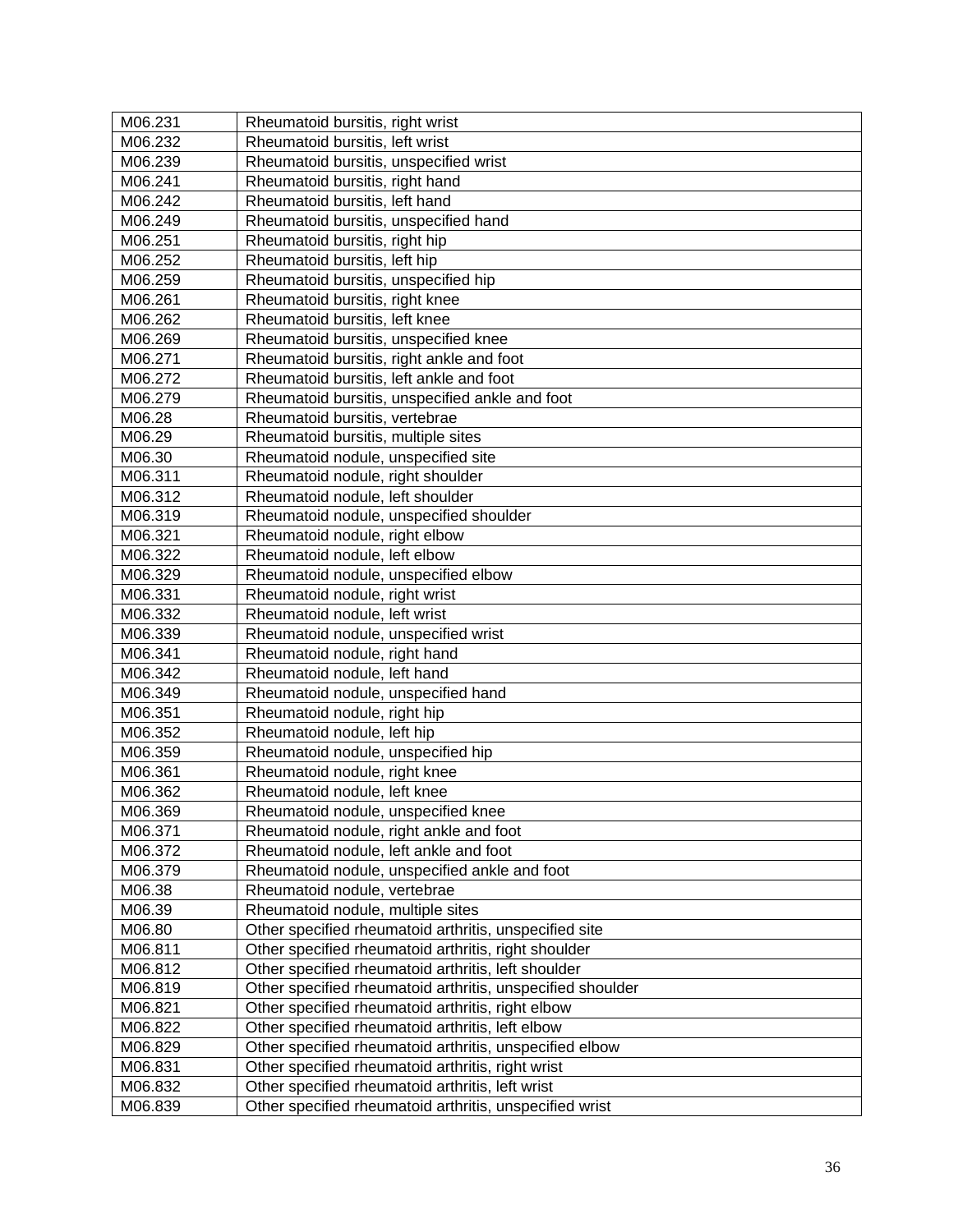| M06.841 | Other specified rheumatoid arthritis, right hand                        |
|---------|-------------------------------------------------------------------------|
| M06.842 | Other specified rheumatoid arthritis, left hand                         |
| M06.849 | Other specified rheumatoid arthritis, unspecified hand                  |
| M06.851 | Other specified rheumatoid arthritis, right hip                         |
| M06.852 | Other specified rheumatoid arthritis, left hip                          |
| M06.859 | Other specified rheumatoid arthritis, unspecified hip                   |
| M06.861 | Other specified rheumatoid arthritis, right knee                        |
| M06.862 | Other specified rheumatoid arthritis, left knee                         |
| M06.869 | Other specified rheumatoid arthritis, unspecified knee                  |
| M06.871 | Other specified rheumatoid arthritis, right ankle and foot              |
| M06.872 | Other specified rheumatoid arthritis, left ankle and foot               |
| M06.879 | Other specified rheumatoid arthritis, unspecified ankle and foot        |
| M06.88  | Other specified rheumatoid arthritis, vertebrae                         |
| M06.89  | Other specified rheumatoid arthritis, multiple sites                    |
| M06.9   | Rheumatoid arthritis, unspecified                                       |
| M08.00  | Unspecified juvenile rheumatoid arthritis of unspecified site           |
| M08.011 | Unspecified juvenile rheumatoid arthritis, right shoulder               |
| M08.012 | Unspecified juvenile rheumatoid arthritis, left shoulder                |
| M08.019 | Unspecified juvenile rheumatoid arthritis, unspecified shoulder         |
| M08.021 | Unspecified juvenile rheumatoid arthritis, right elbow                  |
| M08.022 | Unspecified juvenile rheumatoid arthritis, left elbow                   |
| M08.029 | Unspecified juvenile rheumatoid arthritis, unspecified elbow            |
| M08.031 | Unspecified juvenile rheumatoid arthritis, right wrist                  |
| M08.032 | Unspecified juvenile rheumatoid arthritis, left wrist                   |
| M08.039 | Unspecified juvenile rheumatoid arthritis, unspecified wrist            |
| M08.041 | Unspecified juvenile rheumatoid arthritis, right hand                   |
| M08.042 | Unspecified juvenile rheumatoid arthritis, left hand                    |
| M08.049 | Unspecified juvenile rheumatoid arthritis, unspecified hand             |
| M08.051 | Unspecified juvenile rheumatoid arthritis, right hip                    |
| M08.052 | Unspecified juvenile rheumatoid arthritis, left hip                     |
| M08.059 | Unspecified juvenile rheumatoid arthritis, unspecified hip              |
| M08.061 | Unspecified juvenile rheumatoid arthritis, right knee                   |
| M08.062 | Unspecified juvenile rheumatoid arthritis, left knee                    |
| M08.069 | Unspecified juvenile rheumatoid arthritis, unspecified knee             |
| M08.071 | Unspecified juvenile rheumatoid arthritis, right ankle and foot         |
| M08.072 | Unspecified juvenile rheumatoid arthritis, left ankle and foot          |
| M08.079 | Unspecified juvenile rheumatoid arthritis, unspecified ankle and foot   |
| M08.08  | Unspecified juvenile rheumatoid arthritis, vertebrae                    |
| M08.09  | Unspecified juvenile rheumatoid arthritis, multiple sites               |
| M08.1   | Juvenile ankylosing spondylitis                                         |
| M08.20  | Juvenile rheumatoid arthritis with systemic onset, unspecified site     |
| M08.211 | Juvenile rheumatoid arthritis with systemic onset, right shoulder       |
| M08.212 | Juvenile rheumatoid arthritis with systemic onset, left shoulder        |
| M08.219 | Juvenile rheumatoid arthritis with systemic onset, unspecified shoulder |
| M08.221 | Juvenile rheumatoid arthritis with systemic onset, right elbow          |
| M08.222 | Juvenile rheumatoid arthritis with systemic onset, left elbow           |
| M08.229 | Juvenile rheumatoid arthritis with systemic onset, unspecified elbow    |
| M08.231 | Juvenile rheumatoid arthritis with systemic onset, right wrist          |
| M08.232 | Juvenile rheumatoid arthritis with systemic onset, left wrist           |
| M08.239 | Juvenile rheumatoid arthritis with systemic onset, unspecified wrist    |
| M08.241 | Juvenile rheumatoid arthritis with systemic onset, right hand           |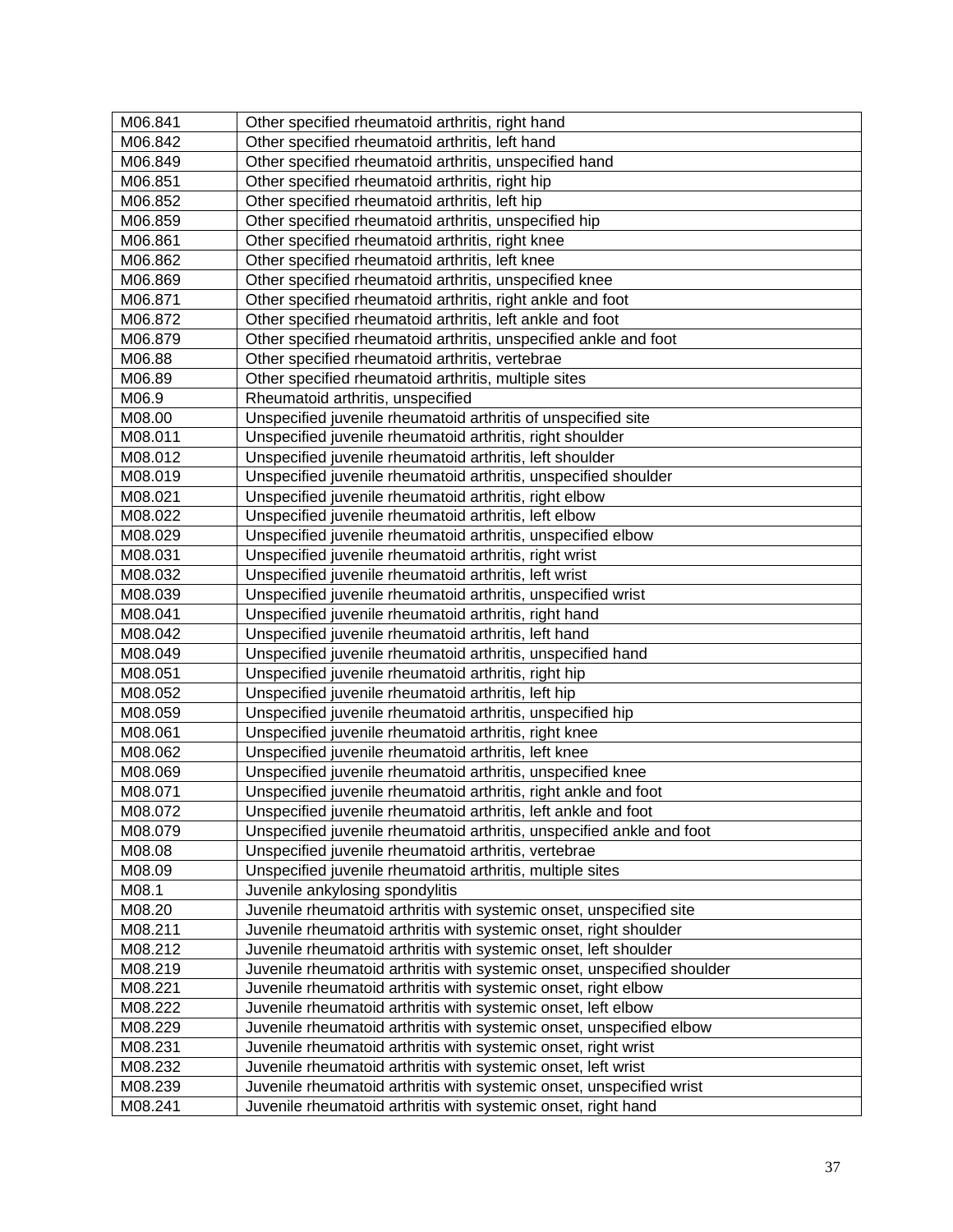| M08.242            | Juvenile rheumatoid arthritis with systemic onset, left hand                                                        |
|--------------------|---------------------------------------------------------------------------------------------------------------------|
| M08.249            | Juvenile rheumatoid arthritis with systemic onset, unspecified hand                                                 |
| M08.251            | Juvenile rheumatoid arthritis with systemic onset, right hip                                                        |
| M08.252            | Juvenile rheumatoid arthritis with systemic onset, left hip                                                         |
| M08.259            | Juvenile rheumatoid arthritis with systemic onset, unspecified hip                                                  |
| M08.261            | Juvenile rheumatoid arthritis with systemic onset, right knee                                                       |
| M08.262            | Juvenile rheumatoid arthritis with systemic onset, left knee                                                        |
| M08.269            | Juvenile rheumatoid arthritis with systemic onset, unspecified knee                                                 |
| M08.271            | Juvenile rheumatoid arthritis with systemic onset, right ankle and foot                                             |
| M08.272            | Juvenile rheumatoid arthritis with systemic onset, left ankle and foot                                              |
| M08.279            | Juvenile rheumatoid arthritis with systemic onset, unspecified ankle and foot                                       |
| M08.28             | Juvenile rheumatoid arthritis with systemic onset, vertebrae                                                        |
| M08.29             | Juvenile rheumatoid arthritis with systemic onset, multiple sites                                                   |
| M08.3              | Juvenile rheumatoid polyarthritis (seronegative)                                                                    |
| M08.40             | Pauciarticular juvenile rheumatoid arthritis, unspecified site                                                      |
| M08.411            | Pauciarticular juvenile rheumatoid arthritis, right shoulder                                                        |
| M08.412            | Pauciarticular juvenile rheumatoid arthritis, left shoulder                                                         |
| M08.419            | Pauciarticular juvenile rheumatoid arthritis, unspecified shoulder                                                  |
| M08.421            | Pauciarticular juvenile rheumatoid arthritis, right elbow                                                           |
| M08.422            | Pauciarticular juvenile rheumatoid arthritis, left elbow                                                            |
| M08.429            | Pauciarticular juvenile rheumatoid arthritis, unspecified elbow                                                     |
| M08.431            | Pauciarticular juvenile rheumatoid arthritis, right wrist                                                           |
| M08.432            | Pauciarticular juvenile rheumatoid arthritis, left wrist                                                            |
| M08.439            | Pauciarticular juvenile rheumatoid arthritis, unspecified wrist                                                     |
| M08.441            | Pauciarticular juvenile rheumatoid arthritis, right hand                                                            |
|                    |                                                                                                                     |
| M08.442            | Pauciarticular juvenile rheumatoid arthritis, left hand                                                             |
| M08.449<br>M08.451 | Pauciarticular juvenile rheumatoid arthritis, unspecified hand                                                      |
|                    | Pauciarticular juvenile rheumatoid arthritis, right hip                                                             |
| M08.452<br>M08.459 | Pauciarticular juvenile rheumatoid arthritis, left hip                                                              |
| M08.461            | Pauciarticular juvenile rheumatoid arthritis, unspecified hip                                                       |
| M08.462            | Pauciarticular juvenile rheumatoid arthritis, right knee<br>Pauciarticular juvenile rheumatoid arthritis, left knee |
| M08.469            | Pauciarticular juvenile rheumatoid arthritis, unspecified knee                                                      |
| M08.471            |                                                                                                                     |
|                    | Pauciarticular juvenile rheumatoid arthritis, right ankle and foot                                                  |
| M08.472            | Pauciarticular juvenile rheumatoid arthritis, left ankle and foot                                                   |
| M08.479            | Pauciarticular juvenile rheumatoid arthritis, unspecified ankle and foot                                            |
| M08.48             | Pauciarticular juvenile rheumatoid arthritis, vertebrae                                                             |
| M08.80             | Other juvenile arthritis, unspecified site                                                                          |
| M08.811            | Other juvenile arthritis, right shoulder                                                                            |
| M08.812            | Other juvenile arthritis, left shoulder                                                                             |
| M08.819            | Other juvenile arthritis, unspecified shoulder                                                                      |
| M08.821            | Other juvenile arthritis, right elbow                                                                               |
| M08.822            | Other juvenile arthritis, left elbow                                                                                |
| M08.829            | Other juvenile arthritis, unspecified elbow                                                                         |
| M08.831            | Other juvenile arthritis, right wrist                                                                               |
| M08.832            | Other juvenile arthritis, left wrist                                                                                |
| M08.839            | Other juvenile arthritis, unspecified wrist                                                                         |
| M08.841            | Other juvenile arthritis, right hand                                                                                |
| M08.842            | Other juvenile arthritis, left hand                                                                                 |
| M08.849            | Other juvenile arthritis, unspecified hand                                                                          |
| M08.851            | Other juvenile arthritis, right hip                                                                                 |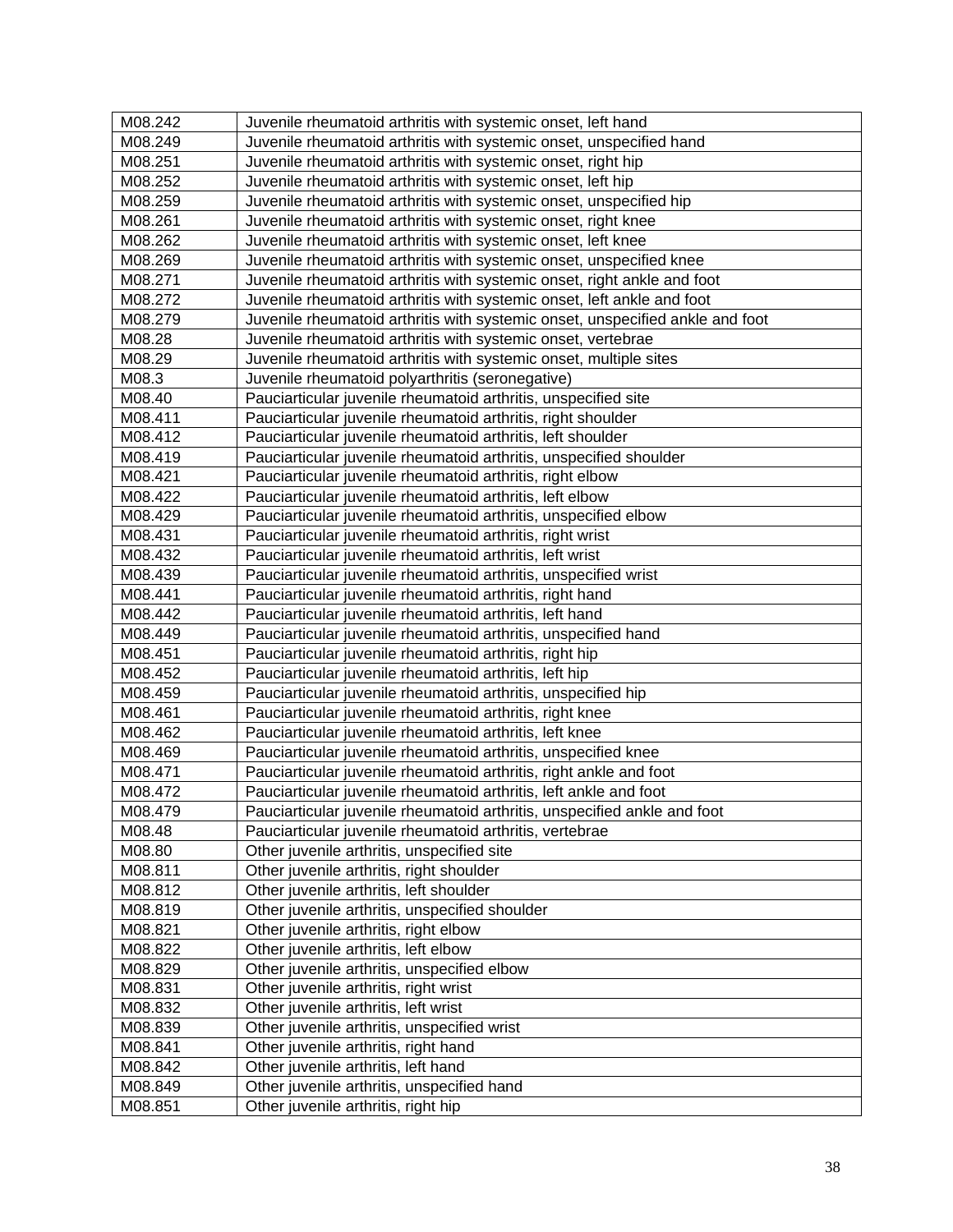| M08.852 | Other juvenile arthritis, left hip                                    |
|---------|-----------------------------------------------------------------------|
| M08.859 | Other juvenile arthritis, unspecified hip                             |
| M08.861 | Other juvenile arthritis, right knee                                  |
| M08.862 | Other juvenile arthritis, left knee                                   |
| M08.869 | Other juvenile arthritis, unspecified knee                            |
| M08.871 | Other juvenile arthritis, right ankle and foot                        |
| M08.872 | Other juvenile arthritis, left ankle and foot                         |
| M08.879 | Other juvenile arthritis, unspecified ankle and foot                  |
| M08.88  | Other juvenile arthritis, other specified site                        |
| M08.89  | Other juvenile arthritis, multiple sites                              |
| M08.90  | Juvenile arthritis, unspecified, unspecified site                     |
| M08.911 | Juvenile arthritis, unspecified, right shoulder                       |
| M08.912 | Juvenile arthritis, unspecified, left shoulder                        |
| M08.919 | Juvenile arthritis, unspecified, unspecified shoulder                 |
| M08.921 | Juvenile arthritis, unspecified, right elbow                          |
| M08.922 | Juvenile arthritis, unspecified, left elbow                           |
| M08.929 | Juvenile arthritis, unspecified, unspecified elbow                    |
| M08.931 | Juvenile arthritis, unspecified, right wrist                          |
| M08.932 | Juvenile arthritis, unspecified, left wrist                           |
| M08.939 | Juvenile arthritis, unspecified, unspecified wrist                    |
| M08.941 | Juvenile arthritis, unspecified, right hand                           |
| M08.942 | Juvenile arthritis, unspecified, left hand                            |
| M08.949 | Juvenile arthritis, unspecified, unspecified hand                     |
| M08.951 | Juvenile arthritis, unspecified, right hip                            |
| M08.952 | Juvenile arthritis, unspecified, left hip                             |
| M08.959 | Juvenile arthritis, unspecified, unspecified hip                      |
| M08.961 | Juvenile arthritis, unspecified, right knee                           |
| M08.962 | Juvenile arthritis, unspecified, left knee                            |
| M08.969 | Juvenile arthritis, unspecified, unspecified knee                     |
| M08.971 | Juvenile arthritis, unspecified, right ankle and foot                 |
| M08.972 | Juvenile arthritis, unspecified, left ankle and foot                  |
| M08.979 | Juvenile arthritis, unspecified, unspecified ankle and foot           |
| M08.98  | Juvenile arthritis, unspecified, vertebrae                            |
| M08.99  | Juvenile arthritis, unspecified, multiple sites                       |
| M32.0   | Drug-induced systemic lupus erythematosus                             |
| M32.10  | Systemic lupus erythematosus, organ or system involvement unspecified |
| M32.11  | Endocarditis in systemic lupus erythematosus                          |
| M32.12  | Pericarditis in systemic lupus erythematosus                          |
| M32.13  | Lung involvement in systemic lupus erythematosus                      |
| M32.14  | Glomerular disease in systemic lupus erythematosus                    |
| M32.15  | Tubulo-interstitial nephropathy in systemic lupus erythematosus       |
| M32.19  | Other organ or system involvement in systemic lupus erythematosus     |
| M32.8   | Other forms of systemic lupus erythematosus                           |
| M32.9   | Systemic lupus erythematosus, unspecified                             |
| M33.00  | Juvenile dermatopolymyositis, organ involvement unspecified           |
| M33.01  | Juvenile dermatopolymyositis with respiratory involvement             |
| M33.02  | Juvenile dermatopolymyositis with myopathy                            |
| M33.09  | Juvenile dermatopolymyositis with other organ involvement             |
| M33.10  | Other dermatopolymyositis, organ involvement unspecified              |
| M33.11  | Other dermatopolymyositis with respiratory involvement                |
| M33.12  | Other dermatopolymyositis with myopathy                               |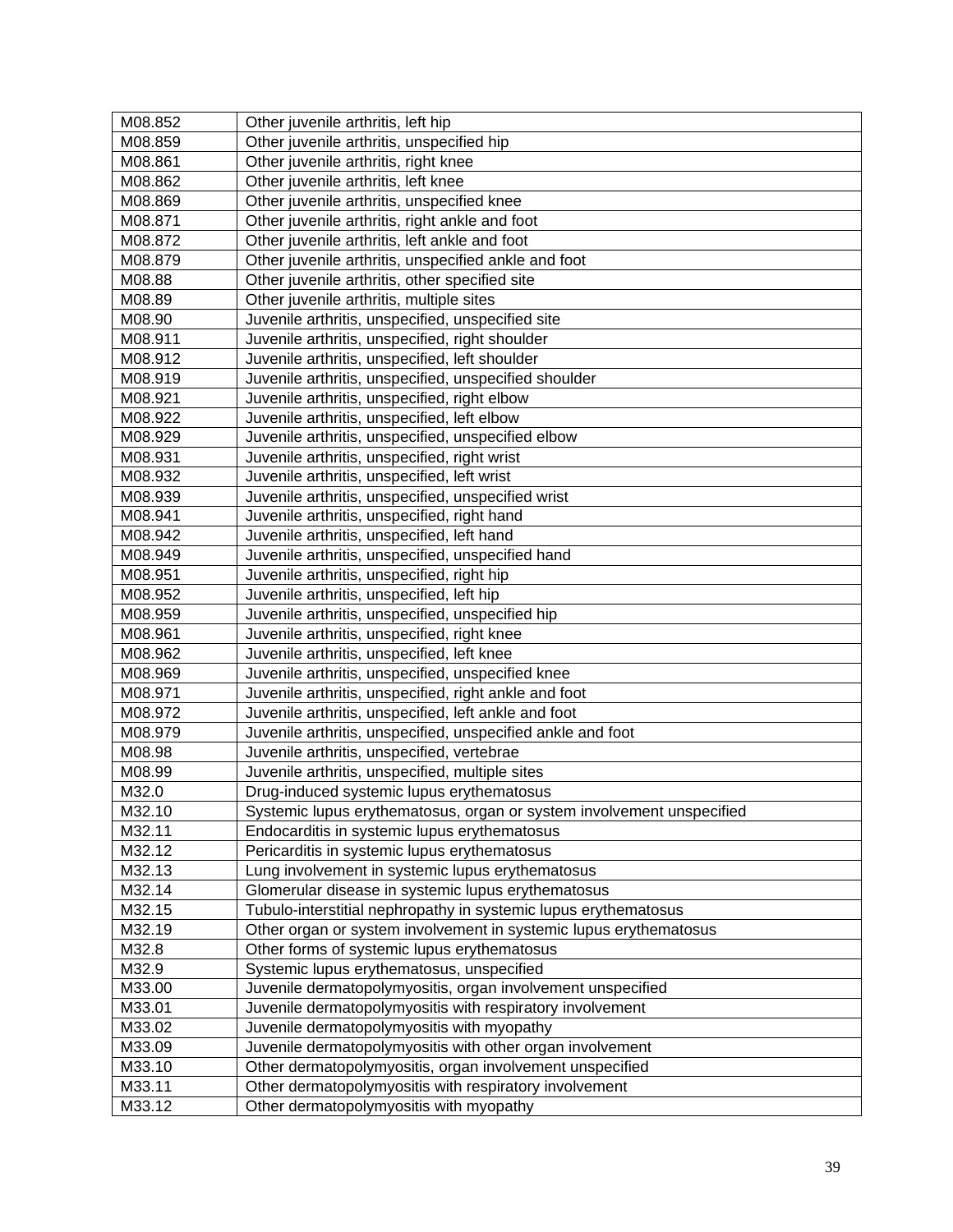| M33.19  | Other dermatopolymyositis with other organ involvement            |
|---------|-------------------------------------------------------------------|
| M33.20  | Polymyositis, organ involvement unspecified                       |
| M33.21  | Polymyositis with respiratory involvement                         |
| M33.22  | Polymyositis with myopathy                                        |
| M33.29  | Polymyositis with other organ involvement                         |
| M33.90  | Dermatopolymyositis, unspecified, organ involvement unspecified   |
| M33.91  | Dermatopolymyositis, unspecified with respiratory involvement     |
| M33.92  | Dermatopolymyositis, unspecified with myopathy                    |
| M33.99  | Dermatopolymyositis, unspecified with other organ involvement     |
| M36.0   | Dermato(poly)myositis in neoplastic disease                       |
| M45.0   | Ankylosing spondylitis of multiple sites in spine                 |
| M45.1   | Ankylosing spondylitis of occipito-atlanto-axial region           |
| M45.2   | Ankylosing spondylitis of cervical region                         |
| M45.3   | Ankylosing spondylitis of cervicothoracic region                  |
| M45.4   | Ankylosing spondylitis of thoracic region                         |
| M45.5   | Ankylosing spondylitis of thoracolumbar region                    |
| M45.6   | Ankylosing spondylitis lumbar region                              |
| M45.7   | Ankylosing spondylitis of lumbosacral region                      |
| M45.8   | Ankylosing spondylitis sacral and sacrococcygeal region           |
| M45.9   | Ankylosing spondylitis of unspecified sites in spine              |
| M48.8x1 | Other specified spondylopathies, occipito-atlanto-axial region    |
| M48.8x2 | Other specified spondylopathies, cervical region                  |
| M48.8x3 | Other specified spondylopathies, cervicothoracic region           |
| M48.8x4 | Other specified spondylopathies, thoracic region                  |
| M48.8x5 | Other specified spondylopathies, thoracolumbar region             |
| M48.8x6 | Other specified spondylopathies, lumbar region                    |
| M48.8x7 | Other specified spondylopathies, lumbosacral region               |
| M48.8x8 | Other specified spondylopathies, sacral and sacrococcygeal region |
| M48.8x9 | Other specified spondylopathies, site unspecified                 |

## **HCPCS Codes**

| HCPCS<br>codes: | <b>Code Description</b>                        |
|-----------------|------------------------------------------------|
| J0897           | Injection, denosumab, 1 mg ((Prolia and Xgeva) |
| J1740           | Injection, ibandronate sodium, 1 mg. (Boniva)  |

**The following ICD Diagnosis Codes are considered medically necessary when submitted with the HCPCS codes above if medical necessity criteria are met:**

| <b>ICD-10-CM</b><br><b>Diagnosis</b><br>codes: | <b>Code Description</b>                        |
|------------------------------------------------|------------------------------------------------|
| C79.51                                         | Secondary malignant neoplasm of bone           |
| C79.52                                         | Secondary malignant neoplasm of bone marrow    |
| C90.00                                         | Multiple myeloma not having achieved remission |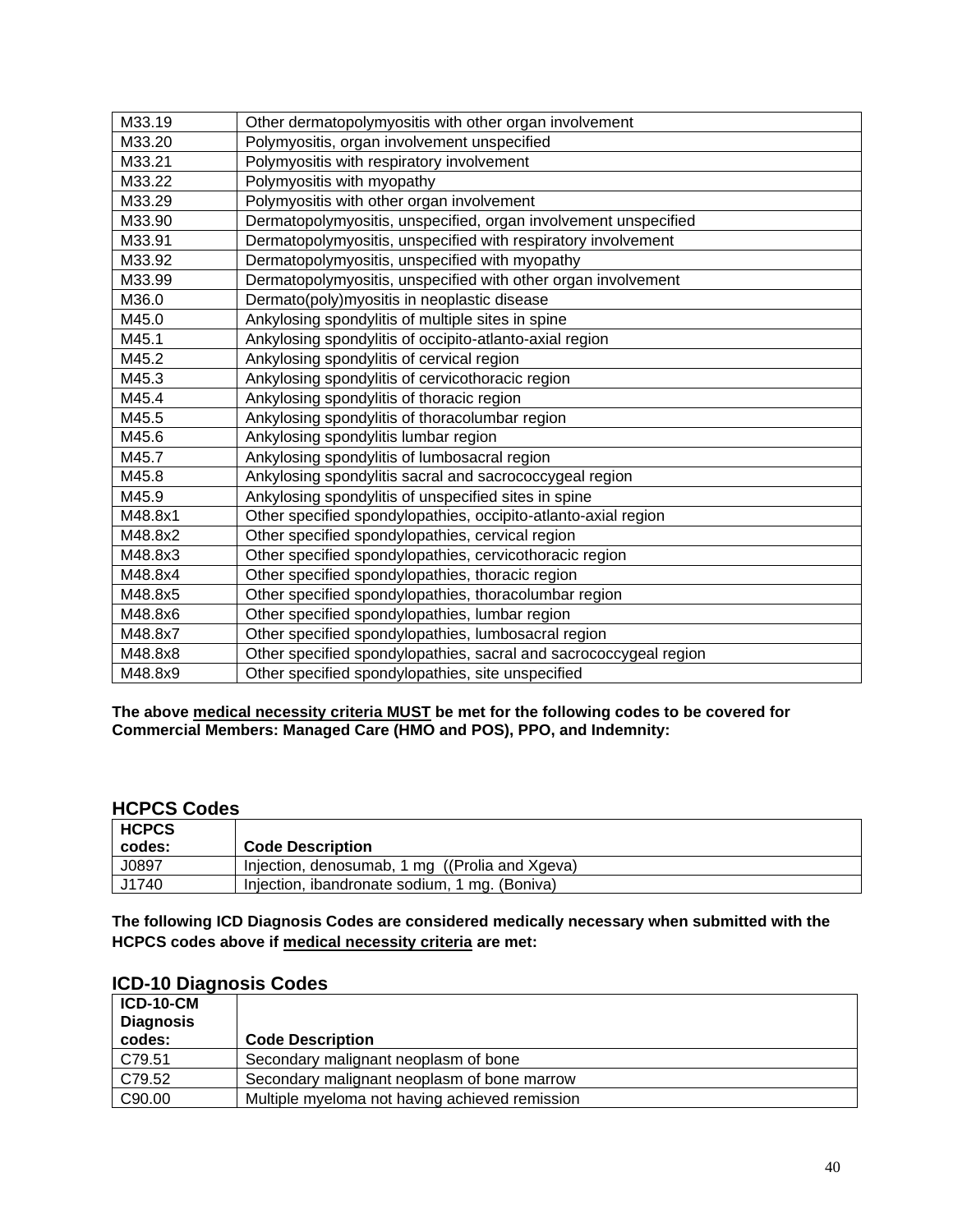| C90.01  | Multiple myeloma in remission                                  |
|---------|----------------------------------------------------------------|
| C90.02  | Multiple myeloma in relapse                                    |
| E83.52  | Hypercalcemia                                                  |
| M81.0   | Age-related osteoporosis without current pathological fracture |
| M81.6   | Localized osteoporosis [Lequesne]                              |
| M81.8   | Other osteoporosis without current pathological fracture       |
| M85.9   | Disorder of bone density and structure, unspecified            |
| M88.0   | Osteitis deformans of skull                                    |
| M88.1   | Osteitis deformans of vertebrae                                |
| M88.811 | Osteitis deformans of right shoulder                           |
| M88.812 | Osteitis deformans of left shoulder                            |
| M88.819 | Osteitis deformans of unspecified shoulder                     |
| M88.821 | Osteitis deformans of right upper arm                          |
| M88.822 | Osteitis deformans of left upper arm                           |
| M88.829 | Osteitis deformans of unspecified upper arm                    |
| M88.831 | Osteitis deformans of right forearm                            |
| M88.832 | Osteitis deformans of left forearm                             |
| M88.839 | Osteitis deformans of unspecified forearm                      |
| M88.841 | Osteitis deformans of right hand                               |
| M88.842 | Osteitis deformans of left hand                                |
| M88.849 | Osteitis deformans of unspecified hand                         |
| M88.851 | Osteitis deformans of right thigh                              |
| M88.852 | Osteitis deformans of left thigh                               |
| M88.859 | Osteitis deformans of unspecified thigh                        |
| M88.861 | Osteitis deformans of right lower leg                          |
| M88.862 | Osteitis deformans of left lower leg                           |
| M88.869 | Osteitis deformans of unspecified lower leg                    |
| M88.871 | Osteitis deformans of right ankle and foot                     |
| M88.872 | Osteitis deformans of left ankle and foot                      |
| M88.879 | Osteitis deformans of unspecified ankle and foot               |
| M88.88  | Osteitis deformans of other bones                              |
| M88.89  | Osteitis deformans of multiple sites                           |
| M88.9   | Osteitis deformans of unspecified bone                         |

## **HCPCS Codes**

| ∣ HCPCS<br>codes: | <b>Code Description</b>                                                 |
|-------------------|-------------------------------------------------------------------------|
| J1726             | Injection, hydroxyprogesterone caproate, (makena), 10 mg                |
| J1729             | Injection, hydroxyprogesterone caproate, not otherwise specified, 10 mg |

**The following ICD Diagnosis Codes are considered medically necessary when submitted with the HCPCS codes above if medical necessity criteria are met**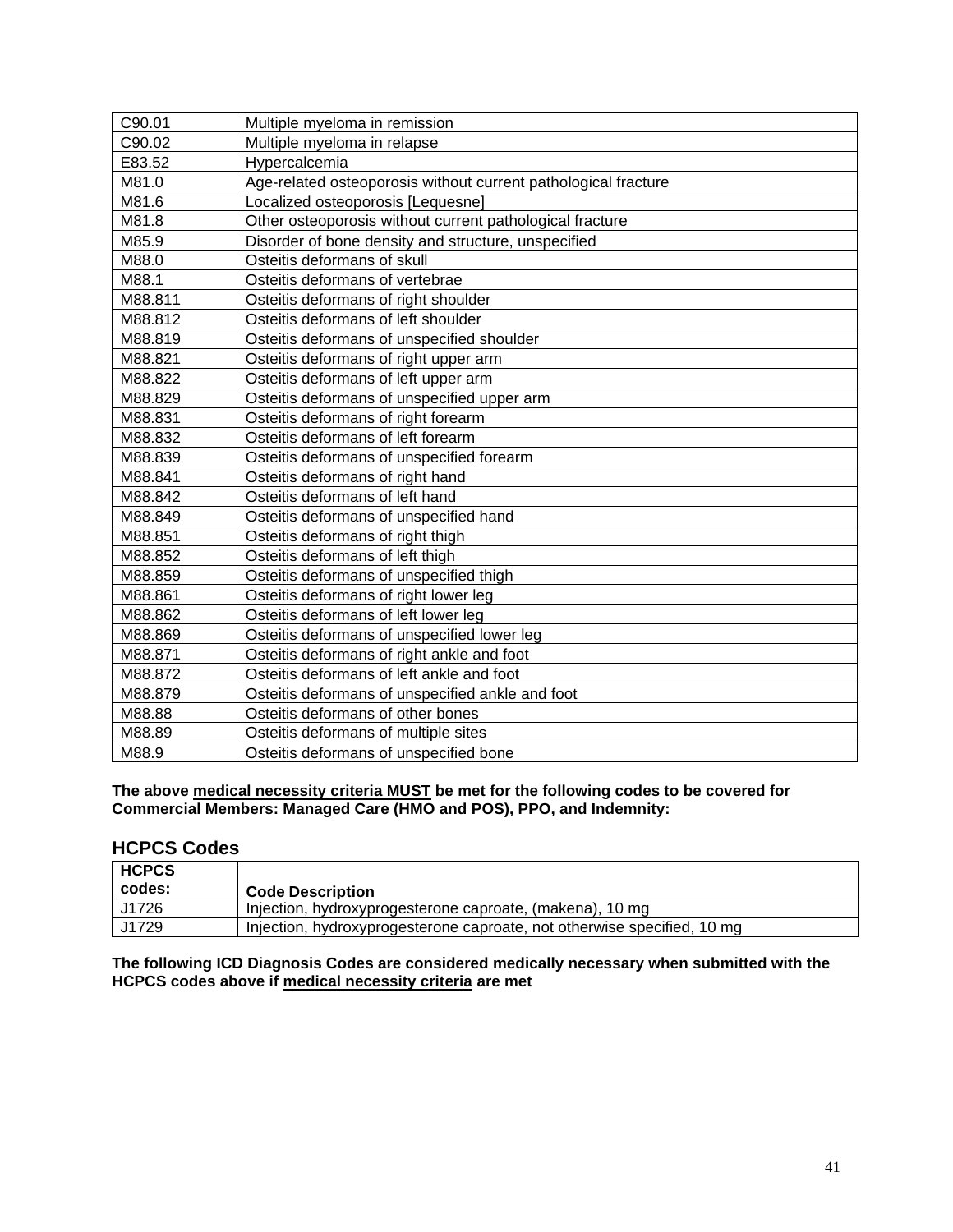## **ICD-10 Diagnosis Codes**

| ICD-10-CM<br><b>Diagnosis</b><br>codes: | <b>Code Description</b>                                                        |  |
|-----------------------------------------|--------------------------------------------------------------------------------|--|
| Z87.51                                  | Personal history of pre-term labor                                             |  |
| O09.212                                 | Supervision of pregnancy with history of pre-term labor, second trimester      |  |
| O09.213                                 | Supervision of pregnancy with history of pre-term labor, third trimester       |  |
| O09.219                                 | Supervision of pregnancy with history of pre-term labor, unspecified trimester |  |

**The above medical necessity criteria MUST be met for the following codes to be covered for Commercial Members: Managed Care (HMO and POS), PPO, and Indemnity:**

## **HCPCS Codes**

| <b>HCPCS</b> |                                           |
|--------------|-------------------------------------------|
| codes:       | <b>Code Description</b>                   |
| J2323        | ` mg (Tysabri)<br>Injection, natalizumab, |

**The following ICD Diagnosis Codes are considered medically necessary when submitted with the HCPCS codes above if medical necessity criteria are met:**

| <b>ICD-10-CM</b> |                                                                                  |
|------------------|----------------------------------------------------------------------------------|
| <b>Diagnosis</b> |                                                                                  |
| codes:           | <b>Code Description</b>                                                          |
| G35              | Multiple sclerosis                                                               |
| K50.00           | Crohn's disease of small intestine without complications                         |
| K50.011          | Crohn's disease of small intestine with rectal bleeding                          |
| K50.012          | Crohn's disease of small intestine with intestinal obstruction                   |
| K50.013          | Crohn's disease of small intestine with fistula                                  |
| K50.014          | Crohn's disease of small intestine with abscess                                  |
| K50.018          | Crohn's disease of small intestine with other complication                       |
| K50.019          | Crohn's disease of small intestine with unspecified complications                |
| K50.10           | Crohn's disease of large intestine without complications                         |
| K50.111          | Crohn's disease of large intestine with rectal bleeding                          |
| K50.112          | Crohn's disease of large intestine with intestinal obstruction                   |
| K50.113          | Crohn's disease of large intestine with fistula                                  |
| K50.114          | Crohn's disease of large intestine with abscess                                  |
| K50.118          | Crohn's disease of large intestine with other complication                       |
| K50.119          | Crohn's disease of large intestine with unspecified complications                |
| K50.80           | Crohn's disease of both small and large intestine without complications          |
| K50.811          | Crohn's disease of both small and large intestine with rectal bleeding           |
| K50.812          | Crohn's disease of both small and large intestine with intestinal obstruction    |
| K50.813          | Crohn's disease of both small and large intestine with fistula                   |
| K50.814          | Crohn's disease of both small and large intestine with abscess                   |
| K50.818          | Crohn's disease of both small and large intestine with other complication        |
| K50.819          | Crohn's disease of both small and large intestine with unspecified complications |
| K50.90           | Crohn's disease, unspecified, without complications                              |
| K50.911          | Crohn's disease, unspecified, with rectal bleeding                               |
| K50.912          | Crohn's disease, unspecified, with intestinal obstruction                        |
| K50.913          | Crohn's disease, unspecified, with fistula                                       |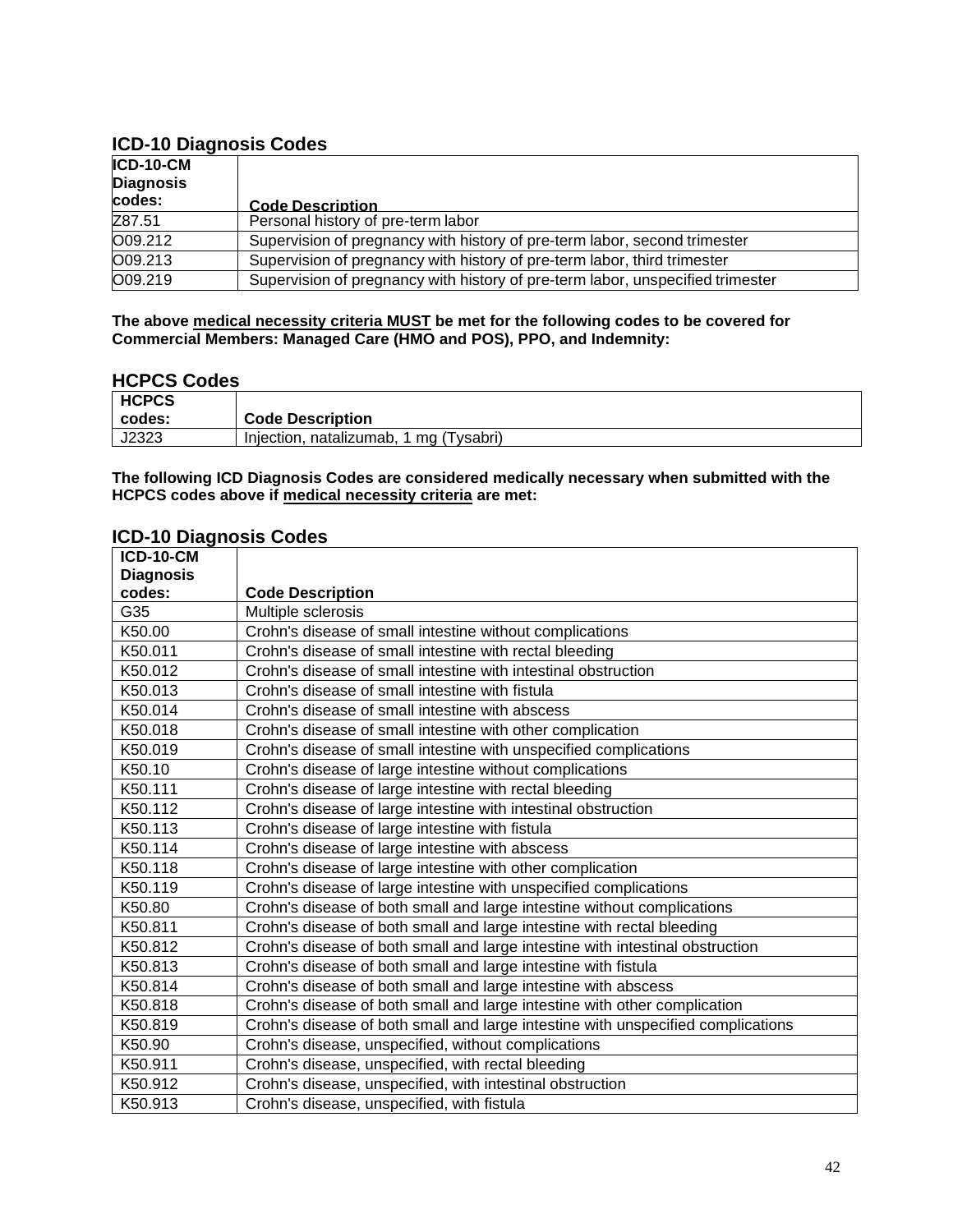| K50.914 | Crohn's disease, unspecified, with abscess                   |
|---------|--------------------------------------------------------------|
| K50.918 | Crohn's disease, unspecified, with other complication        |
| K50.919 | Crohn's disease, unspecified, with unspecified complications |

### **HCPCS Codes**

| <b>HCPCS</b> |                                                   |
|--------------|---------------------------------------------------|
| codes:       | <b>Code Description</b>                           |
| J1786        | Injection, imiglucerase, 10 units (Cerezyme)      |
| J3060        | Injection, taliglucerase alfa, 10 units (Elelyso) |
| J3385        | Injection, velaglucerase alfa, 100 units (VPRIV)  |

**The following ICD Diagnosis Codes are considered medically necessary when submitted with the HCPCS codes above if medical necessity criteria are met:**

### **ICD-10 Diagnosis Codes**

| $ICD-10-CM$<br><b>Diagnosis</b> |                         |
|---------------------------------|-------------------------|
| codes:                          | <b>Code Description</b> |
| E75.22                          | Gaucher disease         |

#### **The above medical necessity criteria MUST be met for the following codes to be covered for Commercial Members: Managed Care (HMO and POS), PPO, and Indemnity:**

### **HCPCS Codes**

| <b>HCPCS</b><br>codes: | <b>Code Description</b>         |
|------------------------|---------------------------------|
| J3110                  | Injection, teriparatide, 10 mcg |

**The following ICD Diagnosis Codes are considered medically necessary when submitted with the HCPCS codes above if medical necessity criteria are met:**

| <b>ICD-10-CM</b> |                                                                                                                                          |
|------------------|------------------------------------------------------------------------------------------------------------------------------------------|
| <b>Diagnosis</b> |                                                                                                                                          |
| codes:           | <b>Code Description</b>                                                                                                                  |
| M81.0            | Age-related osteoporosis without current pathological fracture                                                                           |
| M80.00xA         | Age-related osteoporosis with current pathological fracture, unspecified site, initial<br>encounter for fracture                         |
| M80.00xD         | Age-related osteoporosis with current pathological fracture, unspecified site,<br>subsequent encounter for fracture with routine healing |
| M80.00xG         | Age-related osteoporosis with current pathological fracture, unspecified site,<br>subsequent encounter for fracture with delayed healing |
| M80.00xK         | Age-related osteoporosis with current pathological fracture, unspecified site,<br>subsequent encounter for fracture with nonunion        |
| M80.00xP         | Age-related osteoporosis with current pathological fracture, unspecified site,<br>subsequent encounter for fracture with malunion        |
| M80.00xS         | Age-related osteoporosis with current pathological fracture, unspecified site, sequela                                                   |
| M80.0AXA         | Age-related osteoporosis with current pathological fracture, other site, initial encounter<br>for fracture                               |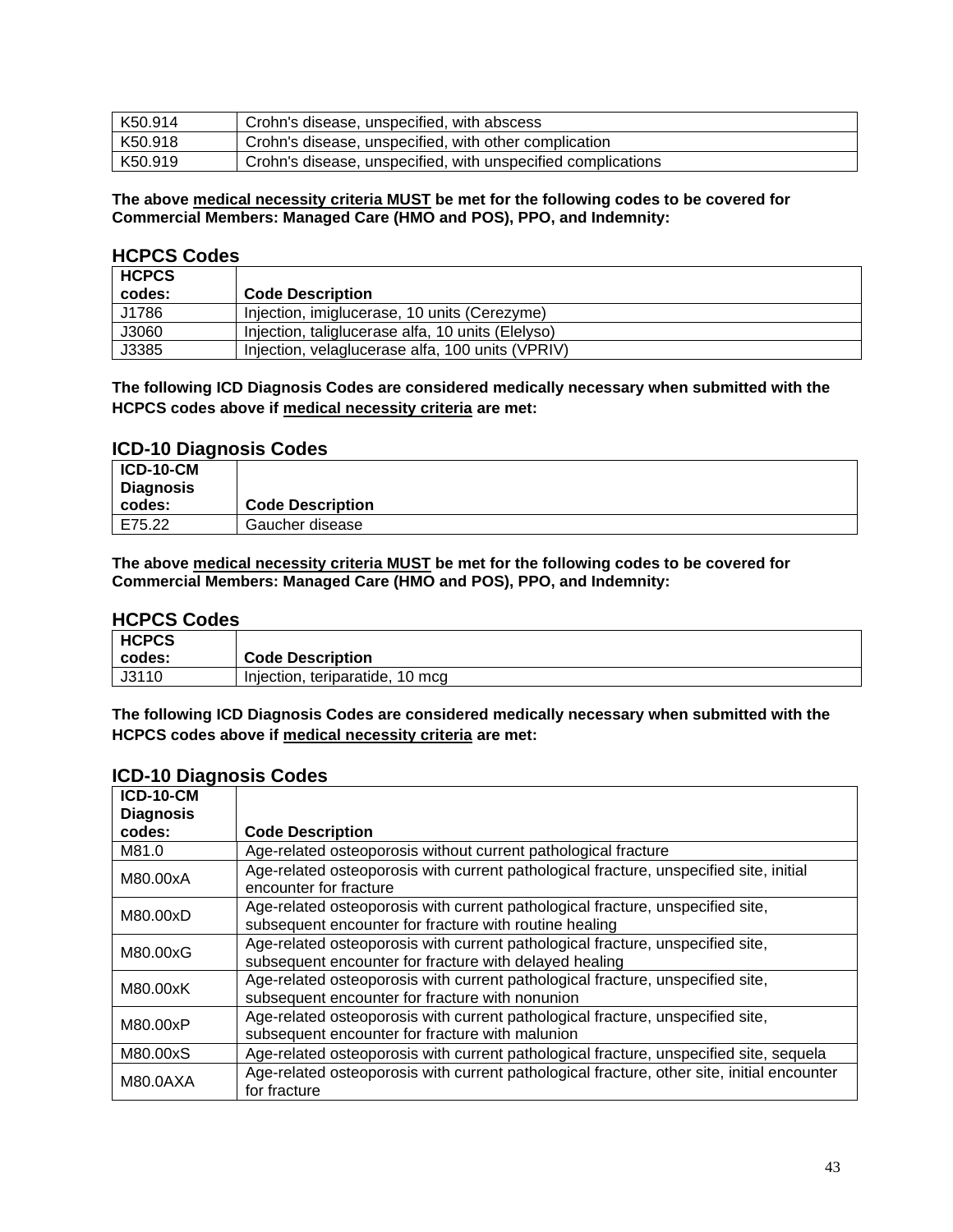| M80.0AXD | Age-related osteoporosis with current pathological fracture, other site, subsequent<br>encounter for fracture with routine healing           |
|----------|----------------------------------------------------------------------------------------------------------------------------------------------|
| M80.0AXG | Age-related osteoporosis with current pathological fracture, other site, subsequent<br>encounter for fracture with delayed healing           |
| M80.0AXK | Age-related osteoporosis with current pathological fracture, other site, subsequent<br>encounter for fracture with nonunion                  |
| M80.0AXP | Age-related osteoporosis with current pathological fracture, other site, subsequent<br>encounter for fracture with malunion                  |
| M80.0AXS | Age-related osteoporosis with current pathological fracture, other site, sequela                                                             |
| M80.0AXA | Age-related osteoporosis with current pathological fracture, other site, initial encounter<br>for fracture                                   |
| M80.011A | Age-related osteoporosis with current pathological fracture, right shoulder, initial<br>encounter for fracture                               |
| M80.011D | Age-related osteoporosis with current pathological fracture, right shoulder, subsequent<br>encounter for fracture with routine healing       |
| M80.011G | Age-related osteoporosis with current pathological fracture, right shoulder, subsequent<br>encounter for fracture with delayed healing       |
| M80.011K | Age-related osteoporosis with current pathological fracture, right shoulder, subsequent<br>encounter for fracture with nonunion              |
| M80.011P | Age-related osteoporosis with current pathological fracture, right shoulder, subsequent<br>encounter for fracture with malunion              |
| M80.011S | Age-related osteoporosis with current pathological fracture, right shoulder, sequela                                                         |
| M80.012A | Age-related osteoporosis with current pathological fracture, left shoulder, initial<br>encounter for fracture                                |
| M80.012D | Age-related osteoporosis with current pathological fracture, left shoulder, subsequent<br>encounter for fracture with routine healing        |
| M80.012G | Age-related osteoporosis with current pathological fracture, left shoulder, subsequent<br>encounter for fracture with delayed healing        |
| M80.012K | Age-related osteoporosis with current pathological fracture, left shoulder, subsequent<br>encounter for fracture with nonunion               |
| M80.012P | Age-related osteoporosis with current pathological fracture, left shoulder, subsequent<br>encounter for fracture with malunion               |
| M80.012S | Age-related osteoporosis with current pathological fracture, left shoulder, sequela                                                          |
| M80.019A | Age-related osteoporosis with current pathological fracture, unspecified shoulder, initial<br>encounter for fracture                         |
| M80.019D | Age-related osteoporosis with current pathological fracture, unspecified shoulder,<br>subsequent encounter for fracture with routine healing |
| M80.019G | Age-related osteoporosis with current pathological fracture, unspecified shoulder,<br>subsequent encounter for fracture with delayed healing |
| M80.019K | Age-related osteoporosis with current pathological fracture, unspecified shoulder,<br>subsequent encounter for fracture with nonunion        |
| M80.019P | Age-related osteoporosis with current pathological fracture, unspecified shoulder,<br>subsequent encounter for fracture with malunion        |
| M80.019S | Age-related osteoporosis with current pathological fracture, unspecified shoulder,<br>sequela                                                |
| M80.021A | Age-related osteoporosis with current pathological fracture, right humerus, initial<br>encounter for fracture                                |
| M80.021D | Age-related osteoporosis with current pathological fracture, right humerus, subsequent<br>encounter for fracture with routine healing        |
| M80.021G | Age-related osteoporosis with current pathological fracture, right humerus, subsequent<br>encounter for fracture with delayed healing        |
| M80.021K | Age-related osteoporosis with current pathological fracture, right humerus, subsequent<br>encounter for fracture with nonunion               |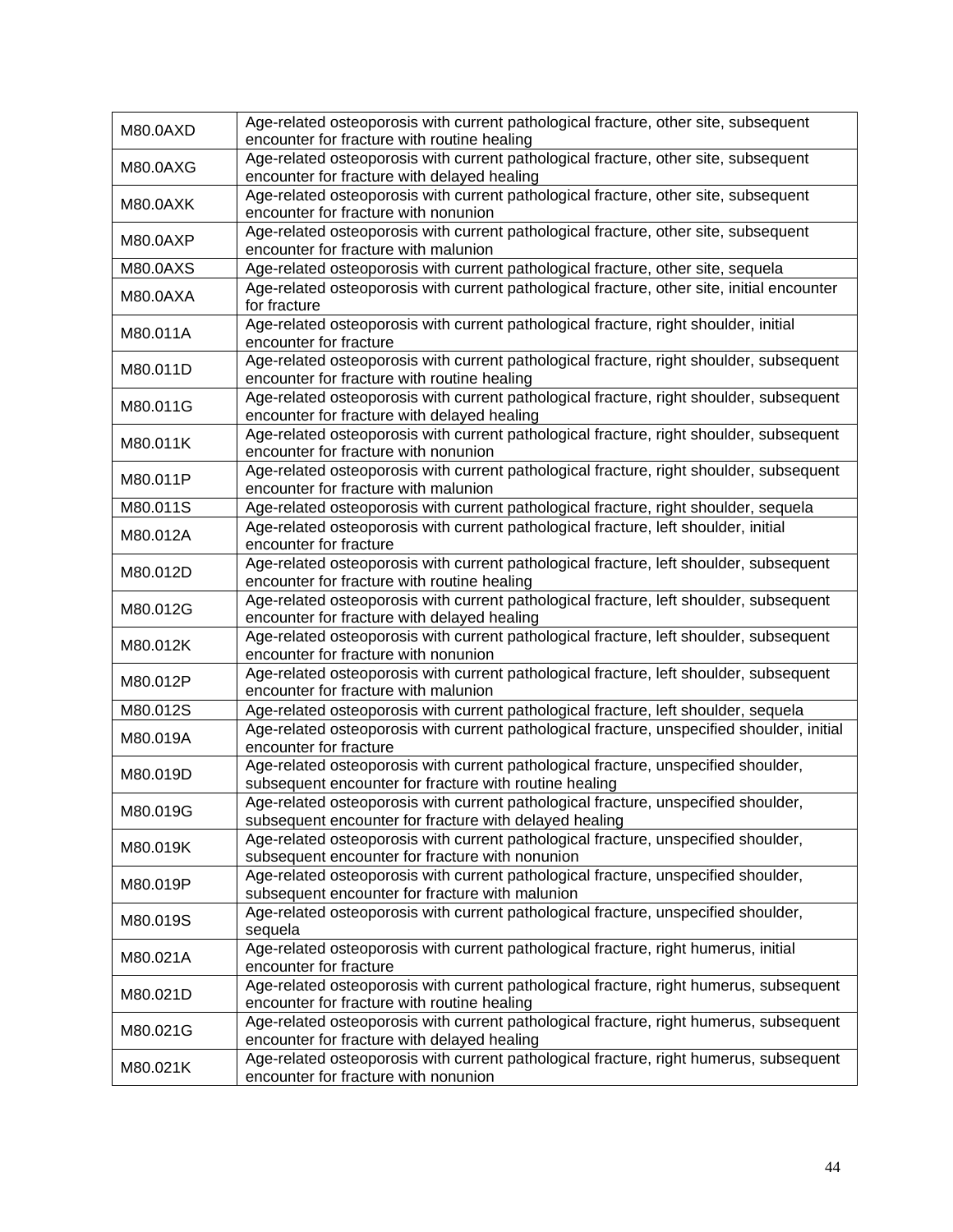| M80.021P | Age-related osteoporosis with current pathological fracture, right humerus, subsequent<br>encounter for fracture with malunion              |
|----------|---------------------------------------------------------------------------------------------------------------------------------------------|
| M80.021S | Age-related osteoporosis with current pathological fracture, right humerus, sequela                                                         |
| M80.022A | Age-related osteoporosis with current pathological fracture, left humerus, initial<br>encounter for fracture                                |
| M80.022D | Age-related osteoporosis with current pathological fracture, left humerus, subsequent<br>encounter for fracture with routine healing        |
| M80.022G | Age-related osteoporosis with current pathological fracture, left humerus, subsequent<br>encounter for fracture with delayed healing        |
| M80.022K | Age-related osteoporosis with current pathological fracture, left humerus, subsequent<br>encounter for fracture with nonunion               |
| M80.022P | Age-related osteoporosis with current pathological fracture, left humerus, subsequent<br>encounter for fracture with malunion               |
| M80.022S | Age-related osteoporosis with current pathological fracture, left humerus, sequela                                                          |
| M80.029A | Age-related osteoporosis with current pathological fracture, unspecified humerus, initial<br>encounter for fracture                         |
| M80.029D | Age-related osteoporosis with current pathological fracture, unspecified humerus,<br>subsequent encounter for fracture with routine healing |
| M80.029G | Age-related osteoporosis with current pathological fracture, unspecified humerus,<br>subsequent encounter for fracture with delayed healing |
| M80.029K | Age-related osteoporosis with current pathological fracture, unspecified humerus,<br>subsequent encounter for fracture with nonunion        |
| M80.029P | Age-related osteoporosis with current pathological fracture, unspecified humerus,<br>subsequent encounter for fracture with malunion        |
| M80.029S | Age-related osteoporosis with current pathological fracture, unspecified humerus,<br>sequela                                                |
| M80.031A | Age-related osteoporosis with current pathological fracture, right forearm, initial<br>encounter for fracture                               |
| M80.031D | Age-related osteoporosis with current pathological fracture, right forearm, subsequent<br>encounter for fracture with routine healing       |
| M80.031G | Age-related osteoporosis with current pathological fracture, right forearm, subsequent<br>encounter for fracture with delayed healing       |
| M80.031K | Age-related osteoporosis with current pathological fracture, right forearm, subsequent<br>encounter for fracture with nonunion              |
| M80.031P | Age-related osteoporosis with current pathological fracture, right forearm, subsequent<br>encounter for fracture with malunion              |
| M80.031S | Age-related osteoporosis with current pathological fracture, right forearm, sequela                                                         |
| M80.032A | Age-related osteoporosis with current pathological fracture, left forearm, initial<br>encounter for fracture                                |
| M80.032D | Age-related osteoporosis with current pathological fracture, left forearm, subsequent<br>encounter for fracture with routine healing        |
| M80.032G | Age-related osteoporosis with current pathological fracture, left forearm, subsequent<br>encounter for fracture with delayed healing        |
| M80.032K | Age-related osteoporosis with current pathological fracture, left forearm, subsequent<br>encounter for fracture with nonunion               |
| M80.032P | Age-related osteoporosis with current pathological fracture, left forearm, subsequent<br>encounter for fracture with malunion               |
| M80.032S | Age-related osteoporosis with current pathological fracture, left forearm, sequela                                                          |
| M80.039A | Age-related osteoporosis with current pathological fracture, unspecified forearm, initial<br>encounter for fracture                         |
| M80.039D | Age-related osteoporosis with current pathological fracture, unspecified forearm,<br>subsequent encounter for fracture with routine healing |
| M80.039G | Age-related osteoporosis with current pathological fracture, unspecified forearm,<br>subsequent encounter for fracture with delayed healing |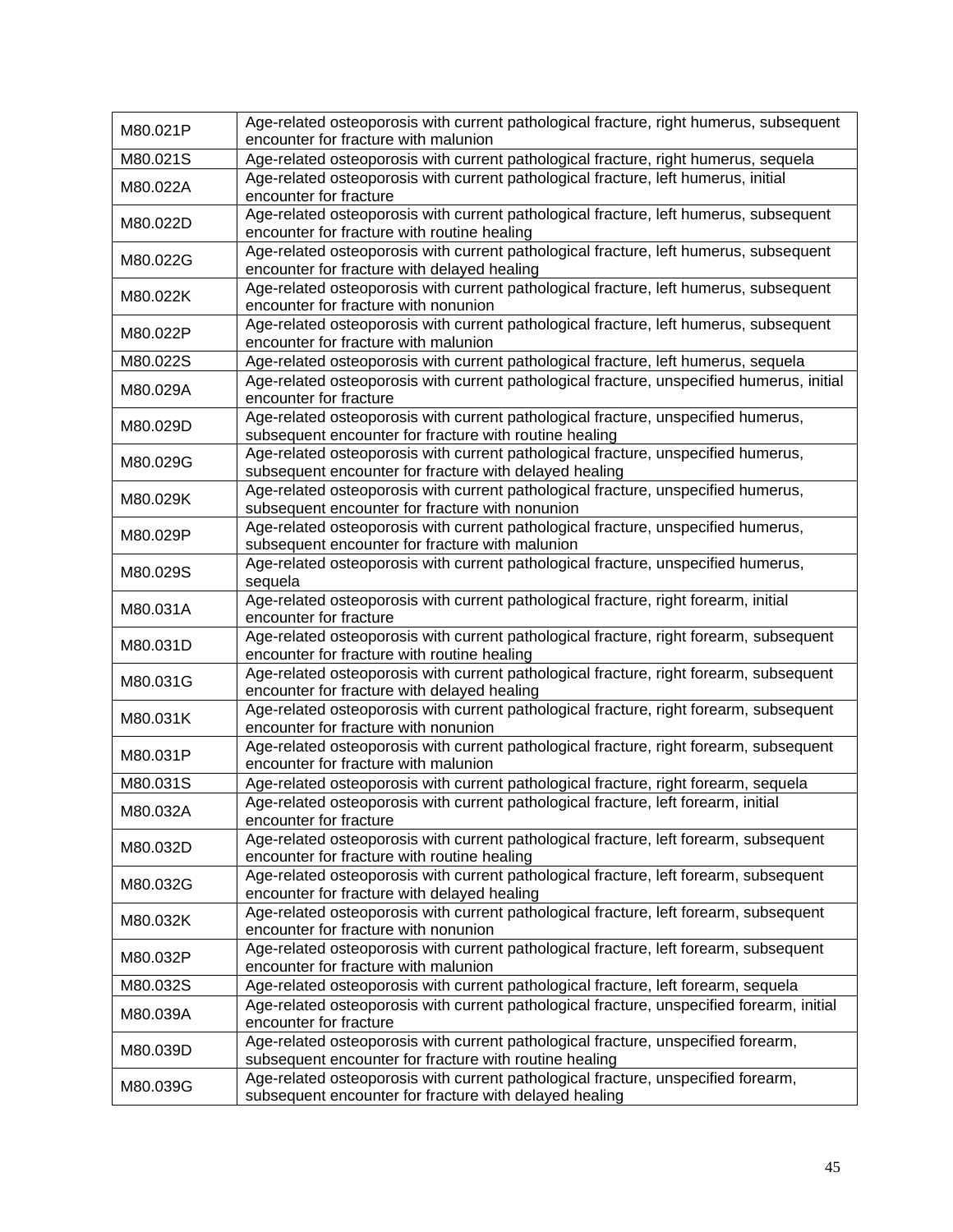| M80.039K             | Age-related osteoporosis with current pathological fracture, unspecified forearm,<br>subsequent encounter for fracture with nonunion                                                                                                                                                   |
|----------------------|----------------------------------------------------------------------------------------------------------------------------------------------------------------------------------------------------------------------------------------------------------------------------------------|
| M80.039P             | Age-related osteoporosis with current pathological fracture, unspecified forearm,<br>subsequent encounter for fracture with malunion                                                                                                                                                   |
| M80.039S             | Age-related osteoporosis with current pathological fracture, unspecified forearm,<br>sequela                                                                                                                                                                                           |
| M80.041A             | Age-related osteoporosis with current pathological fracture, right hand, initial encounter<br>for fracture                                                                                                                                                                             |
| M80.041D             | Age-related osteoporosis with current pathological fracture, right hand, subsequent<br>encounter for fracture with routine healing                                                                                                                                                     |
| M80.041G             | Age-related osteoporosis with current pathological fracture, right hand, subsequent<br>encounter for fracture with delayed healing                                                                                                                                                     |
| M80.041K             | Age-related osteoporosis with current pathological fracture, right hand, subsequent<br>encounter for fracture with nonunion                                                                                                                                                            |
| M80.041P             | Age-related osteoporosis with current pathological fracture, right hand, subsequent<br>encounter for fracture with malunion                                                                                                                                                            |
| M80.041S             | Age-related osteoporosis with current pathological fracture, right hand, sequela                                                                                                                                                                                                       |
| M80.042A             | Age-related osteoporosis with current pathological fracture, left hand, initial encounter<br>for fracture                                                                                                                                                                              |
| M80.042D             | Age-related osteoporosis with current pathological fracture, left hand, subsequent<br>encounter for fracture with routine healing                                                                                                                                                      |
| M80.042G             | Age-related osteoporosis with current pathological fracture, left hand, subsequent<br>encounter for fracture with delayed healing                                                                                                                                                      |
| M80.042K             | Age-related osteoporosis with current pathological fracture, left hand, subsequent<br>encounter for fracture with nonunion                                                                                                                                                             |
| M80.042P             | Age-related osteoporosis with current pathological fracture, left hand, subsequent<br>encounter for fracture with malunion                                                                                                                                                             |
| M80.042S             | Age-related osteoporosis with current pathological fracture, left hand, sequela                                                                                                                                                                                                        |
| M80.049A             | Age-related osteoporosis with current pathological fracture, unspecified hand, initial<br>encounter for fracture                                                                                                                                                                       |
| M80.049D             | Age-related osteoporosis with current pathological fracture, unspecified hand,<br>subsequent encounter for fracture with routine healing                                                                                                                                               |
| M80.049G             | Age-related osteoporosis with current pathological fracture, unspecified hand,<br>subsequent encounter for fracture with delayed healing                                                                                                                                               |
| M80.049K             | Age-related osteoporosis with current pathological fracture, unspecified hand,<br>subsequent encounter for fracture with nonunion                                                                                                                                                      |
| M80.049P             | Age-related osteoporosis with current pathological fracture, unspecified hand,<br>subsequent encounter for fracture with malunion                                                                                                                                                      |
| M80.049S             | Age-related osteoporosis with current pathological fracture, unspecified hand, sequela                                                                                                                                                                                                 |
| M80.051A             | Age-related osteoporosis with current pathological fracture, right femur, initial encounter<br>for fracture                                                                                                                                                                            |
|                      |                                                                                                                                                                                                                                                                                        |
| M80.051D             | Age-related osteoporosis with current pathological fracture, right femur, subsequent                                                                                                                                                                                                   |
| M80.051G             | encounter for fracture with routine healing<br>Age-related osteoporosis with current pathological fracture, right femur, subsequent<br>encounter for fracture with delayed healing                                                                                                     |
| M80.051K             | Age-related osteoporosis with current pathological fracture, right femur, subsequent<br>encounter for fracture with nonunion                                                                                                                                                           |
| M80.051P             | Age-related osteoporosis with current pathological fracture, right femur, subsequent<br>encounter for fracture with malunion                                                                                                                                                           |
|                      |                                                                                                                                                                                                                                                                                        |
| M80.051S<br>M80.052A | Age-related osteoporosis with current pathological fracture, right femur, sequela<br>Age-related osteoporosis with current pathological fracture, left femur, initial encounter<br>for fracture<br>Age-related osteoporosis with current pathological fracture, left femur, subsequent |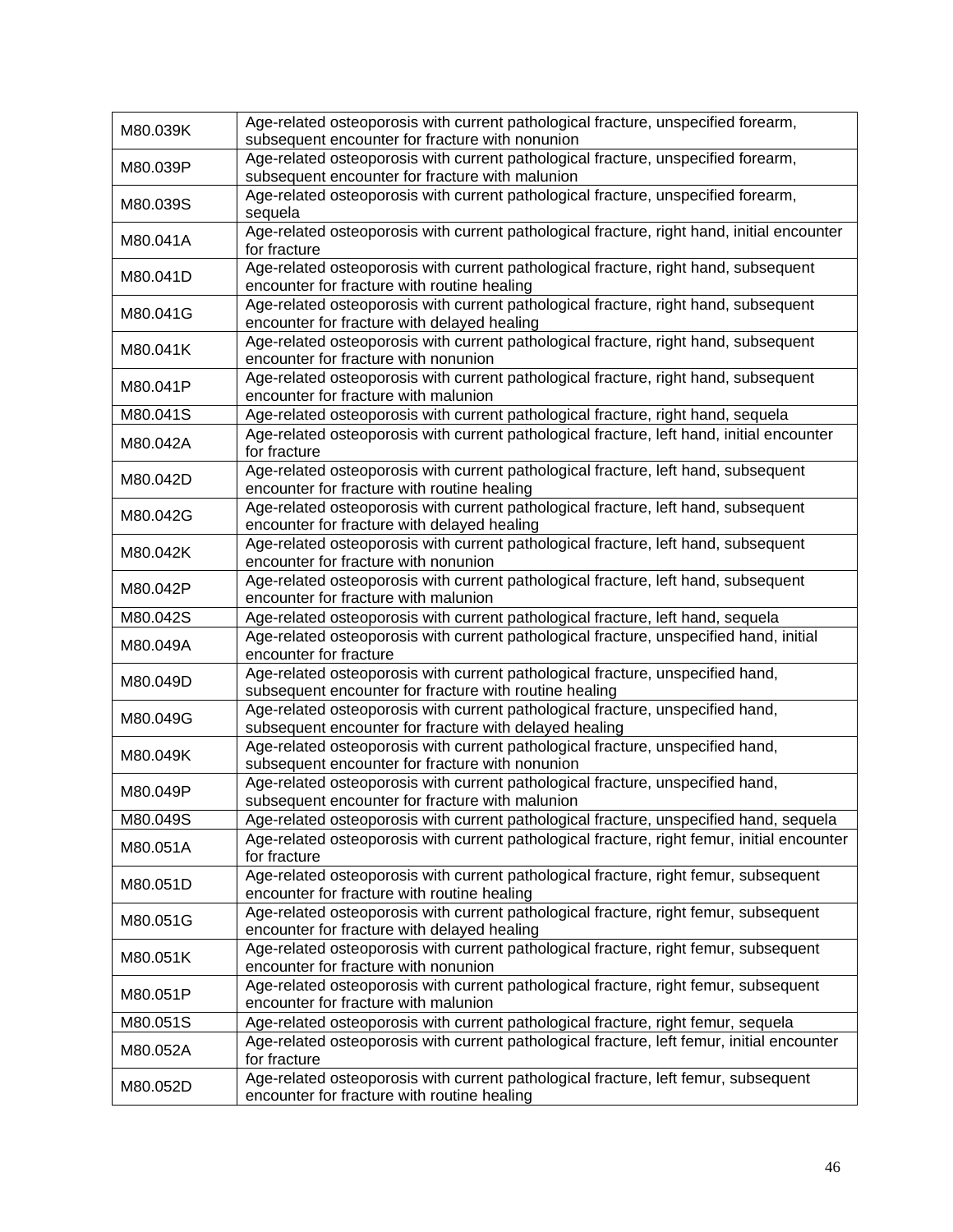| M80.052G | Age-related osteoporosis with current pathological fracture, left femur, subsequent<br>encounter for fracture with delayed healing            |
|----------|-----------------------------------------------------------------------------------------------------------------------------------------------|
| M80.052K | Age-related osteoporosis with current pathological fracture, left femur, subsequent<br>encounter for fracture with nonunion                   |
| M80.052P | Age-related osteoporosis with current pathological fracture, left femur, subsequent<br>encounter for fracture with malunion                   |
| M80.052S | Age-related osteoporosis with current pathological fracture, left femur, sequela                                                              |
| M80.059A | Age-related osteoporosis with current pathological fracture, unspecified femur, initial<br>encounter for fracture                             |
| M80.059D | Age-related osteoporosis with current pathological fracture, unspecified femur,<br>subsequent encounter for fracture with routine healing     |
| M80.059G | Age-related osteoporosis with current pathological fracture, unspecified femur,<br>subsequent encounter for fracture with delayed healing     |
| M80.059K | Age-related osteoporosis with current pathological fracture, unspecified femur,<br>subsequent encounter for fracture with nonunion            |
| M80.059P | Age-related osteoporosis with current pathological fracture, unspecified femur,<br>subsequent encounter for fracture with malunion            |
| M80.059S | Age-related osteoporosis with current pathological fracture, unspecified femur, sequela                                                       |
| M80.061A | Age-related osteoporosis with current pathological fracture, right lower leg, initial<br>encounter for fracture                               |
| M80.061D | Age-related osteoporosis with current pathological fracture, right lower leg, subsequent<br>encounter for fracture with routine healing       |
| M80.061G | Age-related osteoporosis with current pathological fracture, right lower leg, subsequent<br>encounter for fracture with delayed healing       |
| M80.061K | Age-related osteoporosis with current pathological fracture, right lower leg, subsequent<br>encounter for fracture with nonunion              |
| M80.061P | Age-related osteoporosis with current pathological fracture, right lower leg, subsequent<br>encounter for fracture with malunion              |
| M80.061S | Age-related osteoporosis with current pathological fracture, right lower leg, sequela                                                         |
| M80.062A | Age-related osteoporosis with current pathological fracture, left lower leg, initial<br>encounter for fracture                                |
| M80.062D | Age-related osteoporosis with current pathological fracture, left lower leg, subsequent<br>encounter for fracture with routine healing        |
| M80.062G | Age-related osteoporosis with current pathological fracture, left lower leg, subsequent<br>encounter for fracture with delayed healing        |
| M80.062K | Age-related osteoporosis with current pathological fracture, left lower leg, subsequent<br>encounter for fracture with nonunion               |
| M80.062P | Age-related osteoporosis with current pathological fracture, left lower leg, subsequent<br>encounter for fracture with malunion               |
| M80.062S | Age-related osteoporosis with current pathological fracture, left lower leg, sequela                                                          |
| M80.069A | Age-related osteoporosis with current pathological fracture, unspecified lower leg, initial<br>encounter for fracture                         |
| M80.069D | Age-related osteoporosis with current pathological fracture, unspecified lower leg,<br>subsequent encounter for fracture with routine healing |
| M80.069G | Age-related osteoporosis with current pathological fracture, unspecified lower leg,<br>subsequent encounter for fracture with delayed healing |
| M80.069K | Age-related osteoporosis with current pathological fracture, unspecified lower leg,<br>subsequent encounter for fracture with nonunion        |
| M80.069P | Age-related osteoporosis with current pathological fracture, unspecified lower leg,<br>subsequent encounter for fracture with malunion        |
| M80.069S | Age-related osteoporosis with current pathological fracture, unspecified lower leg,<br>sequela                                                |
| M80.071A | Age-related osteoporosis with current pathological fracture, right ankle and foot, initial<br>encounter for fracture                          |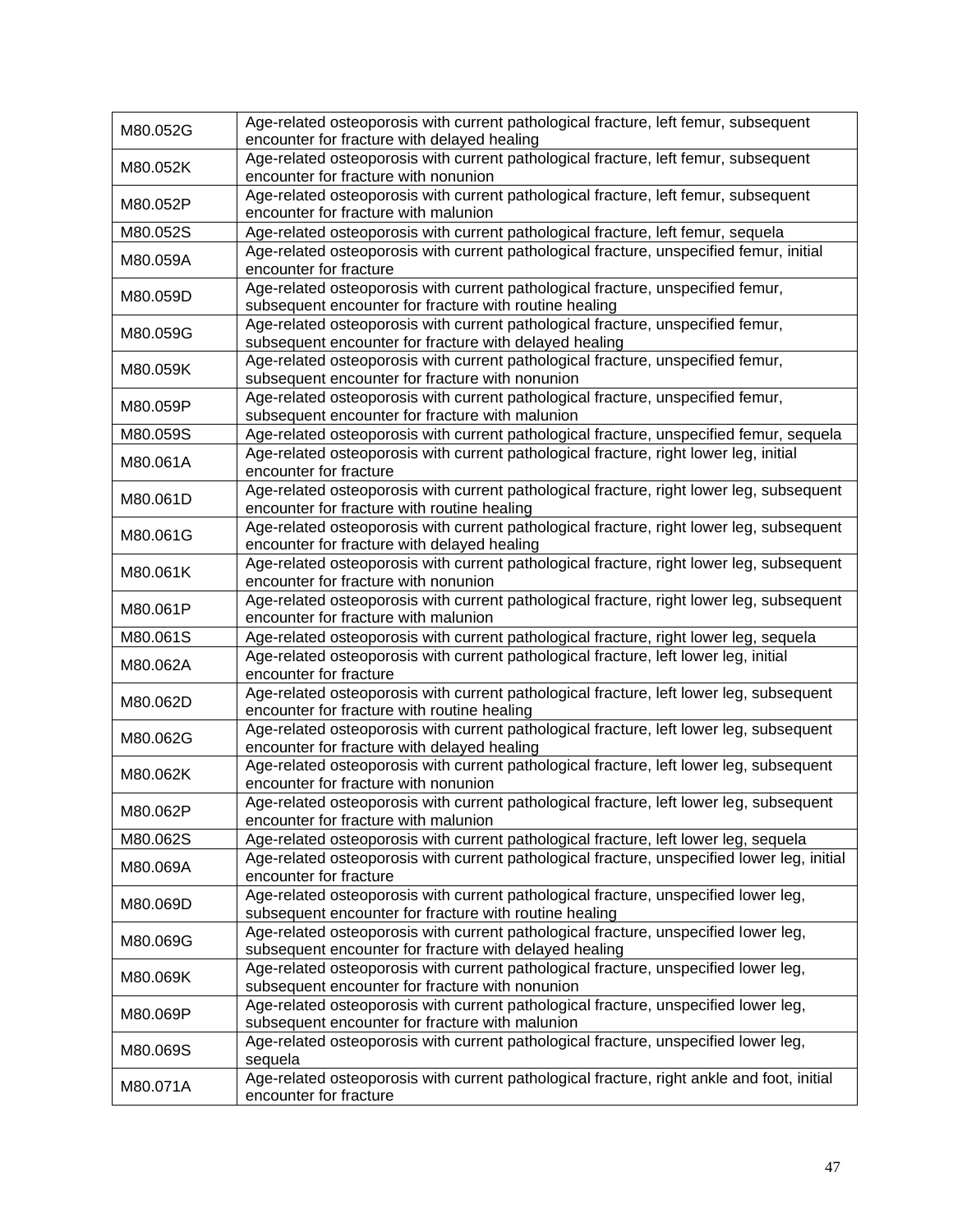| M80.071D | Age-related osteoporosis with current pathological fracture, right ankle and foot,<br>subsequent encounter for fracture with routine healing       |
|----------|----------------------------------------------------------------------------------------------------------------------------------------------------|
| M80.071G | Age-related osteoporosis with current pathological fracture, right ankle and foot,<br>subsequent encounter for fracture with delayed healing       |
| M80.071K | Age-related osteoporosis with current pathological fracture, right ankle and foot,<br>subsequent encounter for fracture with nonunion              |
| M80.071P | Age-related osteoporosis with current pathological fracture, right ankle and foot,<br>subsequent encounter for fracture with malunion              |
| M80.071S | Age-related osteoporosis with current pathological fracture, right ankle and foot,<br>sequela                                                      |
| M80.072A | Age-related osteoporosis with current pathological fracture, left ankle and foot, initial<br>encounter for fracture                                |
| M80.072D | Age-related osteoporosis with current pathological fracture, left ankle and foot,<br>subsequent encounter for fracture with routine healing        |
| M80.072G | Age-related osteoporosis with current pathological fracture, left ankle and foot,<br>subsequent encounter for fracture with delayed healing        |
| M80.072K | Age-related osteoporosis with current pathological fracture, left ankle and foot,<br>subsequent encounter for fracture with nonunion               |
| M80.072P | Age-related osteoporosis with current pathological fracture, left ankle and foot,<br>subsequent encounter for fracture with malunion               |
| M80.072S | Age-related osteoporosis with current pathological fracture, left ankle and foot, sequela                                                          |
| M80.079A | Age-related osteoporosis with current pathological fracture, unspecified ankle and foot,<br>initial encounter for fracture                         |
| M80.079D | Age-related osteoporosis with current pathological fracture, unspecified ankle and foot,<br>subsequent encounter for fracture with routine healing |
| M80.079G | Age-related osteoporosis with current pathological fracture, unspecified ankle and foot,<br>subsequent encounter for fracture with delayed healing |
| M80.079K | Age-related osteoporosis with current pathological fracture, unspecified ankle and foot,<br>subsequent encounter for fracture with nonunion        |
| M80.079P | Age-related osteoporosis with current pathological fracture, unspecified ankle and foot,<br>subsequent encounter for fracture with malunion        |
| M80.079S | Age-related osteoporosis with current pathological fracture, unspecified ankle and foot,<br>sequela                                                |
| M80.08xA | Age-related osteoporosis with current pathological fracture, vertebra(e), initial<br>encounter for fracture                                        |
| M80.08xD | Age-related osteoporosis with current pathological fracture, vertebra(e), subsequent<br>encounter for fracture with routine healing                |
| M80.08xG | Age-related osteoporosis with current pathological fracture, vertebra(e), subsequent<br>encounter for fracture with delayed healing                |
| M80.08xK | Age-related osteoporosis with current pathological fracture, vertebra(e), subsequent<br>encounter for fracture with nonunion                       |
| M80.08xP | Age-related osteoporosis with current pathological fracture, vertebra(e), subsequent<br>encounter for fracture with malunion                       |
| M80.08xS | Age-related osteoporosis with current pathological fracture, vertebra(e), sequela                                                                  |
| M80.80xA | Other osteoporosis with current pathological fracture, unspecified site, initial encounter<br>for fracture                                         |
| M80.80xD | Other osteoporosis with current pathological fracture, unspecified site, subsequent<br>encounter for fracture with routine healing                 |
| M80.80xG | Other osteoporosis with current pathological fracture, unspecified site, subsequent<br>encounter for fracture with delayed healing                 |
| M80.80xK | Other osteoporosis with current pathological fracture, unspecified site, subsequent<br>encounter for fracture with nonunion                        |
| M80.80xP | Other osteoporosis with current pathological fracture, unspecified site, subsequent<br>encounter for fracture with malunion                        |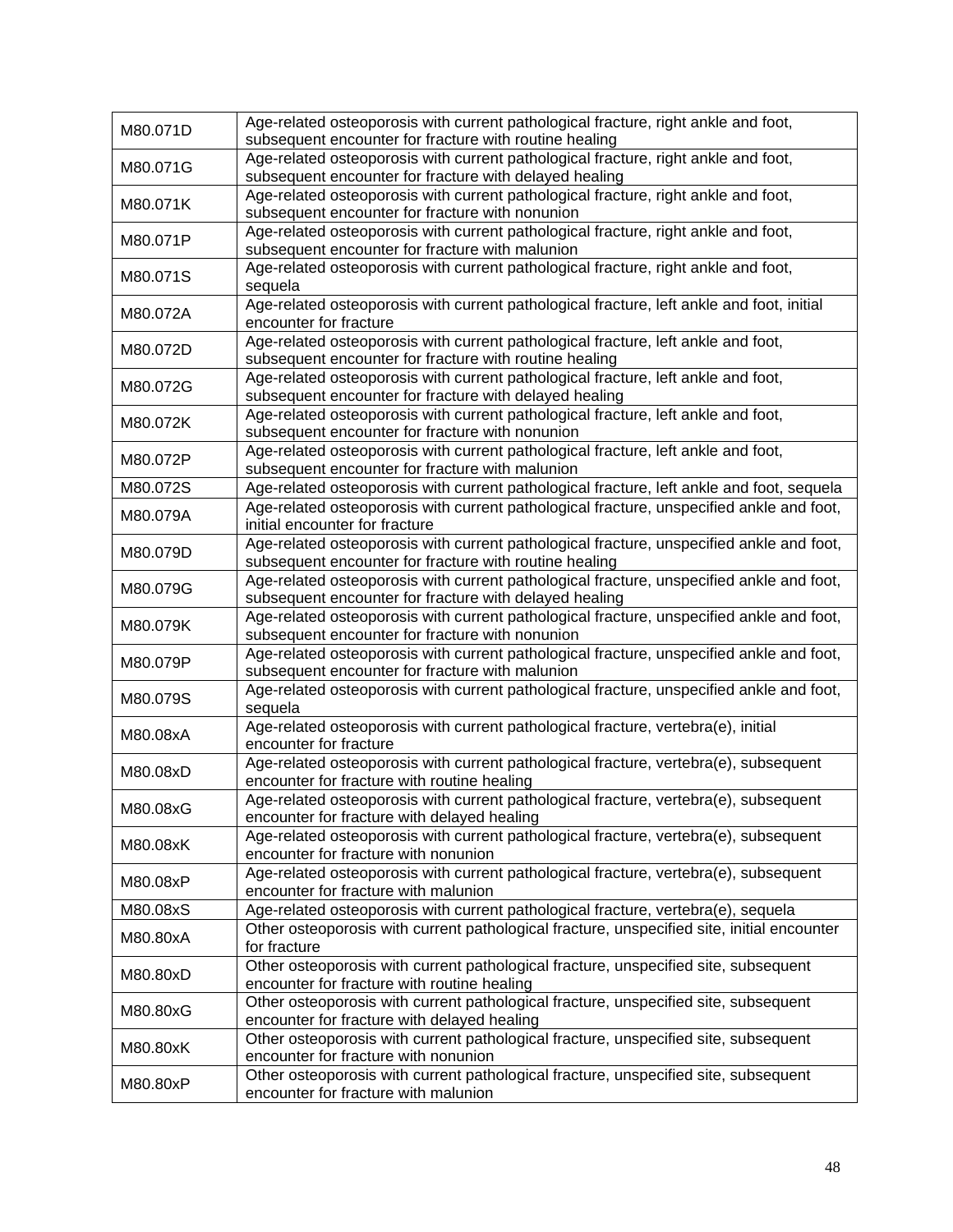| M80.80xS        | Other osteoporosis with current pathological fracture, unspecified site, sequela                               |
|-----------------|----------------------------------------------------------------------------------------------------------------|
| M80.8AXA        | Other osteoporosis with current pathological fracture, other site, initial encounter for                       |
|                 | fracture                                                                                                       |
| M80.8AXD        | Other osteoporosis with current pathological fracture, other site, subsequent encounter                        |
|                 | for fracture with routine healing                                                                              |
| M80.8AXG        | Other osteoporosis with current pathological fracture, other site, subsequent encounter                        |
|                 | for fracture with delayed healing                                                                              |
| <b>M80.8AXK</b> | Other osteoporosis with current pathological fracture, other site, subsequent encounter                        |
|                 | for fracture with nonunion                                                                                     |
| M80.8AXP        | Other osteoporosis with current pathological fracture, other site, subsequent encounter                        |
|                 | for fracture with malunion                                                                                     |
| M80.8AXS        | Other osteoporosis with current pathological fracture, other site, sequela                                     |
| M80.811A        | Other osteoporosis with current pathological fracture, right shoulder, initial encounter                       |
|                 | for fracture<br>Other osteoporosis with current pathological fracture, right shoulder, subsequent              |
| M80.811D        | encounter for fracture with routine healing                                                                    |
|                 | Other osteoporosis with current pathological fracture, right shoulder, subsequent                              |
| M80.811G        | encounter for fracture with delayed healing                                                                    |
|                 | Other osteoporosis with current pathological fracture, right shoulder, subsequent                              |
| M80.811K        | encounter for fracture with nonunion                                                                           |
|                 | Other osteoporosis with current pathological fracture, right shoulder, subsequent                              |
| M80.811P        | encounter for fracture with malunion                                                                           |
| M80.811S        | Other osteoporosis with current pathological fracture, right shoulder, sequela                                 |
|                 | Other osteoporosis with current pathological fracture, left shoulder, initial encounter for                    |
| M80.812A        | fracture                                                                                                       |
| M80.812D        | Other osteoporosis with current pathological fracture, left shoulder, subsequent                               |
|                 | encounter for fracture with routine healing                                                                    |
| M80.812G        | Other osteoporosis with current pathological fracture, left shoulder, subsequent                               |
|                 | encounter for fracture with delayed healing                                                                    |
| M80.812K        | Other osteoporosis with current pathological fracture, left shoulder, subsequent                               |
|                 | encounter for fracture with nonunion                                                                           |
| M80.812P        | Other osteoporosis with current pathological fracture, left shoulder, subsequent                               |
|                 | encounter for fracture with malunion                                                                           |
| M80.812S        | Other osteoporosis with current pathological fracture, left shoulder, sequela                                  |
| M80.819A        | Other osteoporosis with current pathological fracture, unspecified shoulder, initial<br>encounter for fracture |
|                 | Other osteoporosis with current pathological fracture, unspecified shoulder, subsequent                        |
| M80.819D        | encounter for fracture with routine healing                                                                    |
|                 | Other osteoporosis with current pathological fracture, unspecified shoulder, subsequent                        |
| M80.819G        | encounter for fracture with delayed healing                                                                    |
|                 | Other osteoporosis with current pathological fracture, unspecified shoulder, subsequent                        |
| M80.819K        | encounter for fracture with nonunion                                                                           |
|                 | Other osteoporosis with current pathological fracture, unspecified shoulder, subsequent                        |
| M80.819P        | encounter for fracture with malunion                                                                           |
| M80.819S        | Other osteoporosis with current pathological fracture, unspecified shoulder, sequela                           |
| M81.0           | Age-related osteoporosis without current pathological fracture                                                 |
| M81.6           | Localized osteoporosis [Lequesne]                                                                              |
| M81.8           | Other osteoporosis without current pathological fracture                                                       |
| Z87.310         | Personal history of (healed) osteoporosis fracture                                                             |

**HCPCS Codes**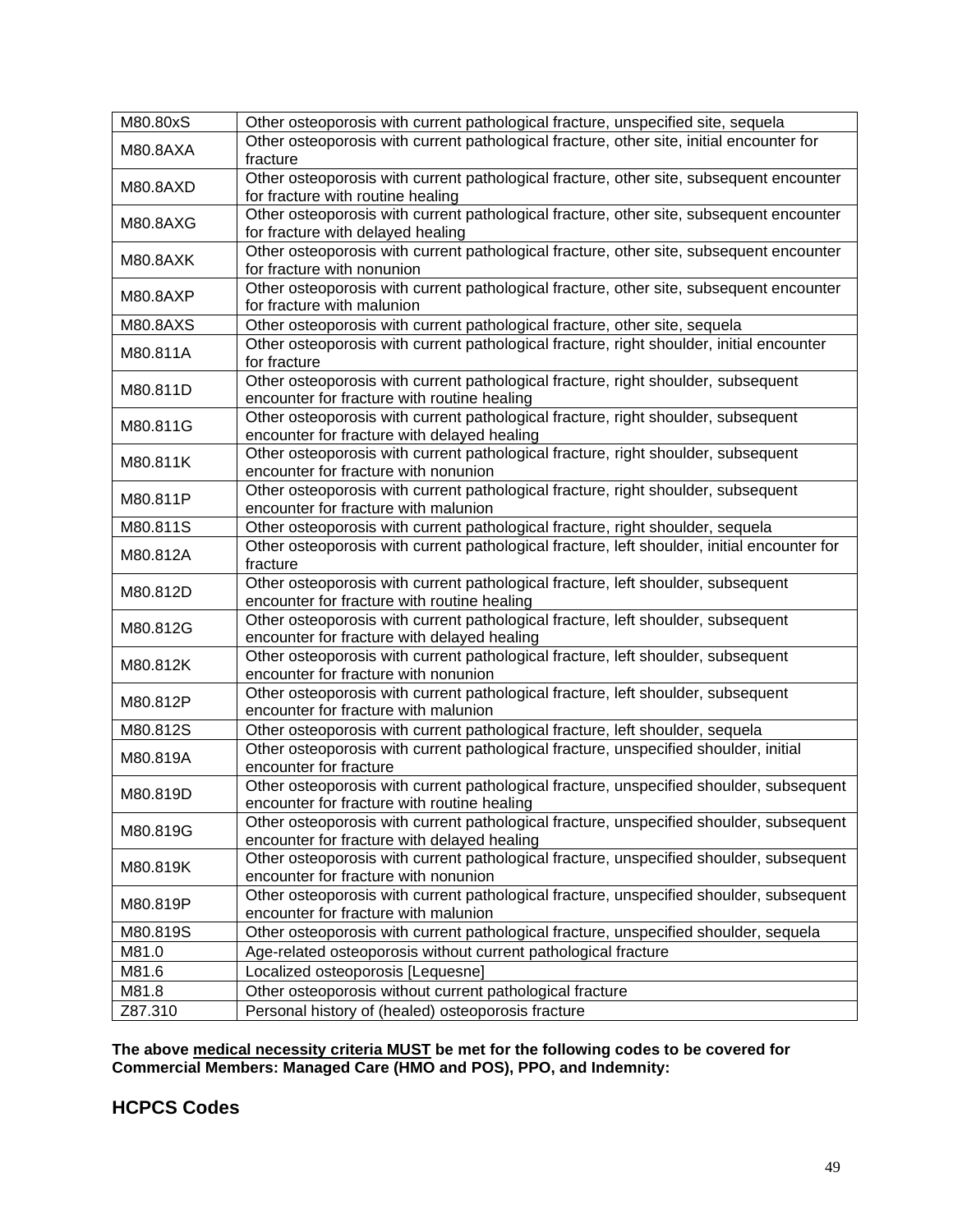| <b>HCPCS</b><br>code<br>CJ. | <b>Description</b><br>`ode                 |
|-----------------------------|--------------------------------------------|
| J7316                       | ma<br>ocriplasmin.<br>Injection<br>v.<br>∼ |

**The following ICD Diagnosis Codes are considered medically necessary when submitted with the HCPCS code above if medical necessity criteria are met:**

### **ICD-10 Diagnosis Codes**

| <b>ICD-10-CM</b><br>diagnosis |                                         |
|-------------------------------|-----------------------------------------|
| codes:                        | <b>Code Description</b>                 |
| H43.821                       | Vitreomacular adhesion, right eye       |
| H43.822                       | Vitreomacular adhesion, left eye        |
| H43.823                       | Vitreomacular adhesion, bilateral       |
| H43.829                       | Vitreomacular adhesion, unspecified eye |

**The above medical necessity criteria MUST be met for the following codes to be covered for Commercial Members: Managed Care (HMO and POS), PPO, and Indemnity:**

### **HCPCS Codes**

| <b>HCPCS</b> | <b>Description</b>                   |
|--------------|--------------------------------------|
| code:        | Jode                                 |
| C9050        | ma<br>emapalumab-Izsq.<br>Injection. |

**The following ICD Diagnosis Codes are considered medically necessary when submitted with the HCPCS code above if medical necessity criteria are met:**

#### **ICD-10 Diagnosis Codes**

| ICD-10-CM<br>diagnosis |                                    |
|------------------------|------------------------------------|
| codes:                 | <b>Code Description</b>            |
| D76.1                  | Hemophagocytic lymphohistiocytosis |

**The above medical necessity criteria MUST be met for the following codes to be covered for Commercial Members: Managed Care (HMO and POS), PPO, and Indemnity:**

## **HCPCS Codes**

| <b>HCPCS</b> |                                                                                              |
|--------------|----------------------------------------------------------------------------------------------|
| code:        | <b>Code Description</b>                                                                      |
|              | Insertion of non-biodegradable drug delivery implants, 4 or more (services for subdermal rod |
| G0516        | implant)                                                                                     |
|              | Removal of non-biodegradable drug delivery implants, 4 or more (services for subdermal       |
| G0517        | <i>implants)</i>                                                                             |
|              | Removal with reinsertion, non-biodegradable drug delivery implants, 4 or more (services for  |
| G0518        | subdermal implants)                                                                          |
| J0570        | Buprenorphine implant, 74.2 mg                                                               |

**The above medical necessity criteria MUST be met for the following codes to be covered for Commercial Members: Managed Care (HMO and POS), PPO, and Indemnity:**

### **HCPCS Codes**

| <b>HCPCS</b><br>code: | <b>Code Description</b>            |
|-----------------------|------------------------------------|
| C9036                 | ma<br>patisiran. 0.1<br>Iniection. |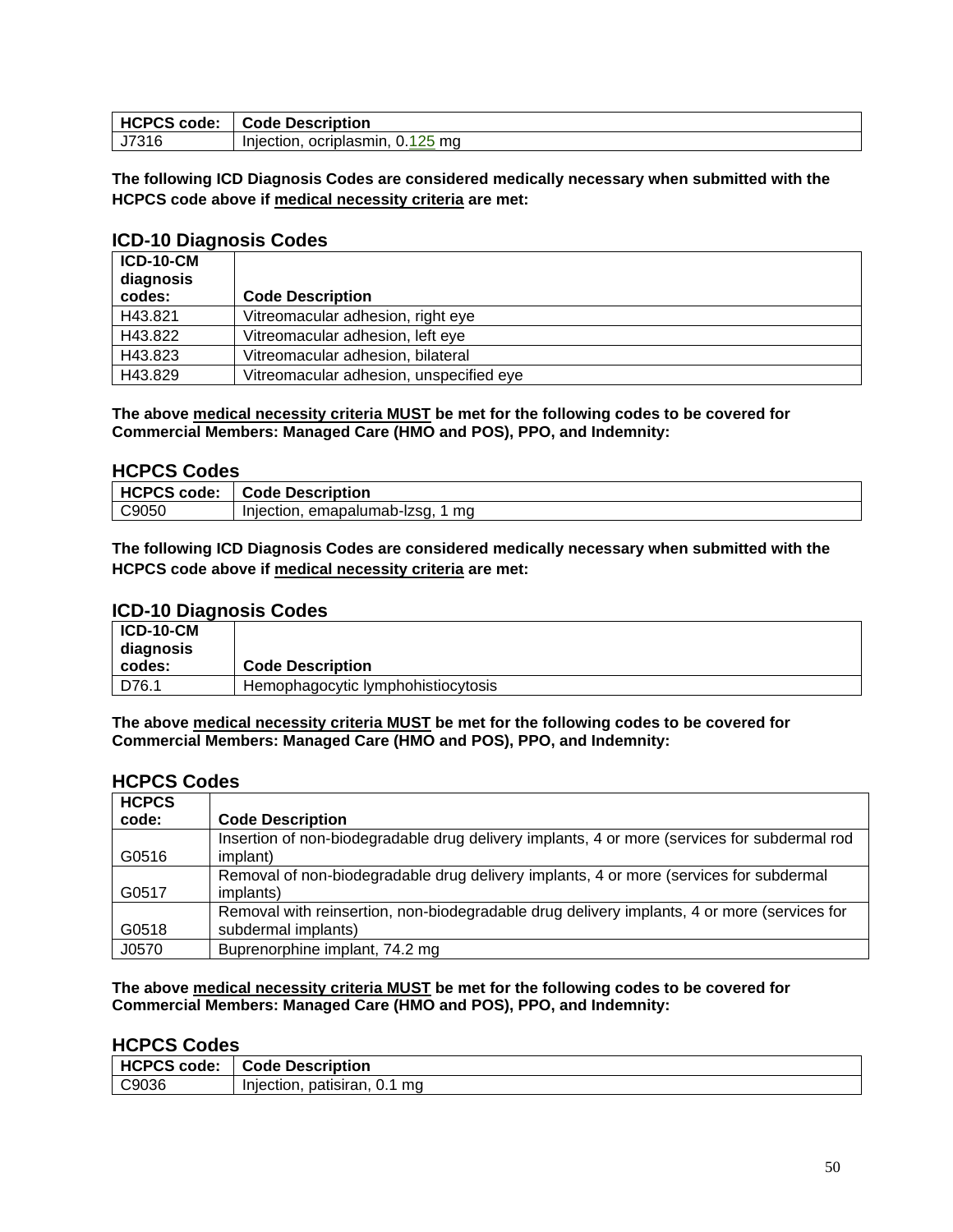### <span id="page-50-1"></span>**HCPCS Codes**

| <b>HCPCS</b> |                                     |
|--------------|-------------------------------------|
| codes:       | <b>Code Description</b>             |
| C9061        | Injection, teprotumumab-trbw, 10 mg |

**The following ICD Diagnosis Codes are considered medically necessary when submitted with the HCPCS codes above if medical necessity criteria are met:**

#### **ICD-10 Diagnosis Codes**

| $ICD-10-CM$<br>Diagnosis |                                                                       |
|--------------------------|-----------------------------------------------------------------------|
| codes:                   | <b>Code Description</b>                                               |
| E05.00                   | Thyrotoxicosis with diffuse goiter without thyrotoxic crisis or storm |

### **Individual Consideration**

All our medical policies are written for the majority of people with a given condition. Each policy is based on medical science. For many of our medical policies, each individual's unique clinical circumstances may be considered in light of current scientific literature. Physicians may send relevant clinical information for individual patients for consideration to:

Blue Cross Blue Shield of Massachusetts Pharmacy Operations Department 25 Technology Place Hingham, MA 02043 Tel: 1-800-366-7778 Fax: 1-800-583-6289

## **Prior Authorization Information**

#### **Outpatient**

For services described in this policy, see below for products where prior authorization **IS REQUIRED** if the procedure is performed **outpatient**.

|                                              | <b>Outpatient</b>                |
|----------------------------------------------|----------------------------------|
| <b>Commercial Managed Care (HMO and POS)</b> | Prior authorization is required. |
| <b>Commercial PPO</b>                        | Prior authorization is required. |

### <span id="page-50-0"></span>**Policy History**

| <b>Date</b> | <b>Action</b>                                                |
|-------------|--------------------------------------------------------------|
| 2/2022      | Updated age change for Some indications of Dupixent ®.       |
| 10/2021     | Updated to include new brand for icatibant named Sajazir ™   |
| 8/2021      | Updated to allow Tysabri to be filled at Specialty Pharmacy. |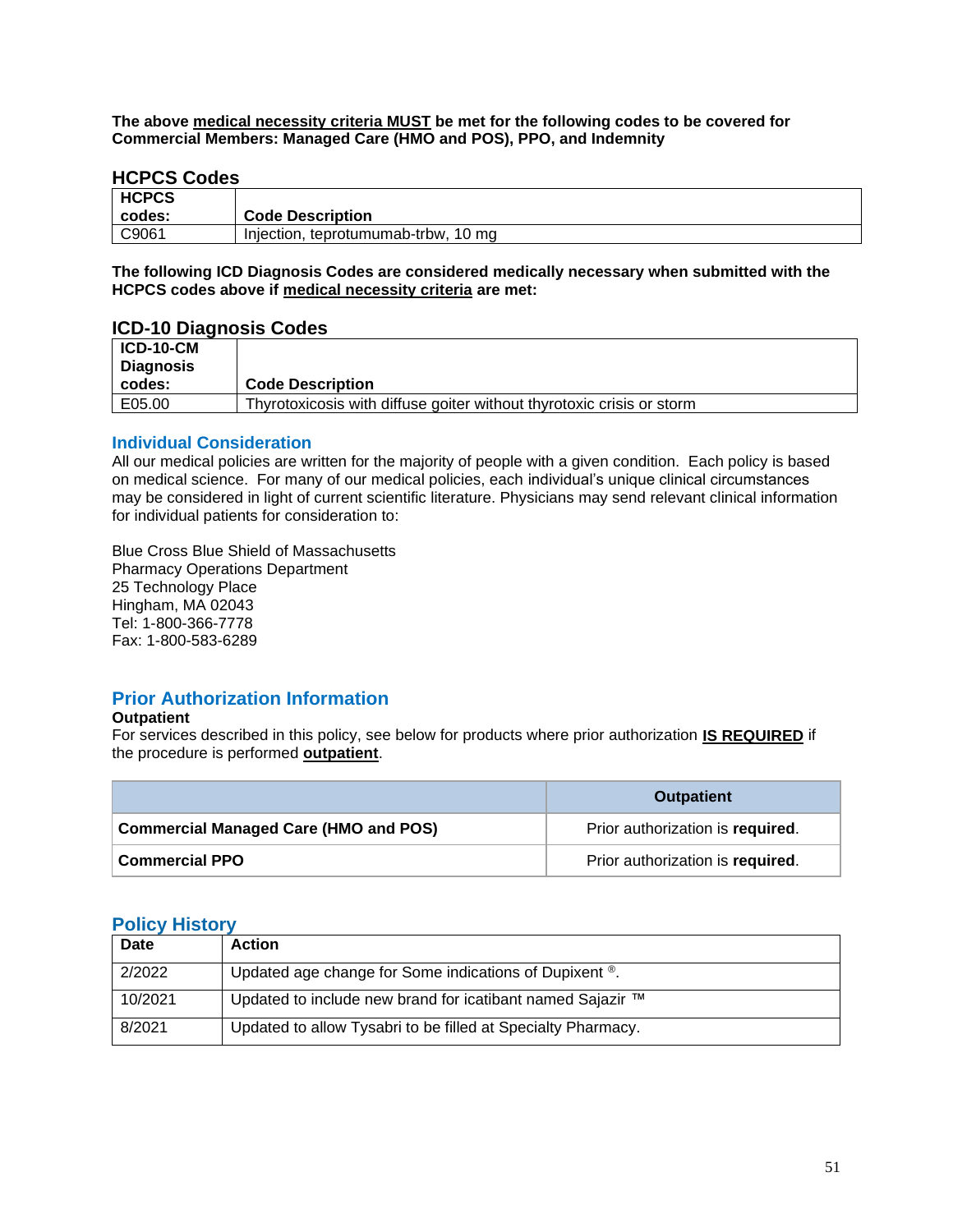| 7/2021   | Updated to move oncology diagnoses for Neulasta, Neupogen, Nivestym and Ziextenzo                                                                                                                                                      |
|----------|----------------------------------------------------------------------------------------------------------------------------------------------------------------------------------------------------------------------------------------|
|          | to policy 105 and to move Vectibix and Erbitux to policy 099. Also to add Nulibry to Med                                                                                                                                               |
|          | UM.                                                                                                                                                                                                                                    |
| 4/2021   | Updated Evenity to include duration of therapy.                                                                                                                                                                                        |
| 2/2021   | Updated to add Oxlumo to the policy and modified Onpattro criteria.                                                                                                                                                                    |
| 1/2021   | Updated to add Ziextenzo to the policy and change Nivestym criteria plus to add PPO                                                                                                                                                    |
|          | to the UM program.                                                                                                                                                                                                                     |
| 12/2020  | Updated Haegarda® age indication.                                                                                                                                                                                                      |
| 10/2020  | Clarified coding information                                                                                                                                                                                                           |
| 7/2020   | Updated to change criteria for Neulasta® & Neulasta® Onpro®. Clarified coding                                                                                                                                                          |
|          | information                                                                                                                                                                                                                            |
| 4/2020   | Updated to add Tepezza and Teriparatide to the Med UM Program and Policy.                                                                                                                                                              |
| 2/2020   | Updated to include active secondary progressive disease diagnosis for Lemtrada®                                                                                                                                                        |
| 1/2020   | Updated to add Nivestym™ as non-preferred and to add Ziextenzo™ as a biosimilar to                                                                                                                                                     |
|          | Neulasta <sup>®</sup>                                                                                                                                                                                                                  |
| 9/2019   | Updated to include new indication for Dupixent ® and Add Evenity to Med Um.                                                                                                                                                            |
| 7/2019   | The following Medications will have Prior Authorization requirements and be part of the<br>Med UM program - Berinert®, Cinqair®, Fasenra™, Firazyr®, Haegarda®, Kalbitor®,<br>Neulasta®, Neupogen®, Nucala®, Gamifant®, and Ruconest®. |
| 4/2019   | Updated to add age change for Dupixent for Topical Indication.                                                                                                                                                                         |
| 2/2019   | Updated to Include Tegsedi™ & Takhzyro™ to the policy & to Med UM and to just add                                                                                                                                                      |
|          | Galafold™ to the policy after P & T review.                                                                                                                                                                                            |
| 1/2019   | Clarified coding information.                                                                                                                                                                                                          |
| 11/2018  | Updated to add after P & T review Onpattro™ and to clarify Cerezyme criteria and to<br>add additional indications for Prolia. Also moved Dupixent from policy 010 into this<br>policy.                                                 |
| 6/2018   | Updated to include new indication for Prolia and to insert Specialty Pharmacy Link.                                                                                                                                                    |
| 5/2018   | Updated to include new indication for Xgeva.                                                                                                                                                                                           |
| 1/2018   | Clarified coding information                                                                                                                                                                                                           |
| 11/2017  | Updated to include Tymlos™ to this policy and update Walgreens Specialty.                                                                                                                                                              |
| 9/1/2017 | Implementation of this new policy.                                                                                                                                                                                                     |

## <span id="page-51-0"></span>**References**

- 1. Aralast TM [package insert]. Westlake Village, CA: Baxalta US, Inc.: 9/2016.
- 2. Glassia ® [package insert]. Westlake Village, CA: Baxalta US, Inc.: 9/2016.
- 3. Prolastin <sup>®</sup> C [package insert]. Research Triangle Park, NC: Grifols Therapeutics, Inc.: 8/2016.
- 4. Zemaria ® [package insert]. Kankakee, IL: CSL Behring LLC.: 9/2015.
- 5. Cinryze ® [package insert]. Amsterdam, Netherlands: Sanquin Plasma Products B.V.: 2/2017.
- 6. Xiaflex ® [package insert]. Malvern, PA: Endo Pharmaceuticals, Inc.: 1/2016.
- 7. H.P. Acthar ® [package insert]. Hazelwood, MO: Mallinckrodt ARD, Inc.: 1/2017.
- 8. Boniva ® [package insert]. South San Francisco, CA: Genentech USA, Inc.: 12/2016.
- 9. Prolia<sup>®</sup> [package insert]. Thousand Oaks, CA: Amgen, Inc.: 1/2017.
- 10. Reclast ® [package insert]. East Hanover, NJ: Novartis Pharmaceuticals Corporation: 4/2016.